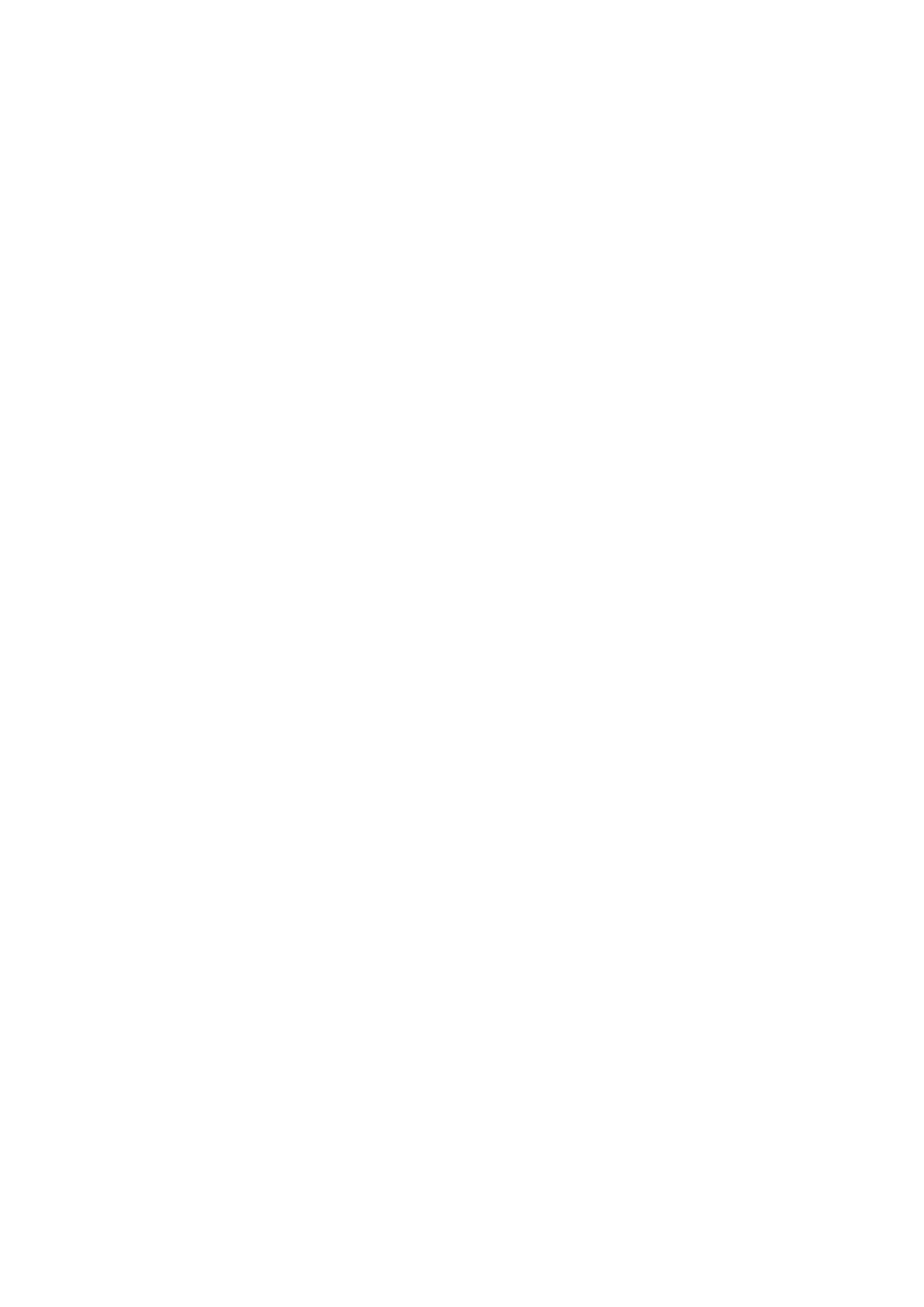Food loss analysis: causes and solutions **Case study on the maize value chain in the Federal Democratic Republic of Ethiopia**

> FOOD AND AGRICULTURE ORGANIZATION OF THE UNITED NATIONS ROME, 2018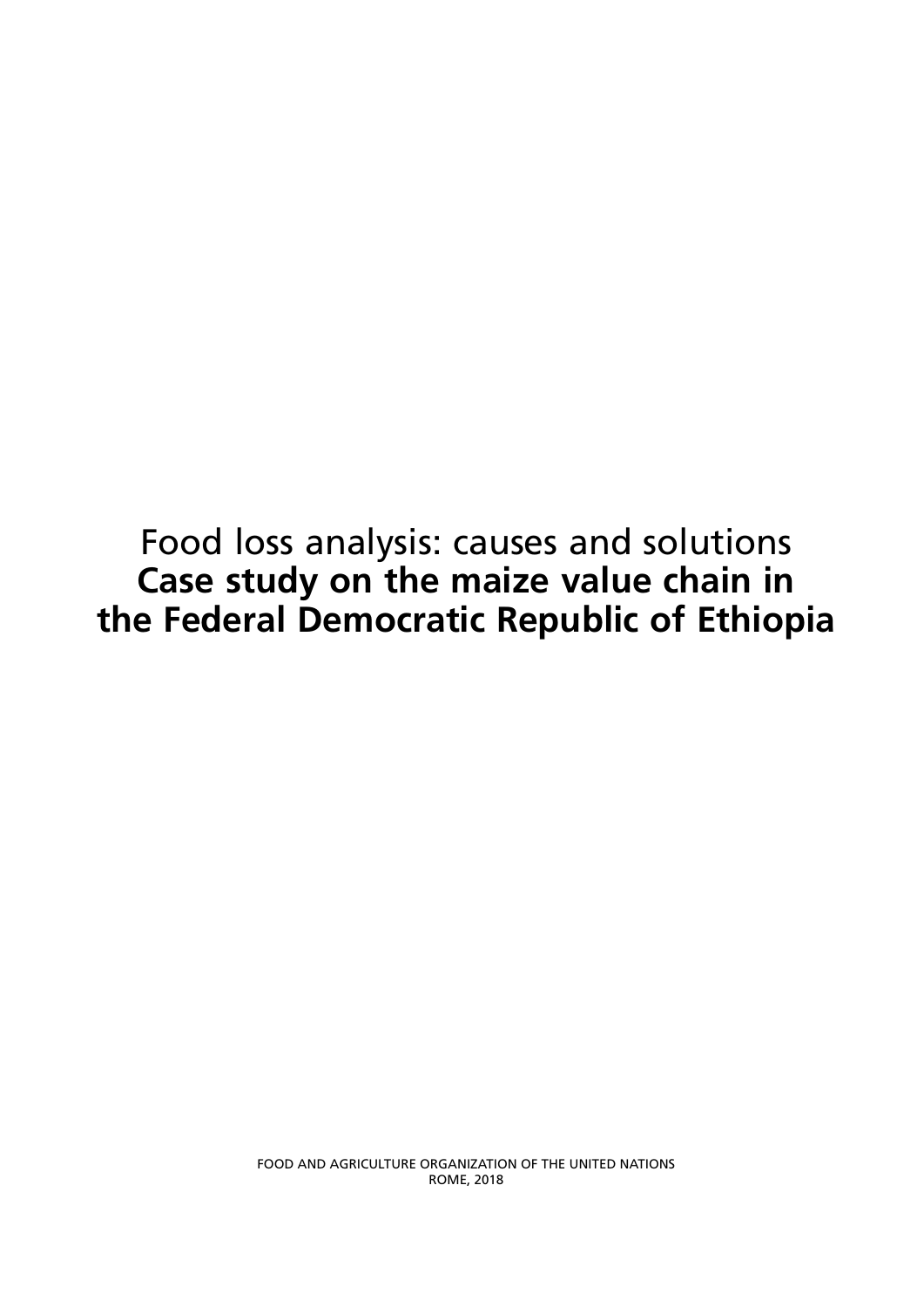Required citation:

FAO. 2018. *Food loss analysis: causes and solutions - Case study on the maize value chain in the Federal Democratic Republic of Ethiopia.*  Rome. 46 pp. Licence: CC BY-NC-SA 3.0 IGO.

The designations employed and the presentation of material in this information product do not imply the expression of any opinion whatsoever on the part of the Food and Agriculture Organization of the United Nations (FAO) concerning the legal or development status of any country, territory, city or area or of its authorities, or concerning the delimitation of its frontiers or boundaries. The mention of specific companies or products of manufacturers, whether or not these have been patented, does not imply that these have been endorsed or recommended by FAO in preference to others of a similar nature that are not mentioned.

The views expressed in this information product are those of the author(s) and do not necessarily reflect the views or policies of FAO.

ISBN 978-92-5-130663-5 © FAO, 2018



Some rights reserved. This work is made available under the Creative Commons Attribution-NonCommercial-ShareAlike 3.0 IGO licence (CC BY-NC-SA 3.0 IGO; https://creativecommons.org/licenses/by-nc-sa/3.0/igo/legalcode).

Under the terms of this licence, this work may be copied, redistributed and adapted for non-commercial purposes, provided that the work is appropriately cited. In any use of this work, there should be no suggestion that FAO endorses any specific organization, products or services. The use of the FAO logo is not permitted. If the work is adapted, then it must be licensed under the same or equivalent Creative Commons license. If a translation of this work is created, it must include the following disclaimer along with the required citation: "This translation was not created by the Food and Agriculture Organization of the United Nations (FAO). FAO is not responsible for the content or accuracy of this translation. The original [Language] edition shall be the authoritative edition.

Disputes arising under the licence that cannot be settled amicably will be resolved by mediation and arbitration as described in Article 8 of the licence except as otherwise provided herein. The applicable mediation rules will be the mediation rules of the World Intellectual Property Organization http://www.wipo.int/amc/en/mediation/rules and any arbitration will be in accordance with the Arbitration Rules of the United Nations Commission on International Trade Law (UNCITRAL).

**Third-party materials.** Users wishing to reuse material from this work that is attributed to a third party, such as tables, figures or images, are responsible for determining whether permission is needed for that reuse and for obtaining permission from the copyright holder. The risk of claims resulting from infringement of any third-party-owned component in the work rests solely with the user.

**Sales, rights and licensing**. FAO information products are available on the FAO website (www.fao.org/publications) and can be purchased through publications-sales@fao.org. Requests for commercial use should be submitted via: www.fao.org/contact-us/licence-request. Queries regarding rights and licensing should be submitted to: copyright@fao.org.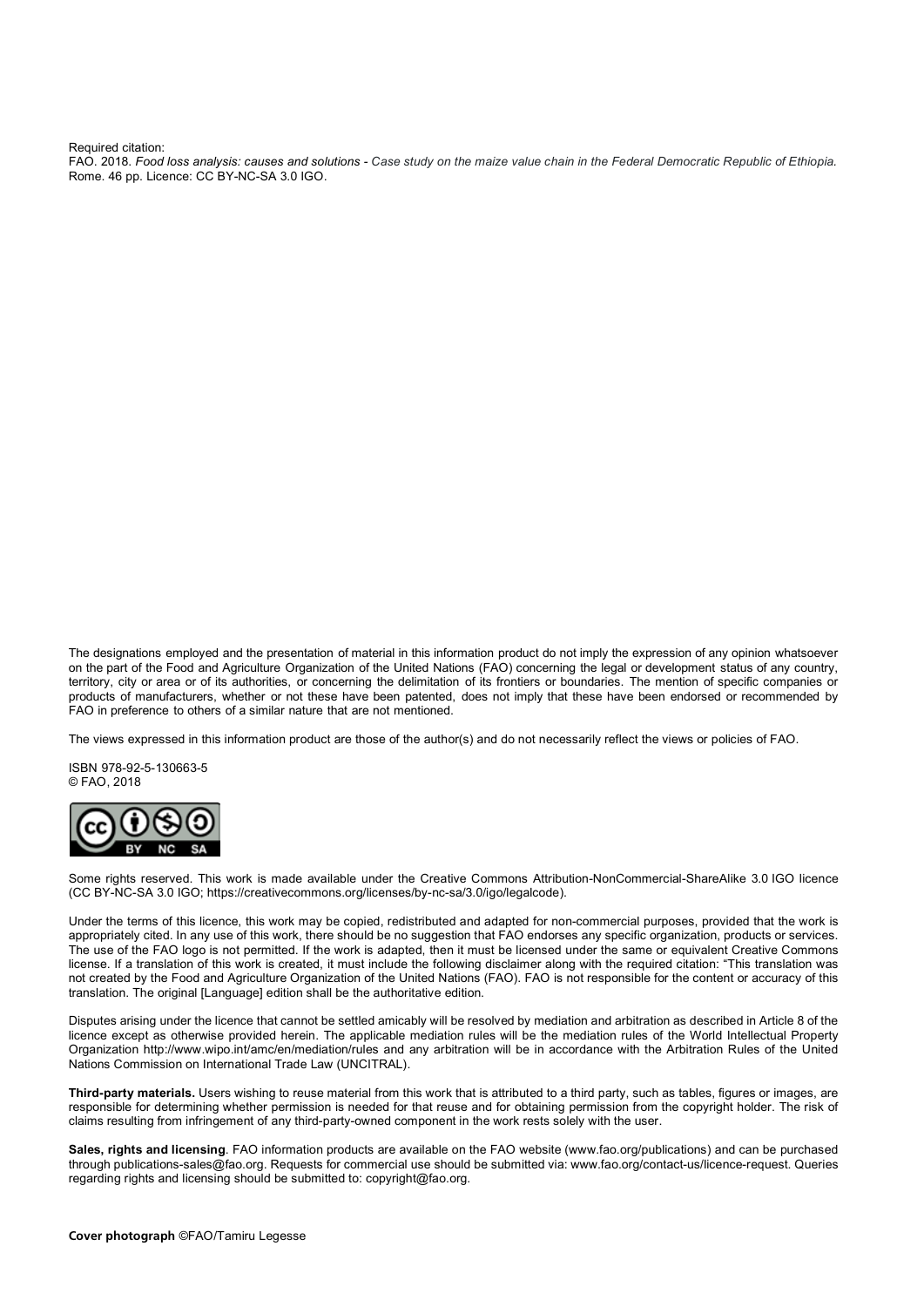# **Contents**

| Foreword                                                                                                                                                                                                                                                                       | V                              |
|--------------------------------------------------------------------------------------------------------------------------------------------------------------------------------------------------------------------------------------------------------------------------------|--------------------------------|
| Acknowledgements                                                                                                                                                                                                                                                               | vi                             |
| Abbreviations and acronyms                                                                                                                                                                                                                                                     | vii                            |
| Introduction to the case studies                                                                                                                                                                                                                                               | İХ                             |
| <b>Executive Summary</b>                                                                                                                                                                                                                                                       | xvi                            |
| Chapter 1<br><b>Introduction and background</b><br>Status and importance of the maize subsector<br>Inventory of activities and lessons learned from past and<br>ongoing interventions in maize losses<br>Overview of the most important food supply chains in the maize sector | 1<br>$\mathbf{1}$<br>2<br>3    |
| Presumed food losses in the selected food supply chain                                                                                                                                                                                                                         | 4                              |
| Chapter 2<br>The maize supply chain - situation analysis<br>Description of the selected maize food supply chain<br>The maize marketing system<br>Supply chain actors' involvement, benefits, job creation and income                                                           | 7<br>$\overline{7}$<br>9<br>10 |
| Chapter 3                                                                                                                                                                                                                                                                      |                                |
| Food losses - study findings and results                                                                                                                                                                                                                                       | 13                             |
| Description of the maize food supply chain - risk factors                                                                                                                                                                                                                      | 13                             |
| Critical Loss points in the maize supply chain                                                                                                                                                                                                                                 | 15                             |
| Load tracking and sampling methods                                                                                                                                                                                                                                             | 15                             |
| Quality analysis<br>Causes of maize losses and identified loss reduction measures                                                                                                                                                                                              | 15<br>16                       |
| The main actors and their roles in maize FSCs and food losses                                                                                                                                                                                                                  | 18                             |
| Low Loss Points                                                                                                                                                                                                                                                                | 19                             |
| Chapter 4                                                                                                                                                                                                                                                                      |                                |
| Food loss reduction strategy for maize – conclusions and recommendations                                                                                                                                                                                                       | 21                             |
| Impact of food losses in the selected maize food supply chain                                                                                                                                                                                                                  | 21                             |
| Environmental impact                                                                                                                                                                                                                                                           | 21                             |
| Cost-benefit analysis of the food loss reduction measures identified                                                                                                                                                                                                           | 22                             |
| Food loss reduction strategy, plan and investment requirements for maize<br>Follow-up Action Plan - Concept Note                                                                                                                                                               | 23<br>26                       |
| <b>Bibliography</b>                                                                                                                                                                                                                                                            | 27                             |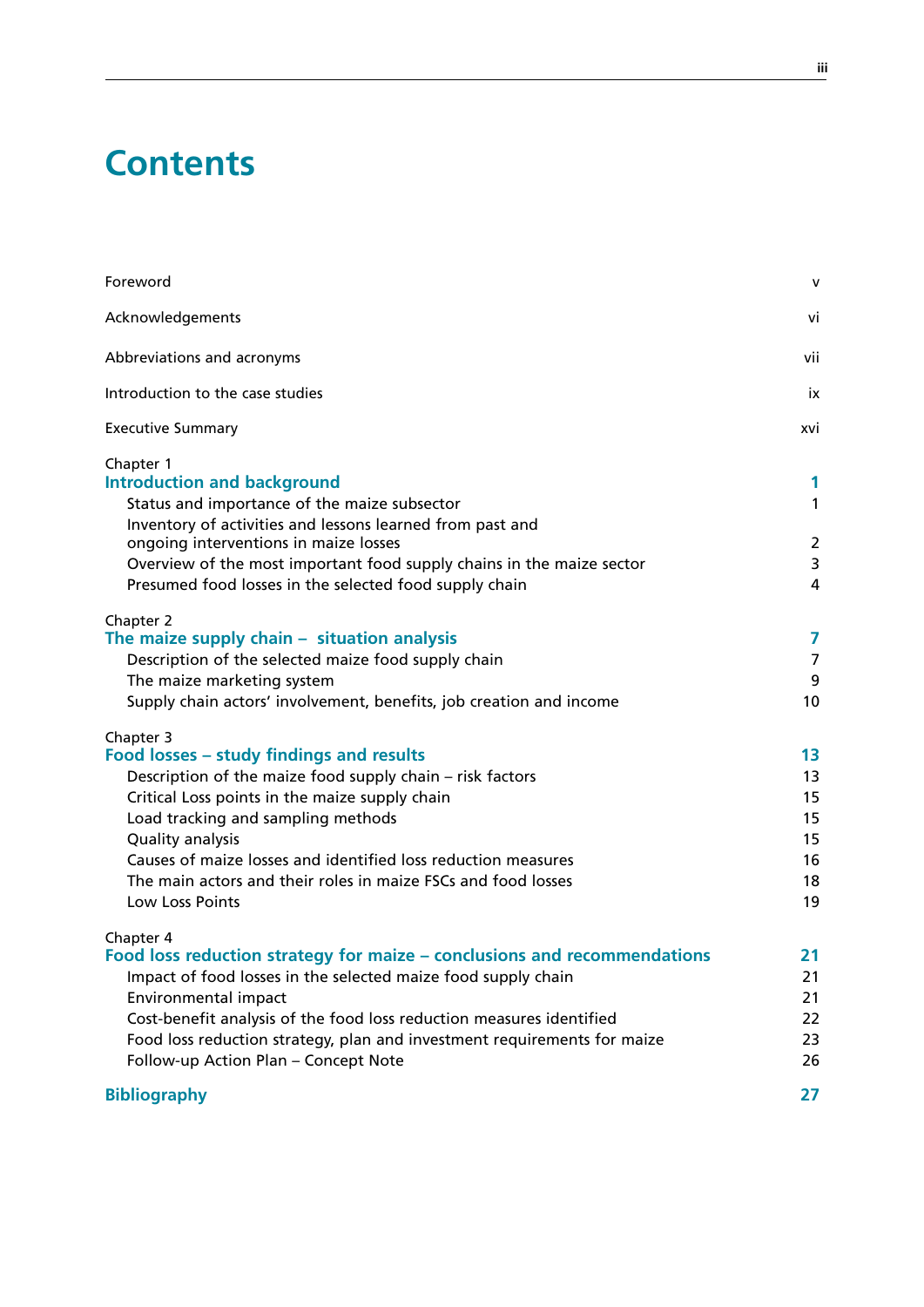## TABLES

| 1.1   | National production information in the maize subsector                            | 1              |
|-------|-----------------------------------------------------------------------------------|----------------|
| 1.2   | Food safety management mechanisms                                                 | $\overline{2}$ |
| 1.3   | Food supply chains in the maize subsector                                         | 4              |
| 1.4   | Importance of food supply chains at the national level                            | 4              |
| 1.5   | Importance of food supply chains for the actors                                   | 4              |
| 1.6   | Preliminary screening of food losses in the selected food supply chain            | 5              |
| 1.7   | Description of the maize study site                                               | $\overline{7}$ |
| 1.8   | Products and conversion factors in the maize FSC - Intermediary                   | 8              |
| 1.9   | Detailed description of the maize food supply chain - Basics                      | 8              |
| 1.10: | Views on the role of women in post-harvest handling of maize, Deder Woreda        | 10             |
| 1.11  | Detailed description of the maize food supply chain – Social structures           | 11             |
| 1.12  | Detailed description of the maize food supply chain - Environment                 | 11             |
| 1.13  | Factors for the environmental assessment                                          | 12             |
| 1.14  | Food loss risk factors                                                            | 13             |
| 1.15  | Summary result matrix of maize food losses                                        | 14             |
| 1.16  | Quality scoring of maize grain                                                    | 15             |
| 1.17  | Quality analysis of maize in sampled units                                        | 16             |
| 1.18  | Presentation of load tracking and sampling results                                | 17             |
| 1.19  | Description of key actors in the maize supply chain and their roles, Deder Woreda | 19             |
| 1.20  | Views regarding environmental impacts of maize grain loss                         | 22             |
| 1.21  | Budget calculation for food loss reduction                                        |                |
|       | (Metal silo for grain storage of maize of 500 kg capacity)                        | 23             |
| 1.22  | Budget calculation for food loss reduction - Triple bag for maize grain storage   | 24             |
| 1.23  | Summary of maize food losses, causes and solutions                                | 25             |
|       |                                                                                   |                |

## FIGURES

1.1 Flow diagram of the selected maize supply chain example 20 and 50 years of 9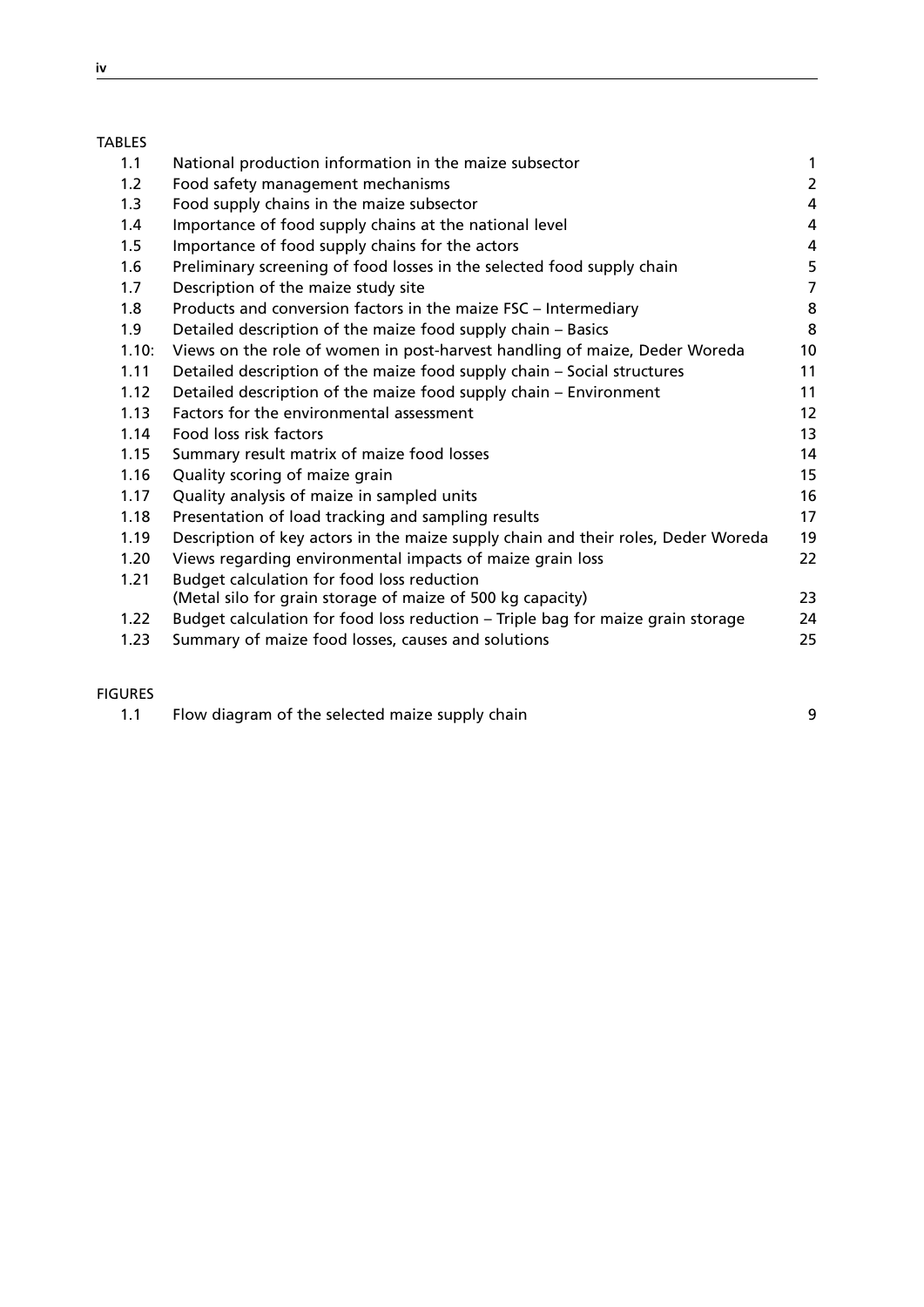## <span id="page-6-0"></span>**Foreword**

Widescale global food losses and waste affect the sustainability and efficacy of food and nutrition systems. Currently, high loss estimates in developing countries are linked to food supply chain failures but insufficient data limit the scale and scope of food loss measurements.

While numerous studies have been undertaken to quantify food losses at the national level, information regarding the critical loss points, or areas where food loss in a specific food supply chain is most prevalent, is often unclear. Compounding the challenge, the underlying reasons for loss-inducing food supply chain failures also require further examination.

To improve global, regional and local knowledge about the underlying reasons for food loss, as well as to assess where critical loss points occur, FAO undertook a series of case studies involving

numerous food supply chains in developing countries. Utilizing a defined food loss and waste analysis framework, the Organization and its partners identified nationally-important food products and commissioned local-level studies of the losses in these chains. The findings of the study will be used to develop technically, economically, environmentally and socially feasible solutions to reduce food losses. These solutions will be developed both in the chains examined, as well as in similar chains in other countries, with due considerations for economic parity, agro-ecology and social conditions.

Maize is one of the most widely grown and consumed grains in Ethiopia and is critical for incomes and food and nutrition security across the country. Close to nine million smallholder farmers produce the crop and between 70 to 80 percent of the maize is consumed within producer households, the surplus marketed. The findings documented in this publication provide an evidence base for the development of interventions to address losses in the maize subsector. A reduction in maize losses could generate significant benefits across the food supply chain, including increased earnings and food availability in markets.

The Food and Agriculture Organization and its partners are grateful for the financial support of The Government of Ireland, who through its support of The United Nations Joint Project (UNJP) made

funding available for this assessment and final report.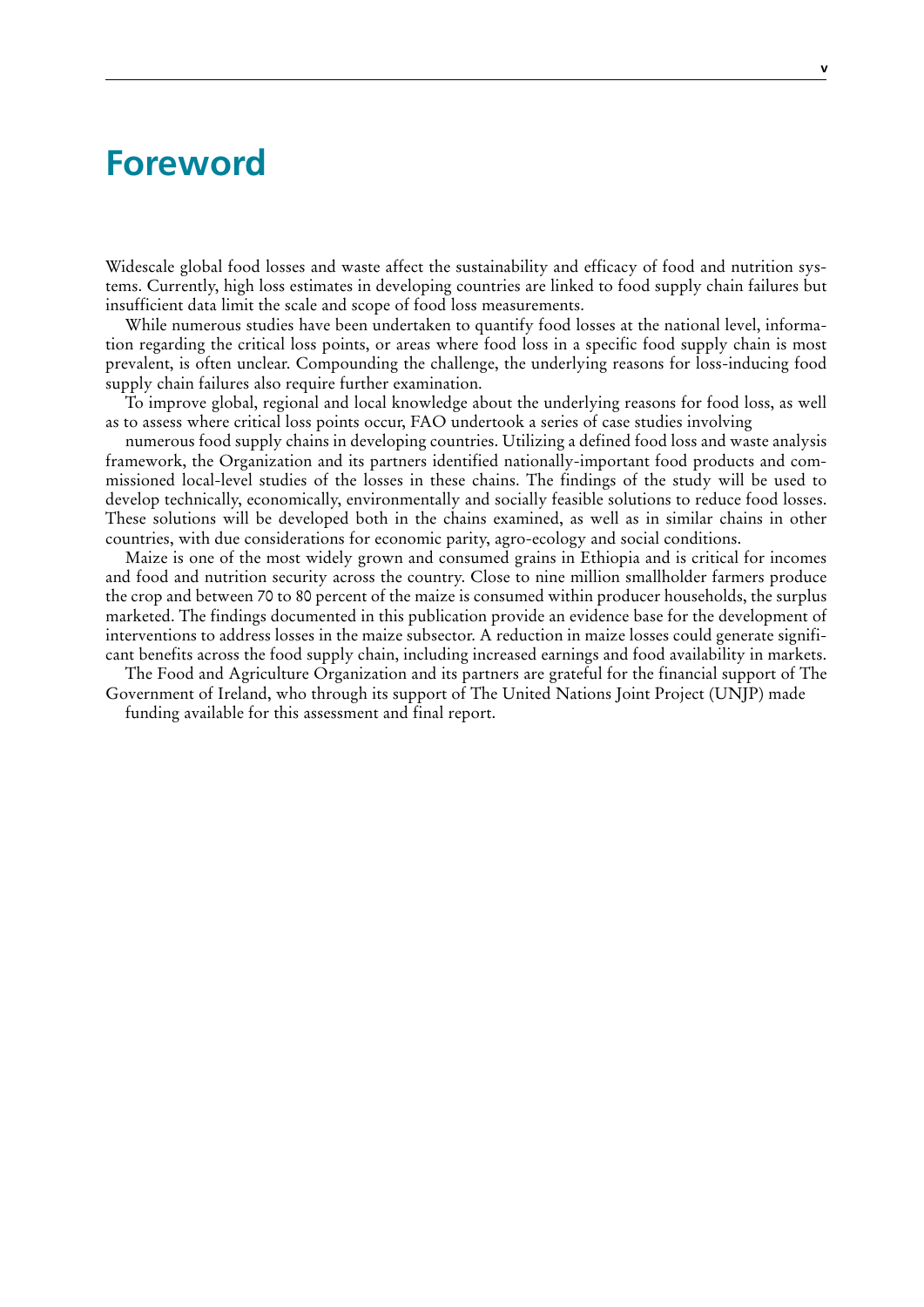## **Acknowledgements**

Business Development Services Centre for Development Research (BDS-CDR) would like to thank the Government of Ireland, the Food and Agriculture Organization of the United Nations (FAO) and the International Fund for Agricultural Development (IFAD) for their respective roles in supporting this field study and final report.

The authors of this report are Workneh Negatu (BDS-CDR, National Consultant for FAO), Hareg Adamu (BDS-CDR, National Consultant for FAO), and Belay Fekadu (BDS-CDR, National Consultant for FAO).

The report was technically edited by Myriam Annette (Consultant for FAO) and Cephas Taruvinga (Technical Officer, FAO). Contributions also came from Emilie Wieben and Maryam Rezaei (FAO consultants).

We extend our gratitude to the enumerators, agricultural experts at all levels, officials of government institutions and primary cooperatives for providing valuable information and creating an environment that was conducive for the assessment. We also thank the farmers who agreed to participate in this study. These farmers deserve acknowledgement for sparing an invaluable amount of time from their busy schedules to provide information that was useful for this study.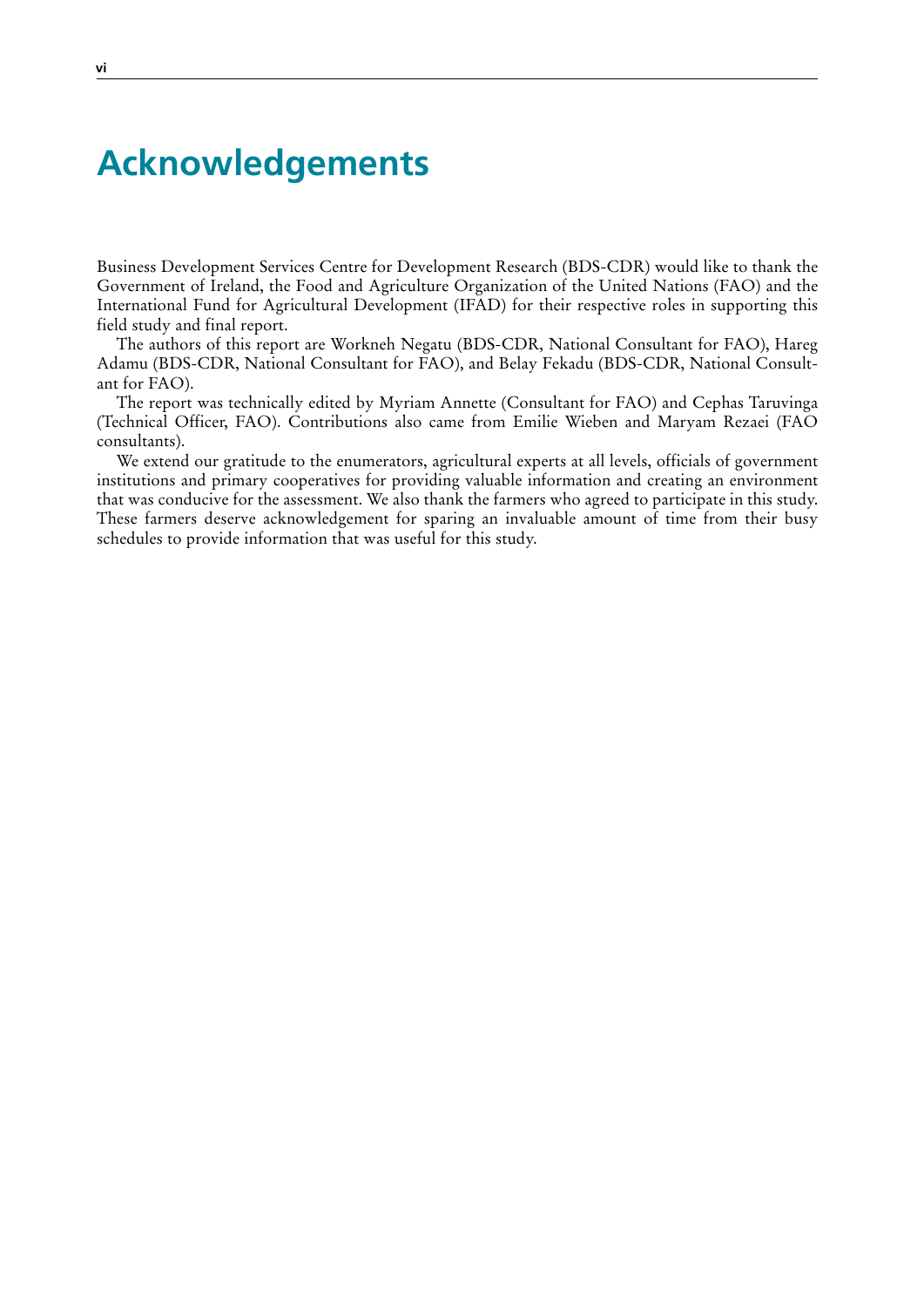# <span id="page-8-0"></span>**Abbreviations and acronyms**

| ADLI          | Agriculture Development-Led Industrialization            |
|---------------|----------------------------------------------------------|
| <b>AGP</b>    | Agriculture Growth Program                               |
| <b>ATA</b>    | <b>Agricultural Transformation Agency</b>                |
| <b>BDS</b>    | <b>Business Development Services</b>                     |
| <b>CIMMYT</b> | International Maize and Wheat Improvement Centre         |
| <b>CLP</b>    | Critical Loss Point                                      |
| <b>CRGE</b>   | Climate Resilient Green Economy (Ethiopia)               |
| <b>CSA</b>    | <b>Central Statistics Agency</b>                         |
| <b>CWRS</b>   | Community Warehouse Receipt System                       |
| <b>ECEA</b>   | Ethiopian Commodity Exchange Authority                   |
| ECX           | Ethiopian Commodity Exchange                             |
| <b>EGTE</b>   | Ethiopian Grain Trade Enterprise                         |
| <b>EIAR</b>   | Ethiopian Institute of Agricultural Research             |
| <b>EPA</b>    | Environmental Protection Authority (Ethiopia)            |
| <b>ESA</b>    | Ethiopia Standards Agency                                |
| <b>ESE</b>    | Ethiopian Seed Enterprise                                |
| <b>ETB</b>    | Ethiopian birr                                           |
| <b>FAO</b>    | Food and Agricultural Organization of the United Nations |
| <b>FSC</b>    | Food Supply Chain                                        |
| <b>FTC</b>    | <b>Farmers Training Centre</b>                           |
| GHG           | Greenhouse Gas                                           |
| <b>GTP</b>    | Growth and Transformation Plan                           |
| Ha            | Hectare                                                  |
| HLI           | Higher Learning Institution                              |
| <b>IFAD</b>   | International Fund for Agricultural Development          |
| <b>IFPRI</b>  | International Food Policy Research Institute             |
| Kg            | Kilogram                                                 |
| Km            | Kilometre                                                |
| LLP           | Low Loss Point                                           |
| <b>MCH</b>    | Multiple Crop Harvester                                  |
| MoANR         | Ministry of Agriculture and Natural Resource             |
| MoI           | Ministry of Industry                                     |
| MoFED         | Ministry of Finance and Economic Development             |
| MoT           | Ministry of Trade                                        |
| <b>NARS</b>   | National Agricultural Research System                    |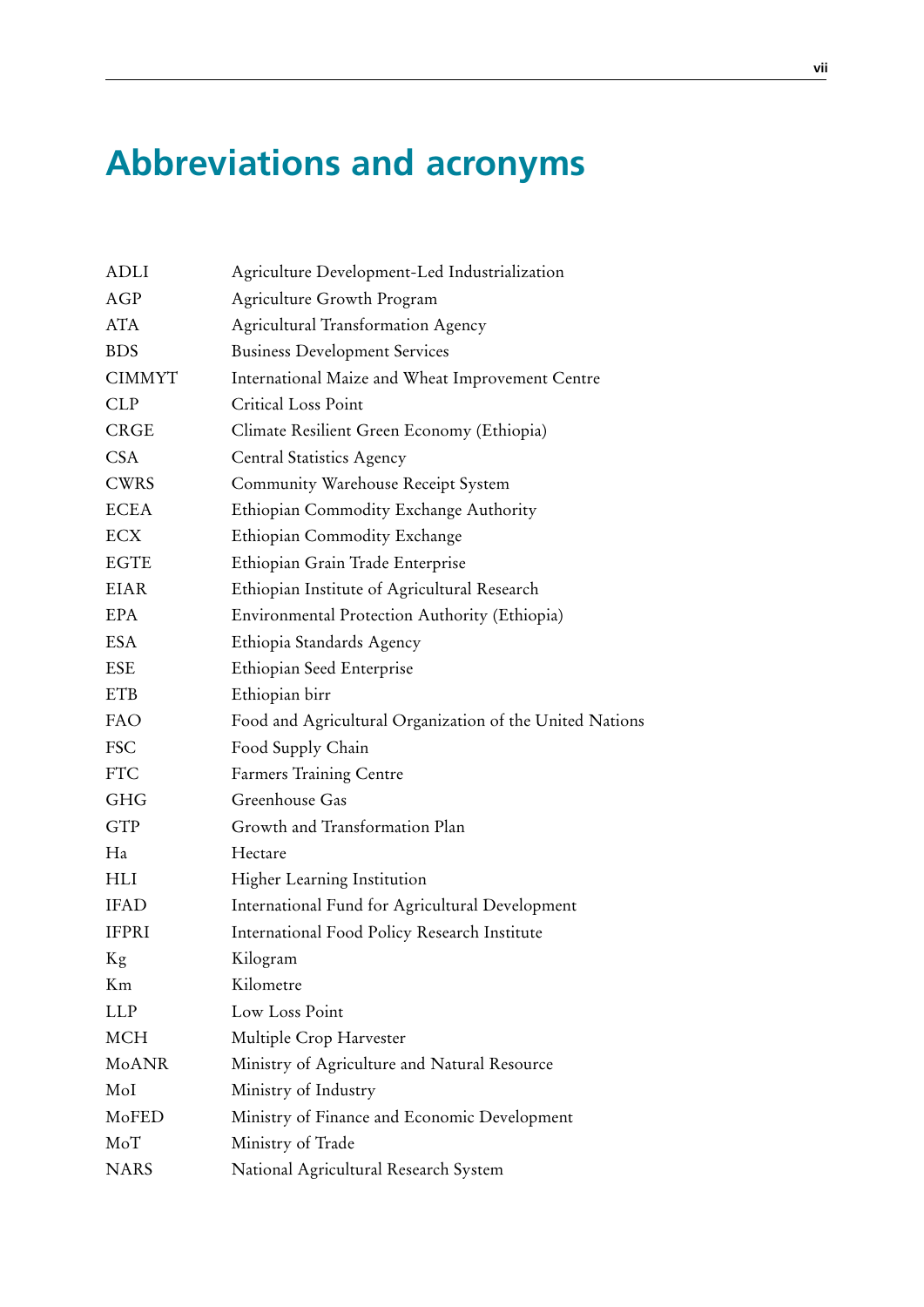<span id="page-9-0"></span>

| <b>NGO</b>    | Non-Governmental Organization                                      |
|---------------|--------------------------------------------------------------------|
| <b>PASDEP</b> | Program for Accelerated and Sustainable Development to End Poverty |
| PFL           | Prevention of Food Losses                                          |
| PHFL          | Post-harvest Food Loss                                             |
| PHL           | Post-harvest Loss                                                  |
| <b>PICS</b>   | Purdue Improved Crop Storage                                       |
| <b>PSE</b>    | Public Seed Enterprise                                             |
| RARI          | Regional Agricultural Research Institutes                          |
| <b>RATES</b>  | Centre for Regional Agricultural Trade Expansion Support           |
| <b>RSE</b>    | Regional Seed Enterprise                                           |
| SD            | <b>Standard Deviation</b>                                          |
| <b>SDC</b>    | Swiss Agency for Development and Cooperation                       |
| SG-2000       | Sasakawa Global 2000                                               |
| <b>SHF</b>    | Smallholder Farmers                                                |
| <b>SNNP</b>   | Southern Nations, Nationalities and Peoples                        |
| <b>USD</b>    | United States Dollar                                               |
| <b>UNJP</b>   | United Nations Joint Project                                       |
| <b>USDA</b>   | United States Development Agency                                   |
| WFP           | World Food Programme                                               |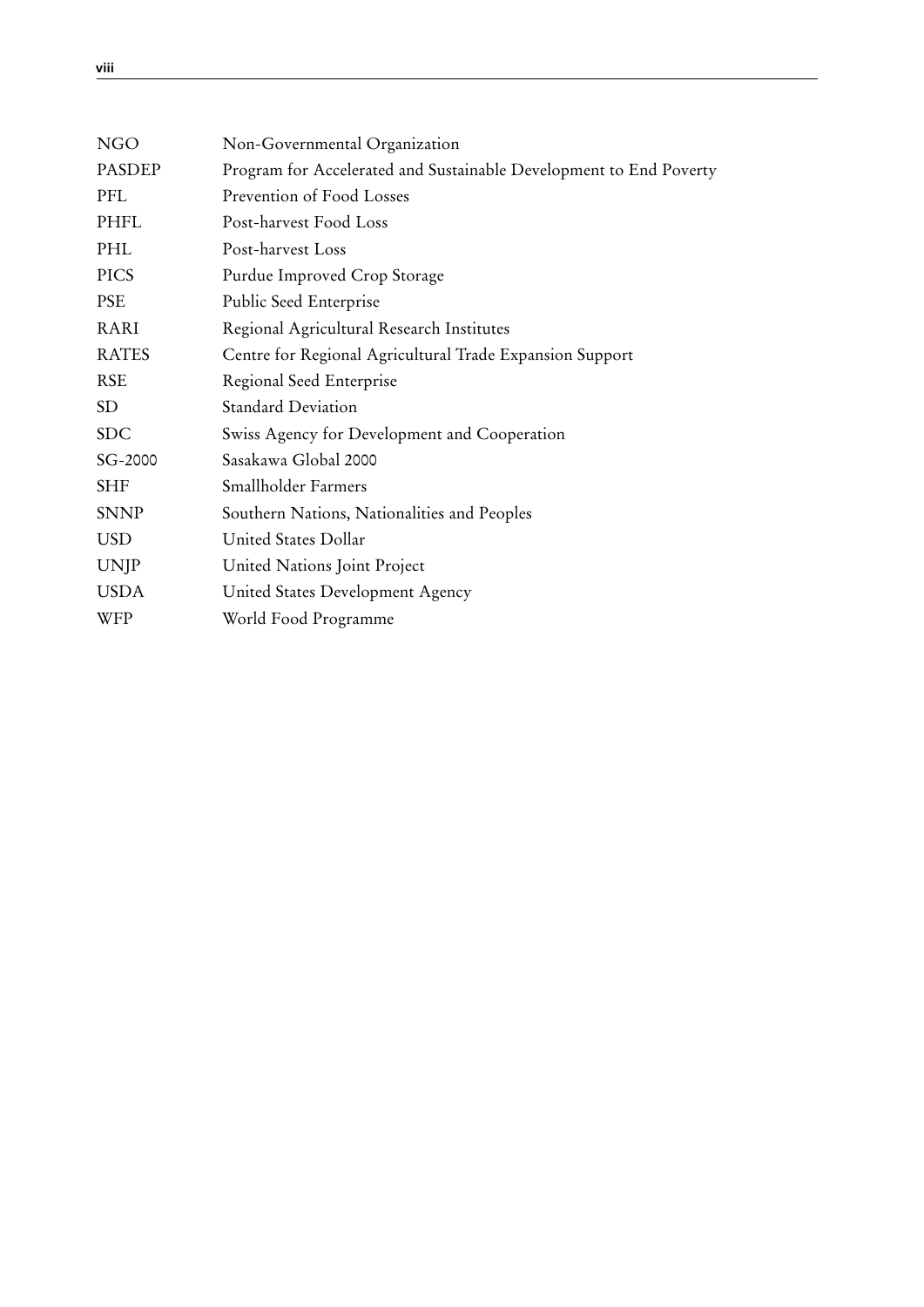## <span id="page-10-0"></span>**Introduction to the case studies**

About 1.3 billion tonnes of food losses and waste are estimated to occur every year globally (FAO, 2011), affecting the efficiency and sustainability of global food systems and nutrition. Accurate estimates of the magnitude of losses and waste are still lacking especially in developing countries where most smallholder farmers produce and consume grains and pulses as a staple food; nevertheless, the high loss estimates suggest that food losses are significant and have a negative impact on food and nutrition security.

In light of the above, the Food and Agriculture Organization of the United Nations (FAO) and its partners launched the Global Initiative on Food Losses and Waste, to reduce food losses and waste using various approaches including awareness-raising and developing a methodology to research post-harvest losses among other initiatives. Multiple partners have supported efforts at the national and regional levels through various projects including the Project on Food Loss Reduction through partnerships and evidence-based interventions, also known as the United Nations Joint Project (UNJP). The UNJP, which is funded by the Government of Ireland, is a collaborative initiative on food loss reduction between FAO and the International Fund for Agricultural Development (IFAD).

Food losses refer to the decrease in edible food mass throughout the different segments of the food supply chains: production, post-harvest handling, agroprocessing, distribution (wholesale and retail) and consumption. Food losses and their prevention have an impact on the environment and climate change, food security and livelihoods for poor people and economic development. The exact causes of food losses vary throughout the world and are very much dependent on the specific conditions and local situation in a given country, region or production area.

Literature reviews, statistical data and stakeholder interviews have been used in studies to assess the quantities of food lost at the various stages of food handling in various countries.

These studies have established some certainties and existing knowledge gaps. Certainties include quantitative estimations of food losses and the major causes of food losses. What is not clear are the kinds of losses that are important for specific food chains, the impact of suggested solutions, and which are feasible economically, environmentally and socially.

It is clear that food loss reduction will greatly benefit all actors in the food supply chains, ensure food security for poor people, improve resilience to climate change and increase the efficiency of how natural resources are used. The solution to food loss should not be more expensive than the value of the food lost, nor should it cause any negative impact or risk to consumer health. Also it should not place more of a burden on the environment or increase greenhouse gas (GHG) emissions. Instead, it should make more food available to the people that need it most, and should be socially and culturally acceptable.

Therefore, the Save Food Initiative has designed the 'food supply chain' case studies for the most important food subsectors in developing countries for the generation of data relating to the different causes of food loss. Solutions for food losses are analysed for their feasibility. Up to now, no standardized methodology has been used to conduct loss assessments. This has made it very difficult to compare results between countries and regions. Using a standardized methodology across the participating countries is very useful in terms of being able to compare results and sharing information.

A case study is just a one-moment recording of what is happening in a specific food supply chain in a specific season and in a specific location; in another season or in a different location the situation can be very different again. Consequently, the Save Food Initiative considered it important that it undertakes many case studies in different locations so that the various study results would provide significant trends and solutions. Further, the strategy aimed to use the results of the case studies to target opportunities for investment programmes and interventions, during formulation a wider geographical scope and the seasonality will be analysed.

The assessment of post-harvest losses along maize supply chains used the methodology developed by FAO under the Save Food initiative and adapted it to the specific conditions and local context. The Government of Ethiopia has identified the maize subsector as a priority commodity for the reduction of post-harvest losses. In this case study, two supply chains (one per commodity) were selected for further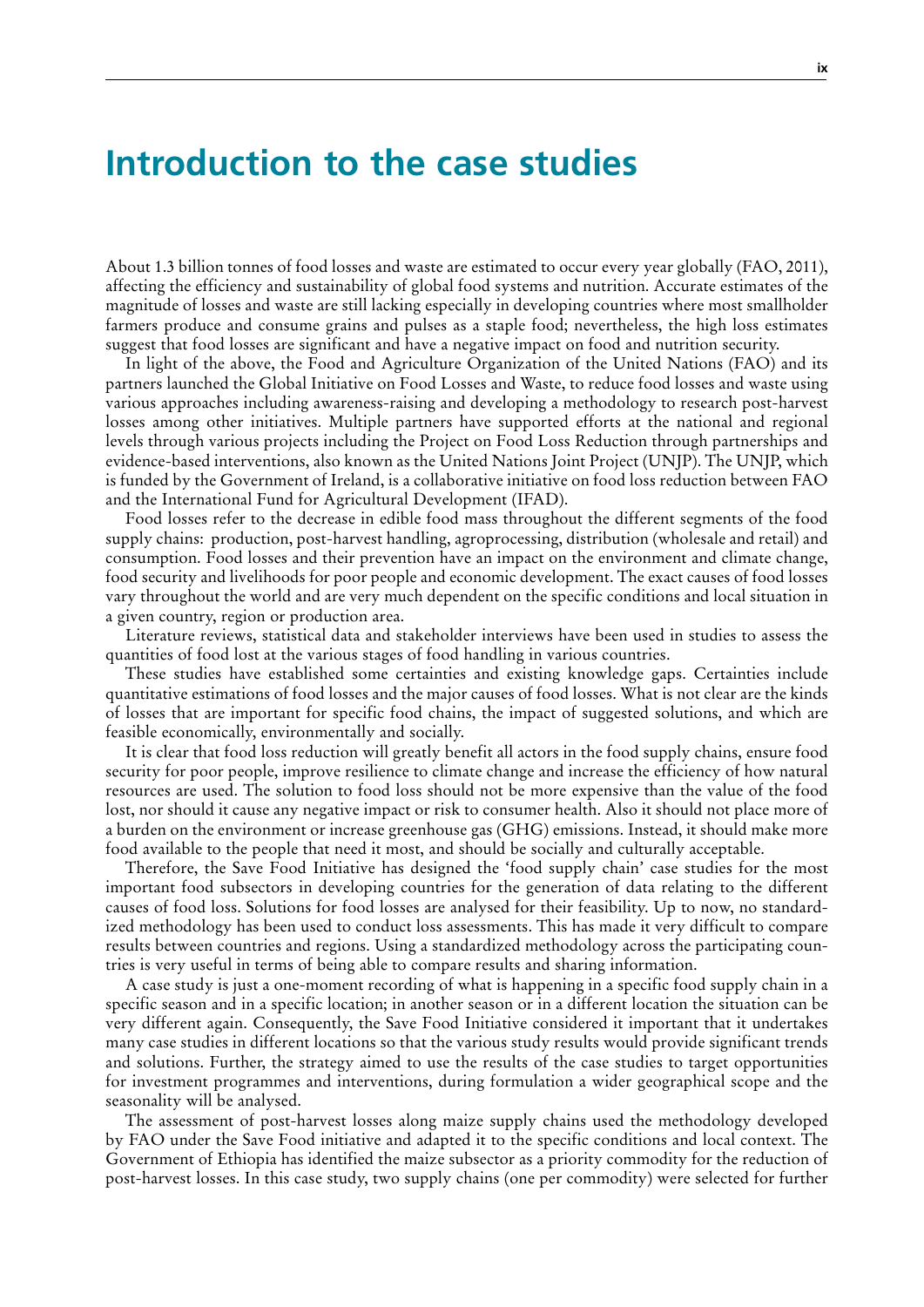analysis. They involve smallholder farmers, cooperatives, transporters, traders, millers, warehouse managers of cooperatives and daily labourers.

The main objectives of this study were to:

- obtain a clear view of the weak points in the maize supply chain where food losses occur;
- evaluate quantitative and qualitative losses;
- analyse their main causes; and
- identify key interventions to reduce food losses and improve the efficiency of the food supply chain (FSC), eventually leading to concrete proposals to implement a food loss reduction programme.

An effective food loss assessment in a supply chain involves the collection of data and its analysis. Quantitative and qualitative field methods were used for the assessment. Subsequently, the results and conclusions of the assessment were used to formulate solutions and strategies to control food loss.

Through the formulation of food-loss reduction strategies, the project adopts a holistic approach based on the entire supply chain, recognizing the strong role of multiple actors, including the role of institutional structures and the policy environment.

Given the magnitude of food losses, making profitable investments in reducing losses and improving the efficiency of the food supply chain could help bring down the cost of food to the consumer, increase access to food, while improving economic returns to farmers and other actors in the value chain.

*The objective of this study is to identify the main causes of food losses in the selected food supply chains, and provide an analysis of the various options available for reducing food losses including their technical and economic feasibility, social acceptability and environmental impact, leading to concrete proposals for the implementation of a food loss reduction programme. Although attempts have been made to quantify actual losses after an activity along a supply chain, the final loss figures used are mostly estimates. Where there is need to use accurate loss figures, for instance in tracking achievements in loss reduction efforts, this requires a more detailed statistical analysis, which is beyond the scope of this study.* 

## **IMPLEMENTATION METHODOLOGY OF FIELD STUDIES**

The assessment of post-harvest losses along maize supply chains used the methodology developed by the Save Food Initiative. The supply chain food-loss assessment involves the collection of data and its analysis, using qualitative and quantitative field methods. Subsequently, the results and conclusions of the assessment are used to formulate solutions to food losses. The methodology used in the 'food supply chain' case studies is described below.

## **Selection of countries and subsectors**

In order to make it possible to work with partners in the field, existing and ongoing programmes were used to select countries and subsectors for the study cases.

Subsectors were chosen from the important food commodities in Ethiopia, which included cereals; roots and tubers; fruits and vegetables; oilseeds and pulses; fish and seafood; and animal products (meat, milk, eggs, etc.).

#### **Identification of Consultants**

Three national consultants conducted the fieldwork including a subsector specialist, who could be an actor in the food supply chain, an agricultural economist and a sociologist.

### **Selection of Food Supply Chains**

The criteria used to rank the main supply chains were importance in terms of economic impact and food security and contribution to national development objectives such as employment, poverty reduction and the generation of foreign exchange. Based on the information obtained, one or two FSCs in the subsector were selected for in-depth survey and sampling.

The basic criteria for selection of the FSCs were: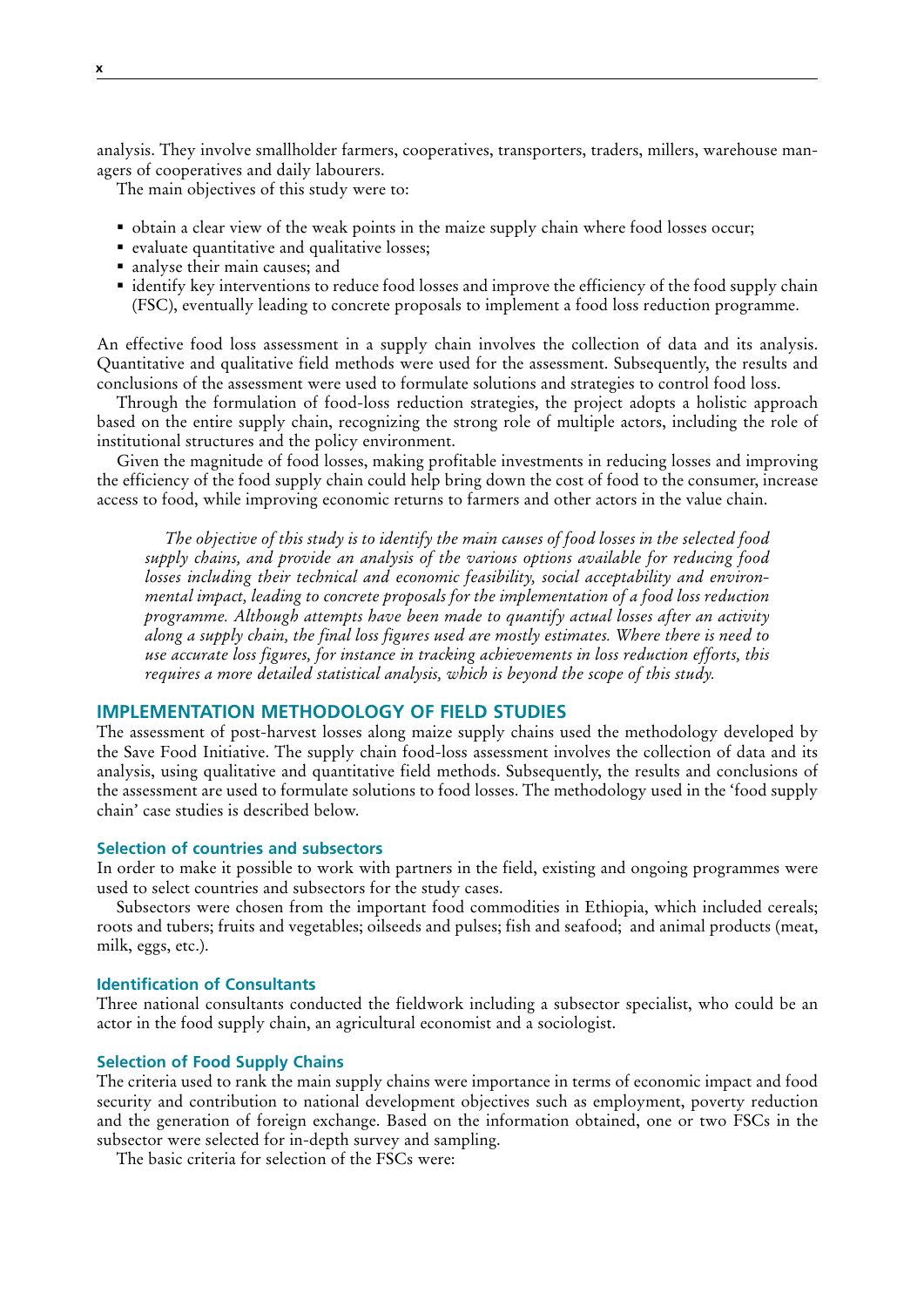- based on smallholder producers;
- significant scale of food production;
- preferably including agroprocessing and urban market; and
- if possible, included in an ongoing support programme for the subsector

## **Uniform methodology**

The methodology of the case studies was uniform for all countries, so that the results would be comparable and extrapolation would be possible. It is comprised of four ('S') elements:

- *Preliminary food losses (Screening)* are screened based on secondary data, documentation and reports, and expert consultations without travel to the field.
- *Survey Food Loss Assessment (Survey)* uses different questionnaires for producers, processors or handlers or sellers for example warehouse managers, distributors, wholesalers, and retailers and other knowledgeable people in the supply chain being assessed, complemented by ample and accurate observations and measurements.
- *Load Tracking and Sampling Assessment (Sampling)* is useful for quantitative and qualitative analyses at any step in the supply chain.
- *Monitoring and Solution Finding (Synthesis)* is used to develop an intervention programme for food losses, based on the previous assessment methods.

The consultants physically follow the product and the process from production site to final retail outlet, make direct observations and measurements and discuss the causes and solutions of food losses with supply chain actors. Finally, the consultants draft a proposal for a food-loss reduction strategy or plan.

### **Stakeholder validation**

Stakeholders from the public and private sectors meet in a one-day workshop to discuss and endorse the study results and the proposed food-loss reduction strategy. A concept for a programme to finalize and implement the food-loss reduction strategy or plan is prepared.

## *Methodology adapted for maize*

Researchers selected maize for this investigation because of its economic and social importance, production and cultivation areas, and marketability through multiple paths and long supply chains, reaching and covering a large community. Other criteria considered included being a food and income source for a large portion of the population in both rural and urban areas, being employment opportunities for a large number of people, and the paramount contribution to foreign exchange generation and food security.

 The *screening method (desk review and consultations)* was used to gather data and information on the range of losses and some of their main causes.

Collection of secondary data was through reviewing documents of secondary sources from relevant institutions. Beside relevant published and unpublished reports, the researchers browsed websites, and bulletins to generate relevant secondary information focusing on maize production and marketing. Furthermore, from these secondary sources, data on prices, outputs, numbers of licensed maize traders, and maize marketing systems, etc. were collected.

The method was instrumental in identifying the critical and low loss points maize supply chains. It also provided some background information for implementation of the *survey* and *sampling* methods. This method helped to develop a qualitative understanding of losses and provided indicative quantitative data for the entire loss assessment. It provided an overview of the food supply chain.

 The *survey method* employed a questionnaire that was given to small farmers and the 'Key Informant Interview – KII', which was a qualitative instrument developed for other actors and stakeholders involved in the FSC (e.g. traders, processors, etc.). The sources of primary data were smallholder farmers who were randomly selected from one rural *kebele*, the farmers' service cooperative association (union) and traders at different levels, ranging from farmer traders to regional level wholesalers.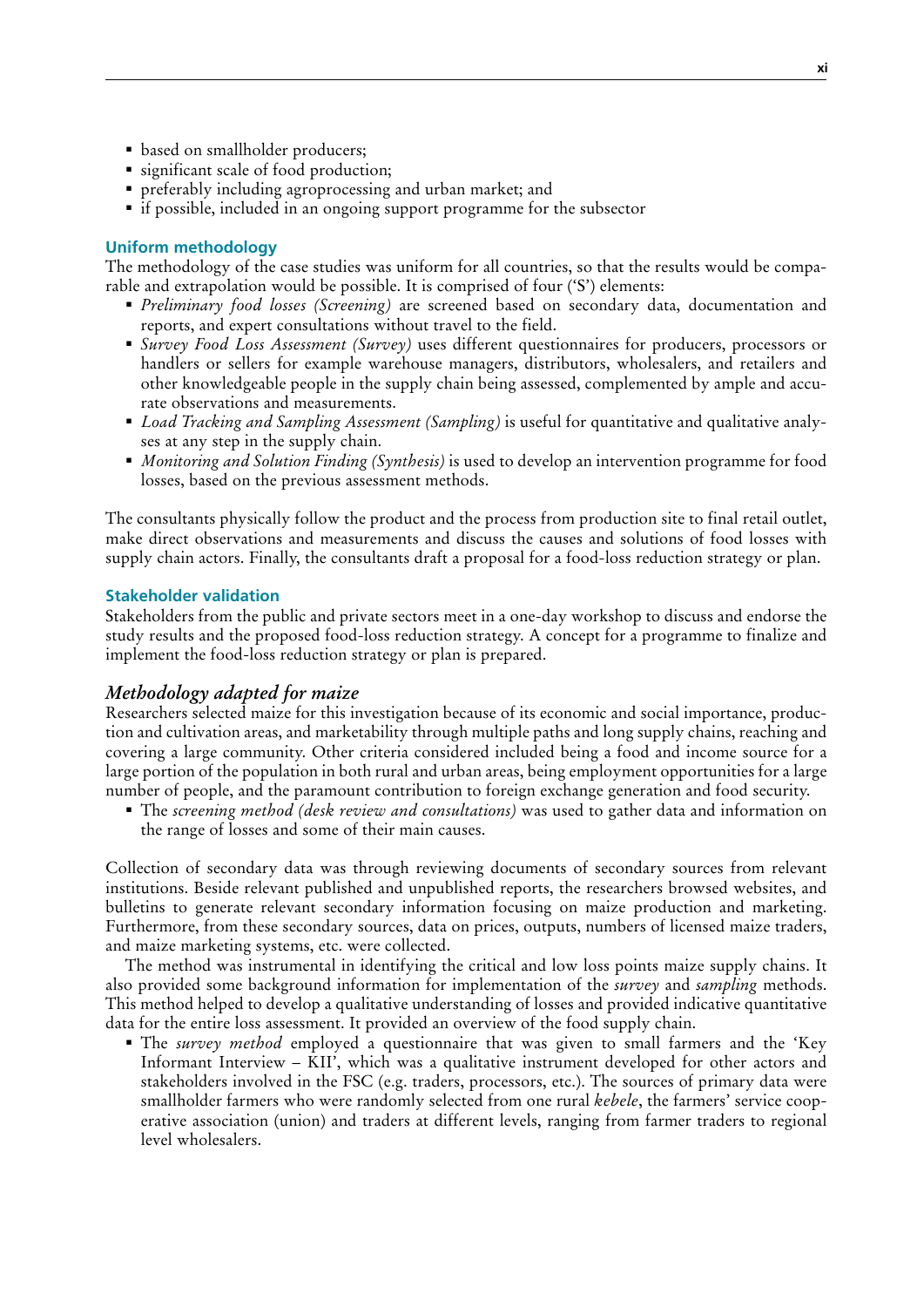The case study took place in December 2015 in Burka Golu *Kebele*, Deder *Woreda*, in Oromia regional state of Ethiopia. The following methods were used to collect data:

- Interviews, used a pre-tested semi-structured interview scheduled questionnaire. The formal survey was based on 25 farmers in the *kebele*. The *kebele* was part of the IFAD project for the Participatory Small-scale Irrigation Development Programme (PASDIP).
- Qualitative data was also gathered during focus group discussions with key informants. The checklist–based qualitative survey relied heavily on the internal assessment of the actors (traders, processors, etc.) in the chain. 37 key informants were interviewed.
- Observations of FSC activities and stakeholders complemented the survey. Post-harvest operations, and percentages of losses at each level of the supply chain helped generate primary data. Data generated from the questionnaires was used to compute the percentages of losses (kg/100 kg of grain) along the supply chain. The monetary values were based on the price of 1 kg of maize grain (USD 0.2524).
- The *load tracking and sampling method* was employed to evaluate the quantitative and qualitative maize losses at specific steps in the supply chain and to identify the respective causes of these losses. Sampling was at the storage stage, as the *screening* and the *survey* revealed this stage was a critical loss point (CLP). Even though maize shelling in surplus maize production areas was considered to be a CLP, load tracking was not conducted in the study area since shelling is done by hand, resulting in low losses.

The researchers selected three villages in the *kebele* for the study. Sampling was in two stages in each village in order to measure qualitative and quantitative losses. Three units (30 percent) were used from the harvest produced by nine farmers (three farmers were selected in each village) at the first sampling stage. For the second stage sampling, one random sample of 1 kg was used from each selected unit as a measurable unit, thus making a total of nine sampling units for the three villages.

This process was carried out before and after each of the two steps studied (threshing and storage).

Samples were analysed at the laboratory. The method of *load tracking and sampling* was employed at the storage stage, with quantitative and qualitative losses of maize measured before and after five weeks of storage.

### **POLICY-MAKING AND NATIONAL STRATEGIES**

Before 2000, post-harvest grain management issues were given limited policy attention, compared to that given to increasing agricultural production and productivity. Since 1993, Ethiopia has been following an overarching agriculture development policy called *Agriculture Development-Led Industrialization (ADLI)* in response to challenges related to prevailing food security and agricultural productivity. Since the adoption of ADLI, the Government of Ethiopia has implemented a number of national economic growth and development plans, which are described below.

The *Programme for Accelerated and Sustainable Development to End Poverty (PASDEP, 2004/5- 2009/10)* stressed the need to promote post-harvest technologies to improve the performance of market chains through training, development and dissemination of post-harvest loss reduction technologies.

*Ethiopia's Growth and Transformation Plan (GTP, 2010/11-2014/15)* briefly touched on the issue of product storage in the context of promoting market access (MoFED, 2010)1. The corresponding fiveyear agriculture sector plan only mentioned improving storage infrastructure, without providing any details of an implementation strategy, or an action plan that specifies targets for the expected outputs of the sector.

The *Agriculture Growth Programme (AGP)*, as the main government programme addresses agricultural growth in Ethiopia, and is focused on attaining reduced post-harvest losses. In line with this programme, the Agricultural Transformation Agency, in collaboration with the Ministry of Agriculture, multi-lateral agencies, non-governmental organizations (NGOs) and the donor community are aggressively working to enhance the value chains of selected crops. This value chain approach aims to ensure

<sup>&</sup>lt;sup>1</sup> MoFED. 2010. Ministry of Finance and Economic Development (MoFED). Growth and Transformation Plan 2010/11-2014/15, Addis Ababa, Ethiopia.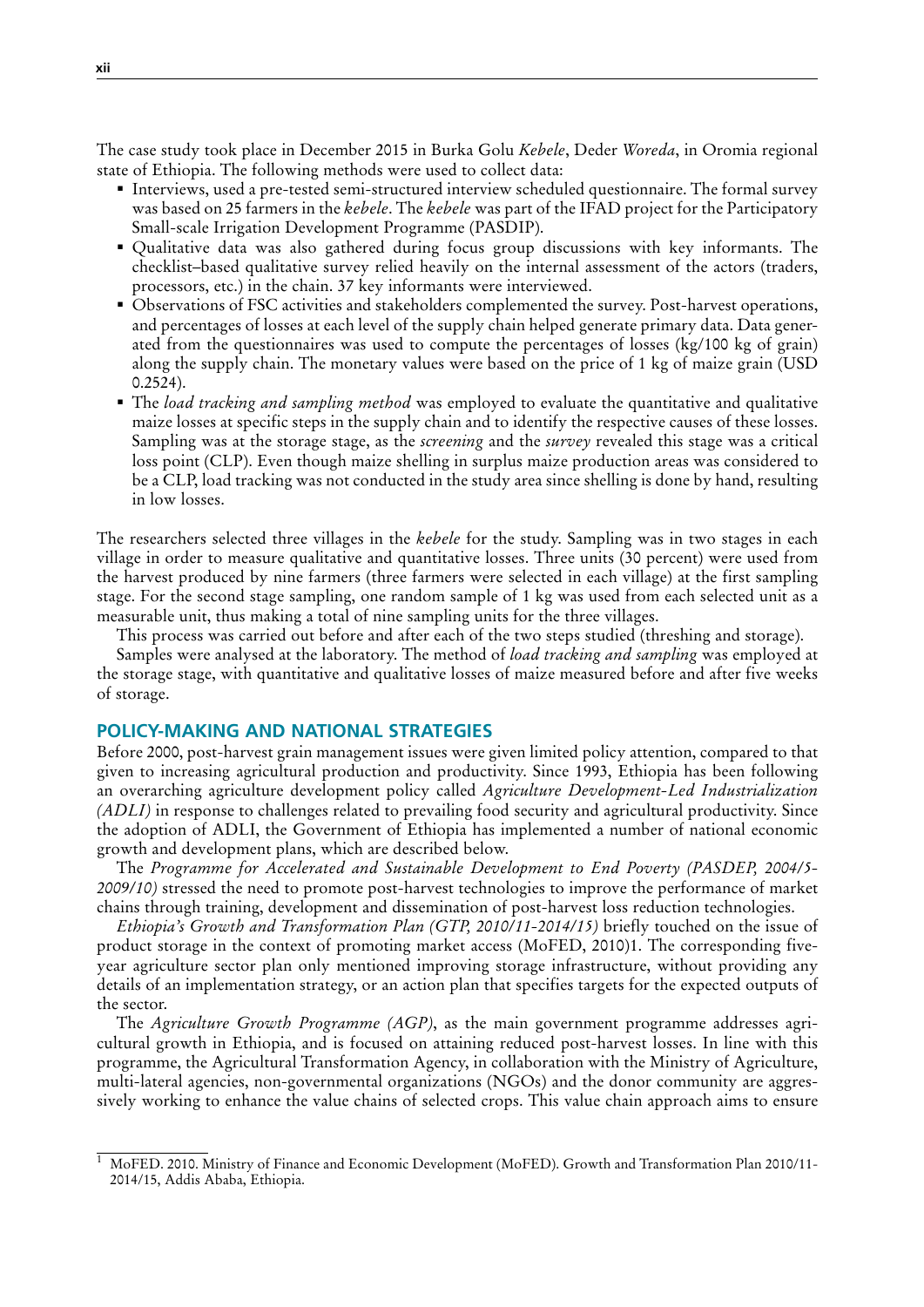that all components of the grain sector are addressed in a comprehensive and coordinated manner, considering:

- research and technology development;
- access to inputs;
- on-farm production;
- post-harvest processing and storage; and
- trade and marketing.

With regard to post-harvest handling of grain crops, the focus intervention areas are:

- to increase access to post-harvest processing equipment and technologies;
- raise the awareness of farmers and facilitate access to effective on-farm storage; and
- increase farmers' access to community-level storage facilities with skilled personnel.

The current *Agriculture Sector Growth and Transformation Plan II (2015-2020)* aims to reduce the post-harvest losses of major crops from 25 to 5 percent by aspects of agricultural mechanization and post-harvest losses including:

- enhancing harvesting, threshing and shelling operations using mechanical technologies and
- improving transportation and storage of agricultural produce using modern and mechanical technologies.

In the Growth and Transformation Plan (GTP) II, agricultural extension will address the needs of women farmers through gender-sensitive approaches. Focus areas of implementation include awareness creation, encouragement of the participation of women and rural youth in agricultural extension, and provision of training to enable development agents to support women and rural youths in agricultural activities.

Although the attention given to post-harvest loss issues in these strategic plans vary, the reduction of post-harvest losses has recently received closer attention. In response to GTP II, the Ethiopian Institute of Agricultural Research (EIAR) has given special emphasis to post-harvest loss reduction and developed a separate strategy for post-harvest research. Strict implementation of these strategies with the synergetic effort of various actors will bring about significant differences in the reduction of post-harvest losses.

Identifying solutions to food losses could add value to the Ethiopia Climate Resilient Green Economy (CRGE) strategy (EPA, 2011<sup>2</sup>). Reduction of food losses will contribute to the realization of the first pillar of the CRGE, which is 'Improving crop and livestock production practices to increase food yields, hence food security and farmer income, while reducing emissions'. Ensuring food security and improving farmers' income would indirectly impact the remaining three pillars: i.e*.* reducing deforestation, improving access to renewable energy and energy efficient technologies.

#### **Food safety and quality policies**

The Ethiopian Standards Agency (ESA) has developed a standard that specifies requirements for grading dry dent maize, or shelled flint maize, or their hybrids ready for human consumption. The standard specifies four grades rated against minimum requirements for test mass; maximum requirements for impurities such as broken kernel, foreign matter, blemished grain, immature and other grains (Table A). However, the implementation of the standards is minimal in market transactions.

### **RELEVANT INSTITUTIONS AND THEIR ROLES**

**The Ministry of Agriculture and Natural Resources (MoANR) and the Regional Bureaus of Agriculture (RBoAs)** are the major institutions for food loss management and are responsible for the development of agricultural policies. Besides their mandate for leading agricultural development activities, they have an organizational structure down to the grassroots level that enables the Ministry to disseminate post-harvest loss reduction technologies. This makes it the most relevant institution having a major stake in the improvement of agricultural production and food loss reduction.

<sup>&</sup>lt;sup>2</sup> EPA (Environmental Protection Authority). 2011. The path to sustainable development, Ethiopia's Climate-Resilient Green Economy Strategy. Federal Democratic Republic of Ethiopia.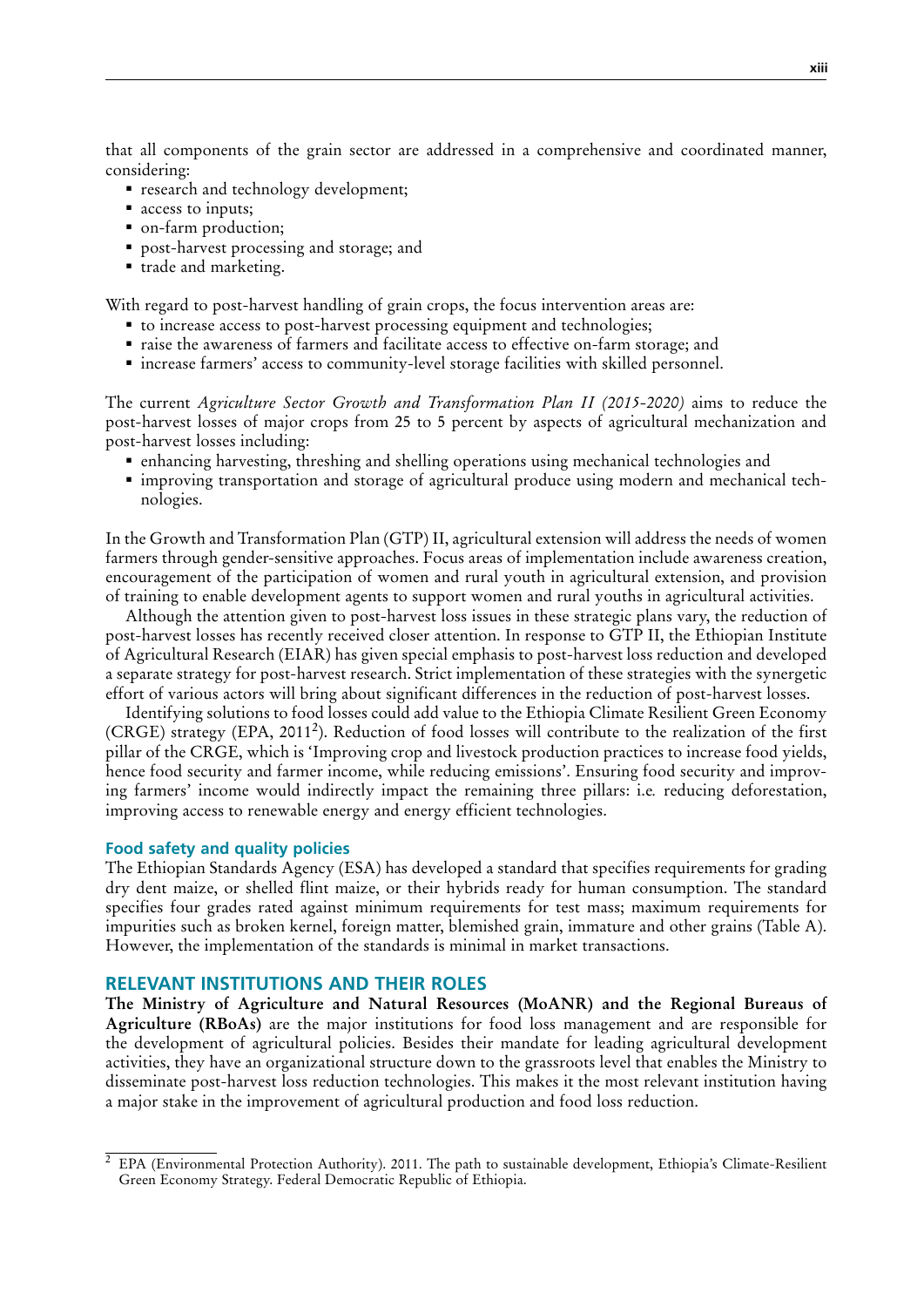| <b>TABLE A</b>               |  |
|------------------------------|--|
| <b>Grades of maize grain</b> |  |

|     |                                                                                         |              | <b>Grades</b>                 |      |      |  |  |  |
|-----|-----------------------------------------------------------------------------------------|--------------|-------------------------------|------|------|--|--|--|
| S.N | <b>Grading characteristics</b>                                                          | $\mathbf{1}$ | $\overline{2}$                | 3    | 4    |  |  |  |
|     | Test mass kg/hl, min                                                                    | 71.0         | 68.0                          | 66.0 | 64.0 |  |  |  |
|     | <b>Impurities</b>                                                                       |              | Maximum limit percent by mass |      |      |  |  |  |
| 2   | Broken kernels                                                                          | 2.0          | 3.0                           | 4.0  | 5.0  |  |  |  |
| 3   | Foreign matter                                                                          | 0.5          | 1.0                           | 1.5  | 2.0  |  |  |  |
|     | Blemished grain, including                                                              | 3.0          | 5.0                           | 7.0  | 10.0 |  |  |  |
|     | Stained, discoloured, sprouted, frost damaged, diseased, insects damaged, and of which: |              |                               |      |      |  |  |  |
| 4   | Diseased grain                                                                          | 0.5          | 0.5                           | 0.5  | 0.5  |  |  |  |
|     | Insect damaged grain                                                                    | 0.5          | 1.5                           | 2.0  | 3.0  |  |  |  |
| 5   | Immature grains                                                                         | 1.0          | 2.0                           | 4.0  | 6.0  |  |  |  |
| 6   | Other grains                                                                            | 0.5          | 0.5                           | 1.0  | 1.5  |  |  |  |
| 7   | Contrasting classes                                                                     | 1.0          | 2.0                           | 4.0  | 6.0  |  |  |  |

*Source:* ESA. 2001b. *Ethiopian Standard, Maize (Corn)-specification*, ES 679:2001. First edition. Reaffirmed: 2012.

**The National Agricultural Research System (NARS)** incorporates the EIAR, the Regional Agricultural Research Institutes (RARIs) and Higher Learning Institutions (HLIs) with agricultural faculties. Particularly, EIAR and RARIs have the mandate to generate improved post-harvest technologies, information and knowledge. HLIs are primarily responsible for the production of skilled post-harvest professionals who can take part in research and development programmes and undertake relevant food loss research. NARS also plays an important role in the dissemination of post-harvest technology through demonstrations.

**The Ministry of Trade (MoT)** has a mandate to manage the licensing and registration of traders, the MoT works on stabilizing local grain marketing and improving the country's competitiveness in foreign markets. It does this through the formulation and implementation of relevant and appropriate trade policies and strategies, and collection, analysis and dissemination of trade-related information to relevant members of the business community.

**The Ministry of Industry (MoI)** has a mandate to develop agroprocessing industries by creating conducive conditions to encourage investment in the sector. The Ministry is also involved in generating agroprocessing industrial project ideas and linking them to relevant stakeholders and attracting joint ventures from abroad. The MoI supports agroprocessors in line with the country's industrial development strategy.

**The Ethiopian Standards Agency (ESA)** mainly focuses on standard formulation, training and technical support, organizing and disseminating standards, and the formulation of conformity assessment procedures and handles technical regulation for the customers.

**Farmers' Associations and Cooperatives** play important roles in the development of the grain sector through providing farm inputs such as fertilizers, seeds and pre and post-harvest pesticides, facilitation of market linkages and credit system to farmers.

**The Private Sector's** increased investment and involvement contributes to the reduction of post-harvest losses, particularly through participation in production and distribution of improved harvesting, transportation, and threshing or shelling, cleaning, storage and preservation technologies. The private sector can also supply the necessary consumable inputs to the post-harvest value chains (e.g. Shayashone Agribusiness Consultant).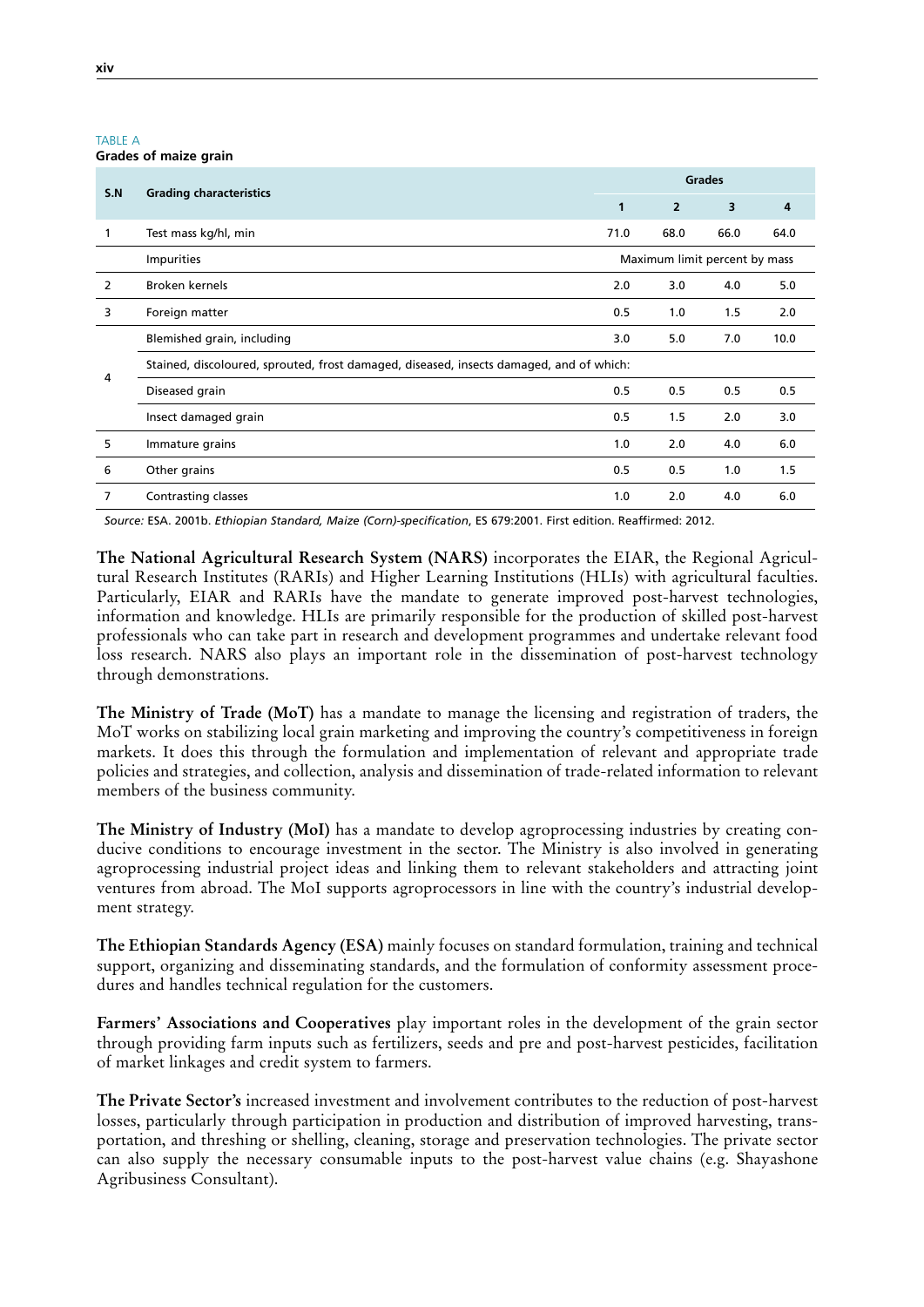**Non-Governmental Organizations (NGOs)** have a critical role in post-harvest loss reduction. NGOs help in building the capacity of stakeholders, especially smallholder producers through provision of technical training and infrastructure and dissemination of improved post-harvest technologies (e.g. Sasakawa Global (SG)-2000).

**Public Seed Enterprises (PSEs)** include the Ethiopian Seed Enterprise (ESE) and Regional Seed Enterprises (RSEs) in Amhara, Oromia, and SNNP regions. PSEs are responsible for implementing government targets to produce sufficient quantities of high-yielding improved seed for key crops, while also functioning as independent profitable businesses.

**The Agricultural Transformation Agency (ATA)** continues to provide implementation support in the form of continued problem solving, resource mobilization, project management, and coordination at various levels of the Ethiopian agriculture system.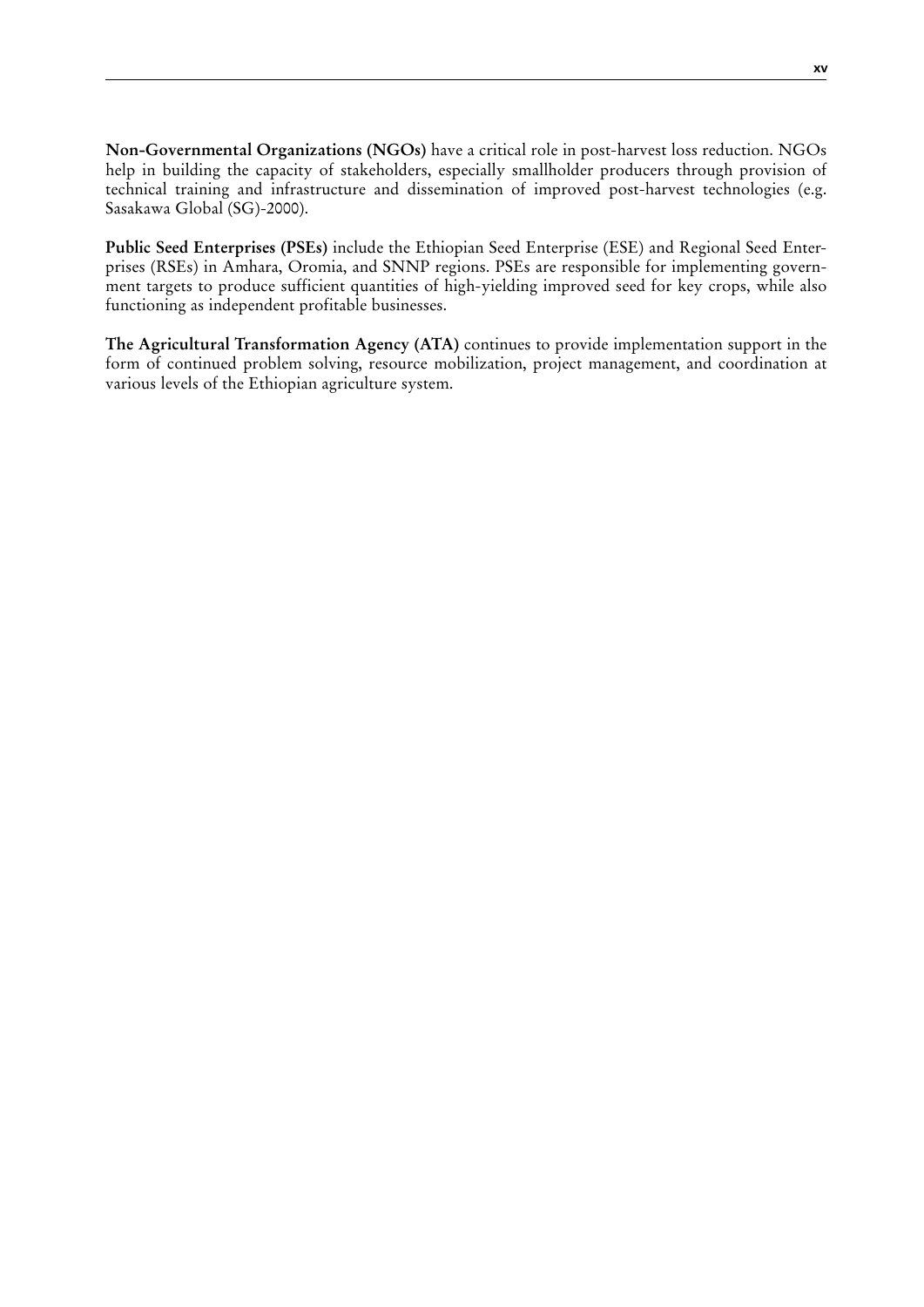## **Executive Summary**

Maize (*Zea mays* L.) is one of the main food and feed crops in Ethiopia and worldwide. It continues to be a significant contributor to the economic and social development of the country. Maize mostly grows at mid or lower altitudes and in sub-humid agro-ecologies along the western, southwestern, and eastern borders.

The crop is indispensable to the livelihoods of Ethiopian smallholders and approximately 8.7 million smallholder farmers grow the crop. As an important staple food source as well as a cash crop, maize provides a significant contribution to daily calories for consumers as well as income for producers and traders. Although the proportion may vary between individual farmers, generally 70 to 80 percent of the crop production is for the farmers' own use, while the remaining is for sale.

The maize field activities were carried out in Burka Golu *Kebele,* Deder *Woreda* District, Oromia Region. The primary data sources were smallholder farmers (SHF) who were randomly selected from the study *kebeles*, representatives of the farmers' service cooperative associations (unions) and traders at different levels, ranging from farmer traders to regional level wholesalers. Secondary data sources were various reports and documents.

Most post-harvest operations are traditional, time-consuming and labour-intensive, and they have been used for centuries in the same way, with little or no improvement. Farmers harvest maize manually by cutting the corn off the stalk with sickles before threshing it using sticks or hands.

Traditional and improved gotera<sup>3</sup> as well as polyethylene sacks are widely used for storage in the region. Crops are mostly transported by labourers or pack animals from the fields to stacking or threshing sites, and from the threshing floors to storage facilities. Transportation is an important marketing function, which enables producers in surplus producing areas to obtain better market prices, and consumers in deficit areas to get reduced marketing prices. As a result of the poor local market infrastructure, most farmers have to transport their produce 30 km to a major market within a *woreda*, using pack animals, human labour or when possible, vehicles.

Post-harvest food losses are economically significant in Ethiopia for a broad range of commodities such as maize and teff, resulting in a substantial negative impact on food security and import substitution. The causes of losses are many and varied. They include moisture levels; harvesting, threshing and storage methods drying techniques and attacks by insects, rats and other pests. However, the main causes for maize losses include poor threshing, storage and handling facilities and practices.

In the absence of appropriate and feasible technologies, traditional and uneducated post-harvest operations (handling, processing and distribution) are the major factors leading to post-harvest losses. There is a lack of awareness among farmers, agricultural personnel, policy-makers and other stakeholders of the negative impacts of post-harvest losses and how they hinder reduction of post-harvest food losses at the farmers' level.

Promotion of the post-harvest sector is also constrained by an inadequate policy framework, lack of technical and technological support for farmers, and financial constraints faced by post-harvest technology generators, private distributors and smallholders. Moreover, areas of concern in the sector's development include lack of focused training and education about the country's post-harvest problems and remedies, poor linkages among education, research and extension services and absence of institutions responsible for coordinating, facilitating operational and policy research and activities.

To address these challenges, the study recommends the introduction and promotion of proven and affordable post-harvest technologies such as metal silos, hermetic bags, multiple crop harvesters (MCH) mechanical threshers, shellers, and pre-storage protectants. These technologies have been proven to provide significant benefits to farmers based on productivity gains, quality improvement and reduced labour costs.

<sup>&</sup>lt;sup>3</sup> *Gotera* is a structure constructed from wood and sticks fixed together in cylindrical or rectangular form or splits of bamboo woven into a big basket and plastered with mud and straw.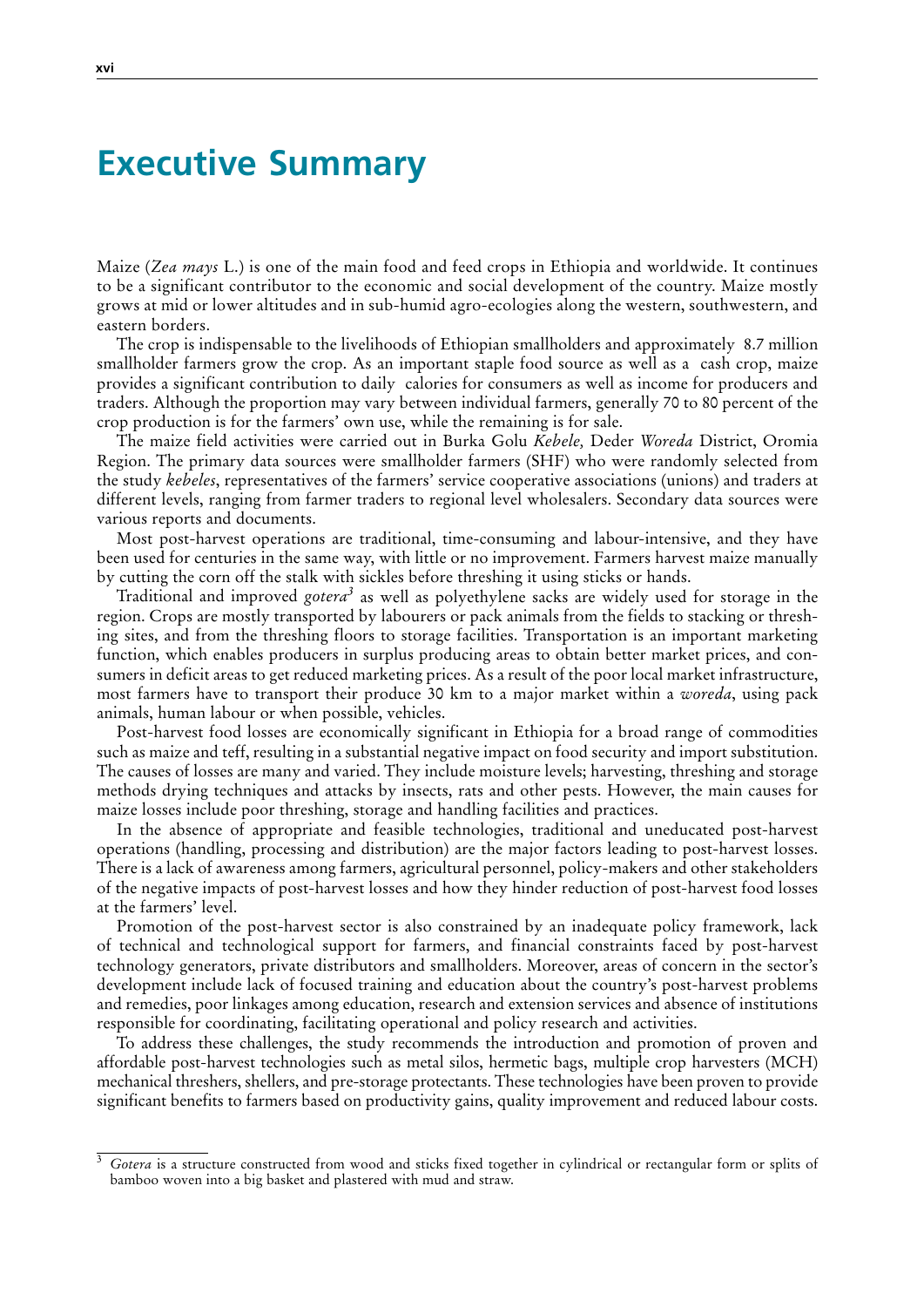These technologies must be popularized through awareness-raising about the costs and impacts of postharvest losses (PHL), dissemination of training and knowledge and increased financial access to machinery for farmers and small enterprises. Strengthening institutional support and post-harvest research would encourage the adoption of modern technologies and enhance post-harvest loss reduction efforts.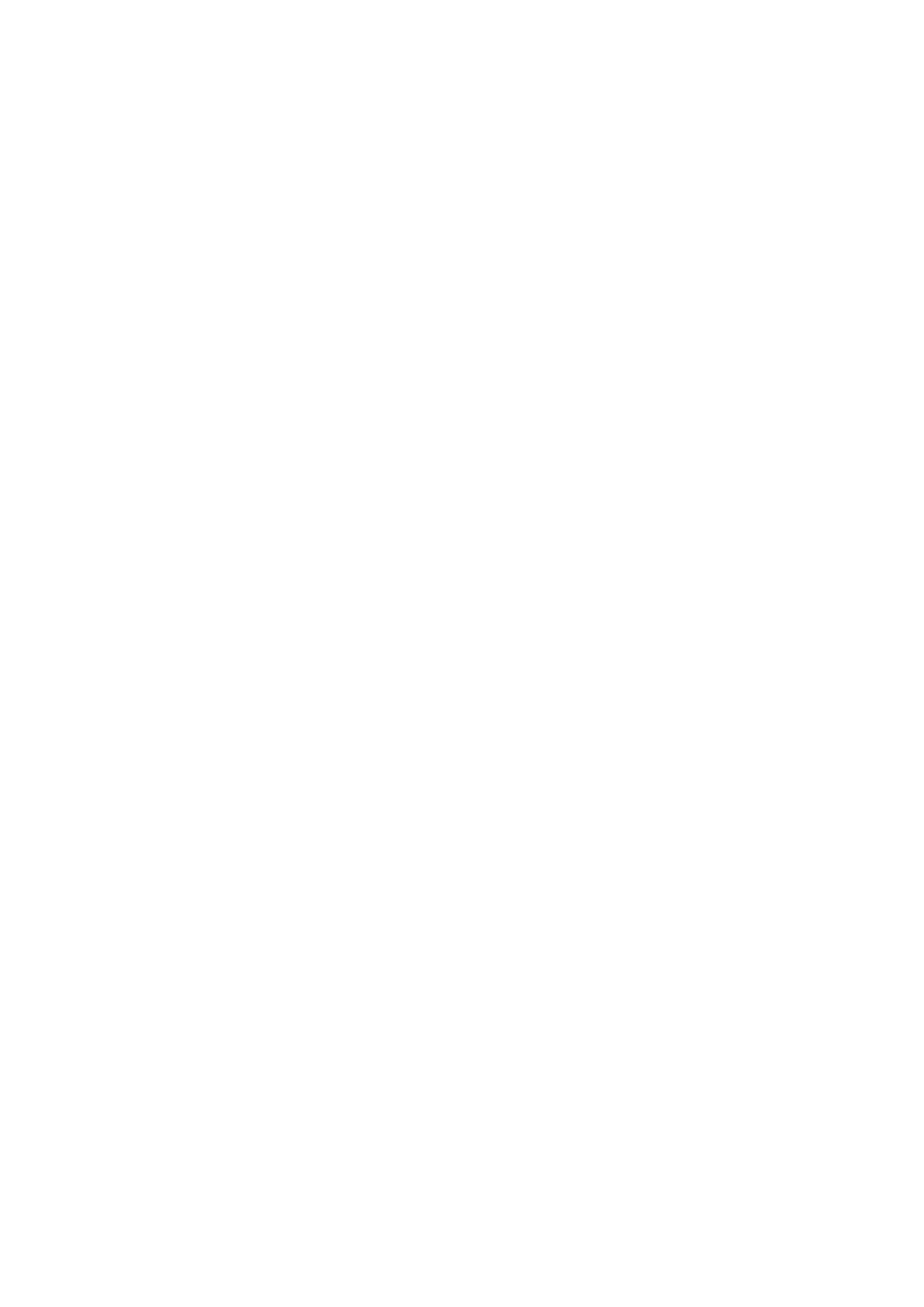## <span id="page-20-0"></span>Chapter 1 **Introduction and background**

## **STATUS AND IMPORTANCE OF THE MAIZE SUBSECTOR**

Maize (*Zea mays* L.) is one of the main food and feed crops in Ethiopia and worldwide. It continues to be a significant contributor to the economic and social development of the country. Maize is cultivated mostly at mid to lower altitude and subhumid agro-ecologies along the country's western, southwestern and eastern borders (Berhane and Bantayehu, 1989; Kebede *et al*. 1993).

As the crop is grown by a large number of smallholders (8.7 million), it is critical to small-

#### TABLE 1.1

**National production information in the maize subsector**

|                                                                         |              | <b>Annual</b><br>production<br>(tonne/year) | <b>Cultivated area</b><br>(ha) | Average vield<br>(tonne/ha) |
|-------------------------------------------------------------------------|--------------|---------------------------------------------|--------------------------------|-----------------------------|
| Product (maize)                                                         |              | 7.2 million                                 | 2.1 million                    | 3.4                         |
| Average annual growth over the last 10 years (percent)                  |              | 9.6                                         | 4.3                            | 5.9                         |
| Average cost of production (USD/tonne)                                  |              |                                             |                                |                             |
|                                                                         |              | On-farm<br>consumption                      | <b>Marketed</b>                |                             |
| Percentage of production                                                |              | 80                                          | 20                             |                             |
|                                                                         |              | Volume (tonne/<br>year)                     | Value (USD/year)               |                             |
| Market product #1 (Grain)                                               |              | 1 447 000                                   | 289 398 200                    |                             |
| Market product #2 (Stalk)                                               |              | $NA*$                                       | $NA*$                          |                             |
| Item                                                                    | Number women |                                             | Number men                     | <b>Total</b>                |
| Producers                                                               | <b>NA</b>    |                                             | <b>NA</b>                      | 8.7 million                 |
| Traders in Deder Woreda                                                 | 36           |                                             | 156                            | 192                         |
| Processors # 1 ** (milled and semi-<br>milled products) in Deder Woreda | $\mathbf{0}$ |                                             | 13                             | 13                          |
| Processors #2 (starch and starch<br>products) in Deder Woreda           | 0            |                                             | 3                              | 3                           |
| Processors #3 (bread, cake, biscuits and<br>injera)                     | 1            |                                             | 6                              | $\overline{7}$              |
|                                                                         |              | <b>Small</b>                                | <b>Medium</b>                  | Large***                    |
| Level of processing operations                                          |              | $\bullet$                                   |                                |                             |
| Level of trading/wholesale                                              |              |                                             | $\bullet$                      |                             |
| Level of retail operation                                               |              | ٠                                           |                                |                             |

*Source*: CSA (2015) and RATES (2003)

\*NA = Data not available; \*\*Local millers who give milling service to consumers are not considered. \*\*\*Number of employees/workers: Small: <10, Medium: 10-50 and Large: >50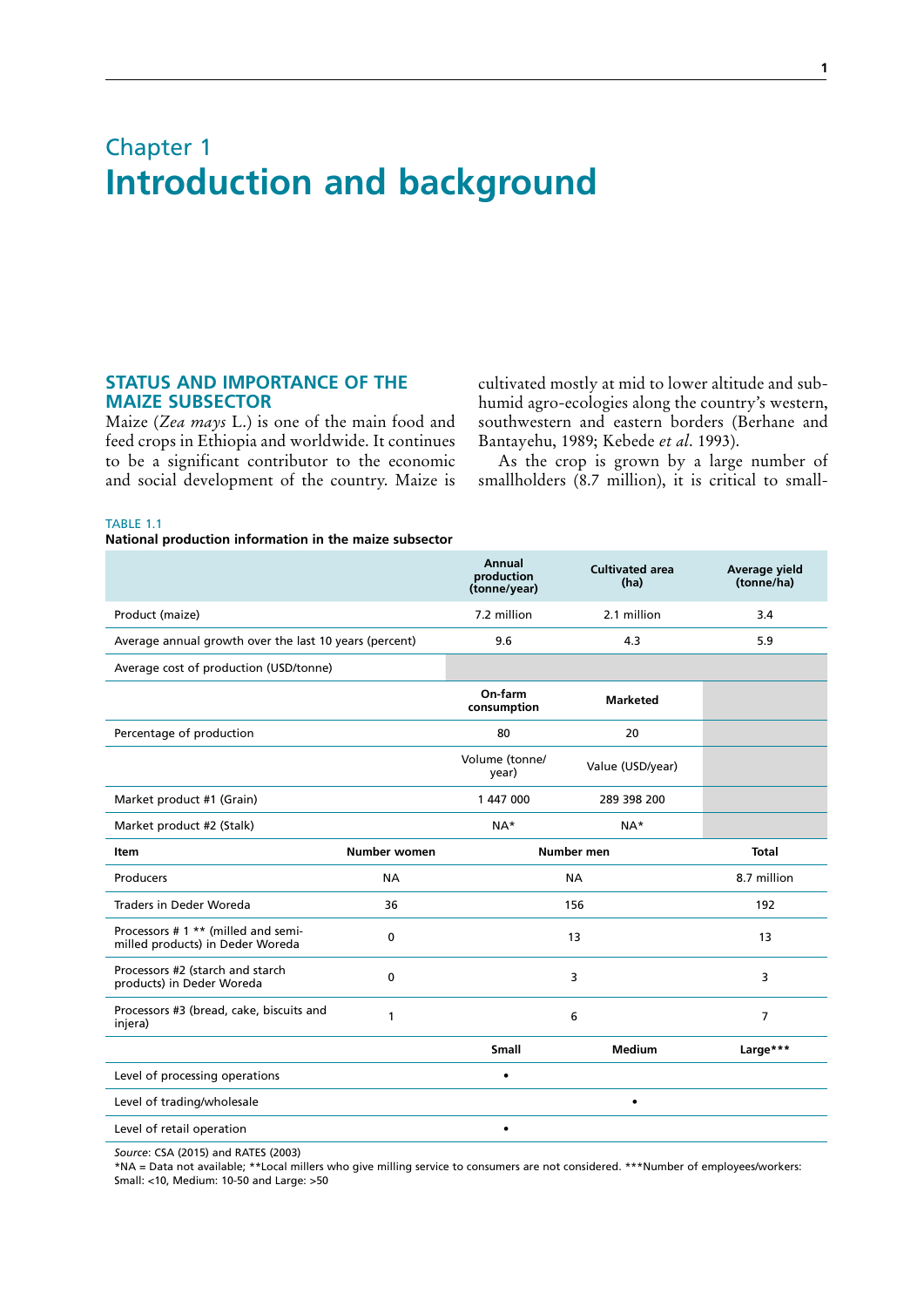| Controller                     | Control                                                                | <b>Actual situation in the FSC</b>        |      | <b>Responsible Agent</b>                                 |
|--------------------------------|------------------------------------------------------------------------|-------------------------------------------|------|----------------------------------------------------------|
|                                | National food safety/quality<br>standards                              | Exists and applies to the whole FSC       |      |                                                          |
|                                |                                                                        | Exists but not rigorous                   | x    | Quality and Standards<br>Authority of Ethiopia           |
|                                |                                                                        | None                                      |      |                                                          |
|                                | Frequency of checking<br>(None, Low, Medium, High)                     | Harvest                                   | None |                                                          |
| Government                     |                                                                        | Transport                                 | None | Ministry of Health, Ministry<br>of Agriculture and Rural |
| regulation and<br>requirements |                                                                        | Storage                                   | Low  | Development, Ministry<br>of Trade and Ministry of        |
|                                |                                                                        | Process                                   | Low  | Industry, and Quality and<br>Standards Authority of      |
|                                |                                                                        | Market                                    | Low  | Ethiopia                                                 |
|                                | Obligatory registration<br>of the food processing/<br>preparation unit | Exists                                    | х    | Ministry of Industry,                                    |
|                                |                                                                        | None                                      |      | Ministry of Trade                                        |
| FSC actors -<br>food safety    | GHP/ GAP/ HACCP/ voluntary<br>standards                                | Yes (Ethiopian standards, ES<br>588:2001) |      |                                                          |
| management<br>system           | Identification of potential<br>hazards                                 |                                           |      |                                                          |

#### <span id="page-21-0"></span>TARIF<sub>12</sub> **Food safety management mechanisms**

*Source*: secondary data

holder livelihoods in Ethiopia. It is one of the most important staple food and cash crops, providing calories for consumers and income for producers and traders. Maize is mainly cultivated for consumption. According to the Centre for Regional Agricultural Trade Expansion Support (RATES, 2003), 80 percent of the total national production is used for household consumption and seeds, while the remaining 20 percent is for sale.

Maize production in Ethiopia has shown a considerable increase over the last fifteen years with a drastic increment in recent years. Production increased from as low as 3.1 million tonnes in 2000 to over 7.2 million tonnes in 2014, which represents an increase of 130 percent (USDA, 2013; CSA, 2013; CSDA, 2014). There is, nevertheless, still great potential for increasing productivity. In addition, the use of maize for feed, e.g. for poultry, is gradually increasing, indicating the growing importance of maize over time. Table 1.1 below gives information on the features and importance of maize, while Table 1.2 shows food-safety management mechanisms in the country.

## **INVENTORY OF ACTIVITIES AND LESSONS LEARNED FROM PAST AND ONGOING INTERVENTIONS IN MAIZE LOSSES**

There are no programmes for post-harvest activities, past or present. What are available are minor interventions by various organizations. After

launching the GTP II, the Ministry of Agriculture and research organizations developed formal post-harvest programmes. Before the 1990s, the Ministry of Agriculture extension programme demonstrated improved *gotera,* with raised stands fitted with rat guards to protect the grain from rodents, they were minimally accepted by farmers. The reason for the low acceptance of the improved *gotera* is that it guards the grain only from rodents, not from storage insects, while the cost of construction is high. Farmers then have to use chemical pesticides (powders and fumigants) to control storage insect pests.

Maize shellers (about 75), and hermetic storage facilities (approximately 80 metal silos, over 15 000 PICS bags and plastic drums) were introduced by SG-2000 and other stakeholders for maize storage. Physical analysis of the samples, after six months of storage, revealed that the metal silo effectively protected the grain, while the control treatment (polypropylene sack) failed to protect stored grain from storage insect pests. Farmers also witnessed the superior performance of metal silos in the third and sixth months of storage over the control treatment. PICS bags provided effective protection of stored grain and are currently being demonstrated and distributed to farmers.

According to the key respondents from SG-2000, introduction of maize shellers and hermetic storage facilities resulted in reduced food loss, improved quality and saved farmers'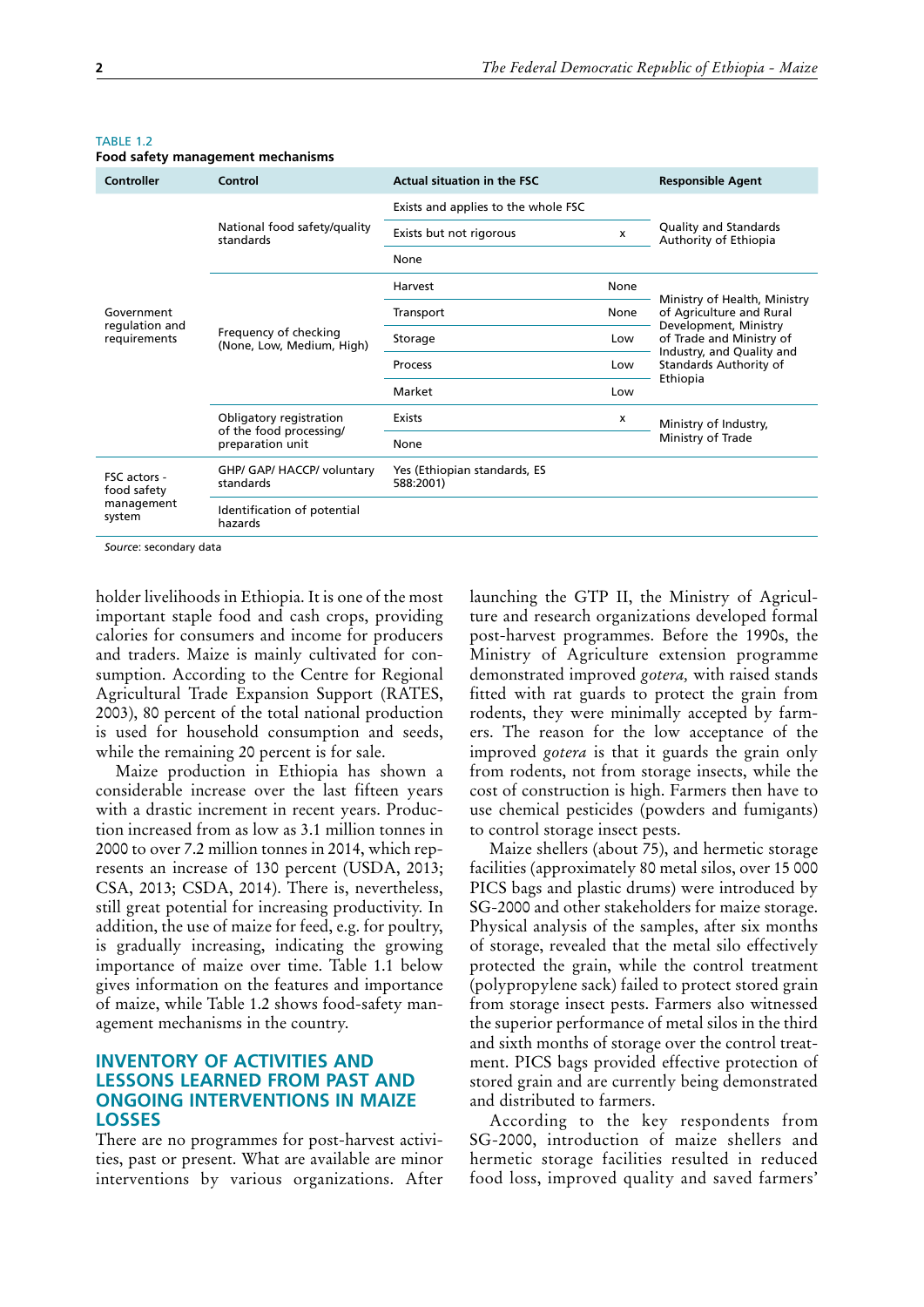<span id="page-22-0"></span>time, thus gaining their approval. The uptake of maize shellers and metal silos was not expected because of their high initial cost, though a few innovative farmers purchased the shellers and created businesses providing a shelling service. Therefore, linking farmers with financial institutions is needed to help them procure the technologies with loans, thus facilitating dissemination of these technologies. Reports indicate that a shortage of spare parts and problems in transporting broken down shellers to nearby towns for repair are also factors contributing to the slow uptake of the technology.

## **OVERVIEW OF THE MOST IMPORTANT FOOD SUPPLY CHAINS IN THE MAIZE SECTOR**

For this study, researchers considered five common FSCs in the study area of Burka Golu *Kebele* in Deder District. Researchers selected the supply chain that transacted the largest proportion of marketed maize grain. Harvesting, stacking/drying, threshing (shelling) and storage are the post-harvest activities common to all supply chains.

**FSC 1 (Rural consumer supply chain),** the first and shortest supply chain, is when farmers directly sell maize grain to consumers. This chain is common in the smaller towns, less in larger towns.

The steps in the chain are Harvesting  $\rightarrow$  Stacking/Drying  $\rightarrow$  Threshing (Shelling)  $\rightarrow$  Storage  $\rightarrow$ Transport  $\rightarrow$  Consumers.

**FSC 2 (Urban consumer informal supply chain**), the second shortest supply chain is the transaction of grain from the farmers to the consumers through retailers in the rural or urban areas.

The steps in the chain are Harvesting  $\rightarrow$  Stacking/Drying  $\rightarrow$  Threshing (Shelling)  $\rightarrow$  Storage  $\rightarrow$ Transport  $\rightarrow$  Retailers  $\rightarrow$  Consumers.

**FSC 3 (Wholesale market supply chain)** involves assembly of grain from smallholder farmers by rural assemblers, which sell to *woreda*/zone traders, who then transport to urban centres and sell to wholesalers, from which retailers source grain and sell to the users or consumers.

The steps in the chain are Harvesting  $\rightarrow$  Stacking/Drying  $\rightarrow$  Threshing (Shelling)  $\rightarrow$  Storage Rural Assemblers Transport *Woreda*/ Zone Traders  $\rightarrow$  Transport  $\rightarrow$  Wholesalers  $\rightarrow$ Transport  $\rightarrow$  Retailers  $\rightarrow$  Consumers.

**FSC 4 (Farmer group supply chain)** involves smallholder farmers, multipurpose marketing cooperatives (primary coops and unions), consumer's cooperatives and users or consumers. This FSC has been developed only recently and is highly promoted by the government for its greater benefit to the consumer in terms of price, quality and traceability.

The steps in the chain are Harvesting  $\rightarrow$  Stacking/Drying  $\rightarrow$  Threshing (Shelling)  $\rightarrow$  Storage  $\rightarrow$ Transport  $\rightarrow$  Primary Coops/Unions  $\rightarrow$  Consumer Cooperatives  $\rightarrow$  Consumers.

In FSCs 1-4, consumers use the maize grain they bought in different forms (bread, porridge, boiled grain or brew local beer, etc.).

**FSC 5 (Agro-industry supply chain)** involves smallholder farmers, assemblers, *woreda*/zone traders, wholesalers and EGTE (Ethiopian Grain Trade Enterprise), processors and outlets/multipurpose shops and users. This chain supplies processed flour or processed food like corn flakes through distributers, outlet or multipurpose shops.

The steps in the chain: Harvesting  $\rightarrow$  Stacking/ Drying  $\rightarrow$  Threshing (Shelling)  $\rightarrow$  Storage  $\rightarrow$  Rural Assemblers Transport *Woreda*/Zone Traders  $\rightarrow$  Wholesalers/EGTE  $\rightarrow$  Processors  $\rightarrow$  Outlets/ Multipurpose Shops  $\rightarrow$  Consumers.

Consumers in this supply chain eat the maize flour they bought as bread or porridge.

Table 1.3 gives general information on the food supply chains specific to the study area. The five common FSCs were evaluated and rated on

- their economic importance;
- generation of foreign exchange;
- contribution to national food consumption, and
- contribution to national nutrition and environmental impact.

Table 1.4 shows the evaluation and rating.

The researchers assessed the importance of the food supply chain for its actors on the following:

- smallholder production;
- income generation;
- involvement of the poor, and
- **P** employment provision (Table 1.5).

Based on the total score of the evaluations, FSC 3 (Wholesale market supply chain), which scored the highest points, was selected for the case study.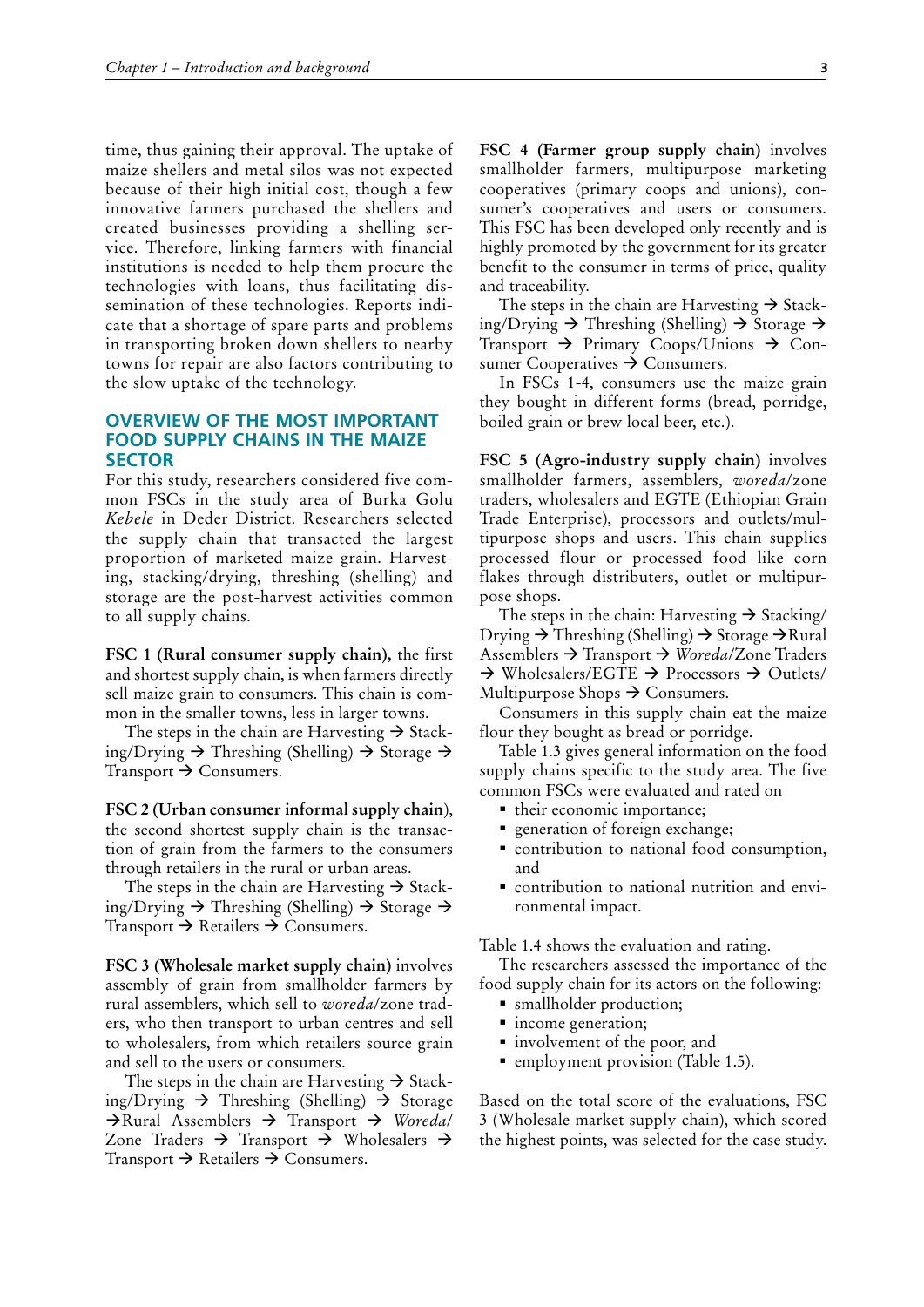| Food<br><b>Supply</b><br><b>Chains</b> | Geographical<br>area of<br>production | <b>Final</b><br>product | <b>Volume of final</b><br>product (tonne/<br>year) | Number, age and gender of<br>smallholder producers | <b>Market of final</b><br>product.<br>location, buyers | Project<br>support |
|----------------------------------------|---------------------------------------|-------------------------|----------------------------------------------------|----------------------------------------------------|--------------------------------------------------------|--------------------|
| 1-5                                    | Deder                                 | Grain                   | 680                                                | 1240<br>(1 078 men and 162 women<br>farmers)       | Deder town                                             | IFAD               |

### <span id="page-23-0"></span>TARIF<sub>13</sub>

## **Food supply chains in the maize subsector**

*Source*: Secondary data

Note: The figures are for all maize supply chains in the study area. It is not possible to get separate data for each supply chain.

#### TABLE 1.4

#### **Importance of food supply chains at the national level**

| Food<br><b>Supply</b><br>Chain | <b>Economic</b><br>Importance | <b>Generation of</b><br>foreign exchange | <b>Contribution to</b><br>national food<br>consumption | <b>Contribution to</b><br>national nutrition | Environmental<br>impact |
|--------------------------------|-------------------------------|------------------------------------------|--------------------------------------------------------|----------------------------------------------|-------------------------|
|                                |                               | NА                                       |                                                        |                                              |                         |
|                                |                               | <b>NA</b>                                |                                                        |                                              |                         |
|                                |                               | NА                                       |                                                        |                                              |                         |
| 4                              |                               | <b>NA</b>                                |                                                        |                                              |                         |
|                                |                               | ΝA                                       |                                                        |                                              |                         |

Source: Secondary data

Values in the table indicate rating scores of the FSCs (1-3 scale) where 1 represents low and 3 stands for high with respect to attributes in the table heading.

#### TABLE 1.5

#### **Importance of food supply chains for the actors**

| <b>Food Supply Chains</b> | Percentage of product<br>by smallholders | Income-<br>generation | Involvement of the<br>poor | <b>Employment</b><br>provision |
|---------------------------|------------------------------------------|-----------------------|----------------------------|--------------------------------|
|                           |                                          |                       |                            |                                |
|                           |                                          |                       |                            |                                |
|                           |                                          |                       |                            |                                |
|                           |                                          |                       |                            |                                |
|                           |                                          |                       |                            |                                |

*Source:* Secondary data

Values in the table indicate rating scores of the FSCs (1-3 scale) where 1 represents low and 3 stands for high with respect to attributes in the table heading.

## **PRESUMED FOOD LOSSES IN THE SELECTED FOOD SUPPLY CHAIN**

The study identified each step of the FSC as a critical or low loss point in terms of its presumed quantitative and qualitative maize losses (Table 1.6).

Based on the information obtained from key responding experts and authors' experiences, shelling became the first critical loss point in the selected maize supply chain, with respect to both quantitative and qualitative types of losses. Study results to support the assumption are not available. This is because maize is shelled throughout the country using animals to trample or beating

with sticks, mostly on unprotected ground or on a threshing floor plastered with animal dung, which may cause kernels to break or become contaminated with animal waste, soil and inert matter, or they may spill from the threshing floor. In the study area, bare hands are used to shell the maize as the grain is stripped from the cob.

After shelling, the next critical loss points were storage at farmer and retailer levels, as maize is stored for a relatively longer period compared to the other steps in the FSC. Maize is generally stored in traditional storage structures and polypropylene bags. In the study area, farmers keep unshelled maize hanging in the house under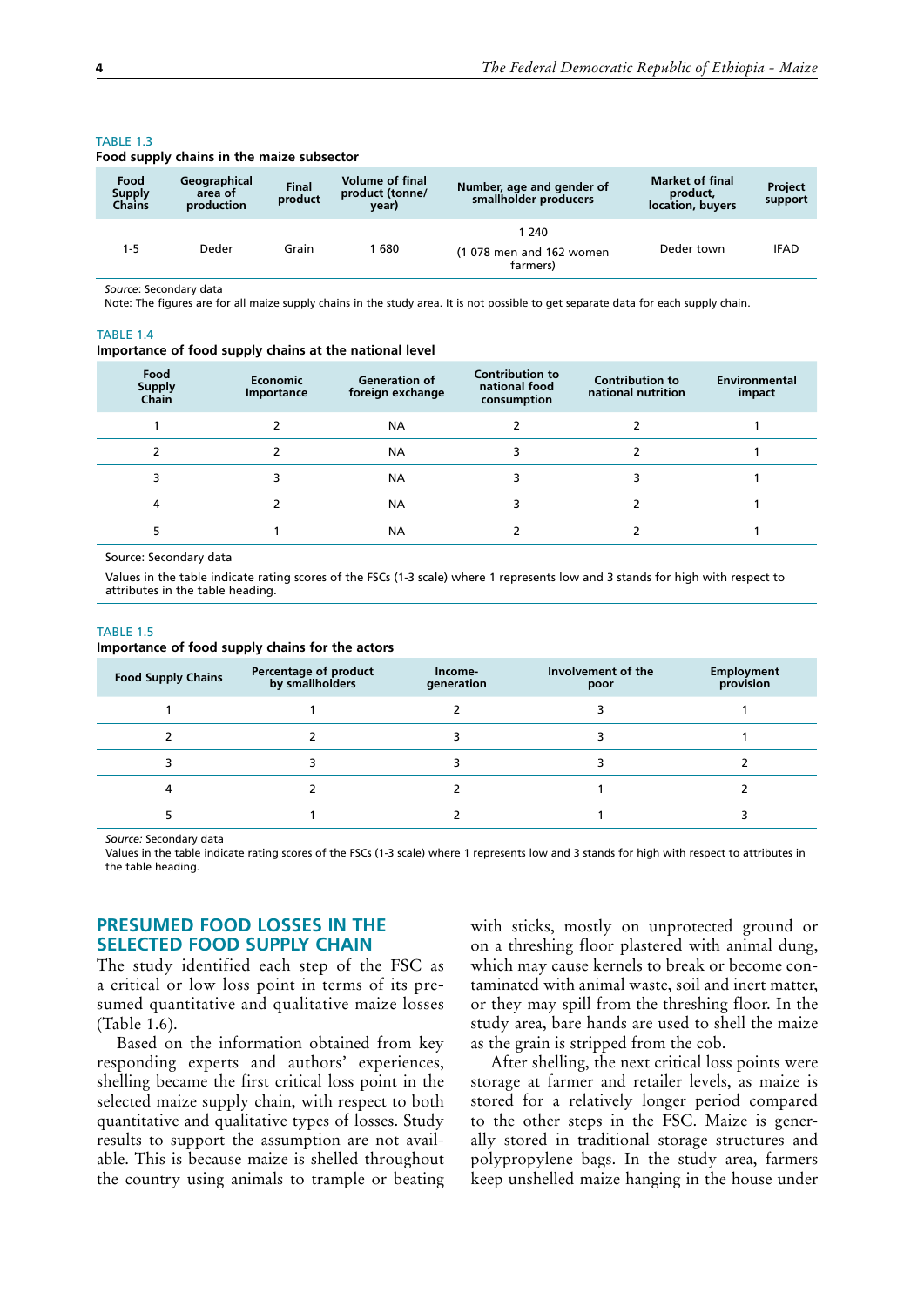#### <span id="page-24-0"></span>TABLE 1.6

**Preliminary screening of food losses in the selected food supply chain**

| FSC 3: Deder, Maize Grain     |                              |                             |  |  |
|-------------------------------|------------------------------|-----------------------------|--|--|
|                               | <b>Presumed Losses</b>       |                             |  |  |
| Step in the Food Supply Chain | Quantitative<br>(CLP or LLP) | Qualitative<br>(CLP or LLP) |  |  |
| Harvesting                    | LLP                          | <b>LLP</b>                  |  |  |
| Stacking/Drying               | <b>LLP</b>                   | <b>LLP</b>                  |  |  |
| Shelling/Threshing            | <b>CLP</b>                   | <b>CLP</b>                  |  |  |
| Storage                       | <b>CLP</b>                   | <b>CLP</b>                  |  |  |
| Assembly                      | <b>LLP</b>                   | <b>LLP</b>                  |  |  |
| Transport                     | <b>LLP</b>                   | <b>LLP</b>                  |  |  |
| Trading (Woreda/Zone)         | <b>LLP</b>                   | <b>LLP</b>                  |  |  |
| Transport                     | <b>LLP</b>                   | <b>LLP</b>                  |  |  |
| Wholesaling                   | LLP                          | <b>LLP</b>                  |  |  |
| Transport                     | <b>LLP</b>                   | <b>LLP</b>                  |  |  |
| Retailing                     | <b>CLP</b>                   | <b>CLP</b>                  |  |  |
| Consumption                   | <b>LLP</b>                   | <b>LLP</b>                  |  |  |

*Source:* Secondary data

the roof for a long time, or store shelled grain in polypropylene bags. If the grain is not dry before storage, these traditional storage methods may become seriously damaged by insect pests, become spoiled or discoloured. The remaining steps in the FSC were low loss points because of the minimum losses expected or shorter stay in the transaction. However, considerable losses may occur during harvesting and stacking when there is untimely rain, especially in surplus production areas.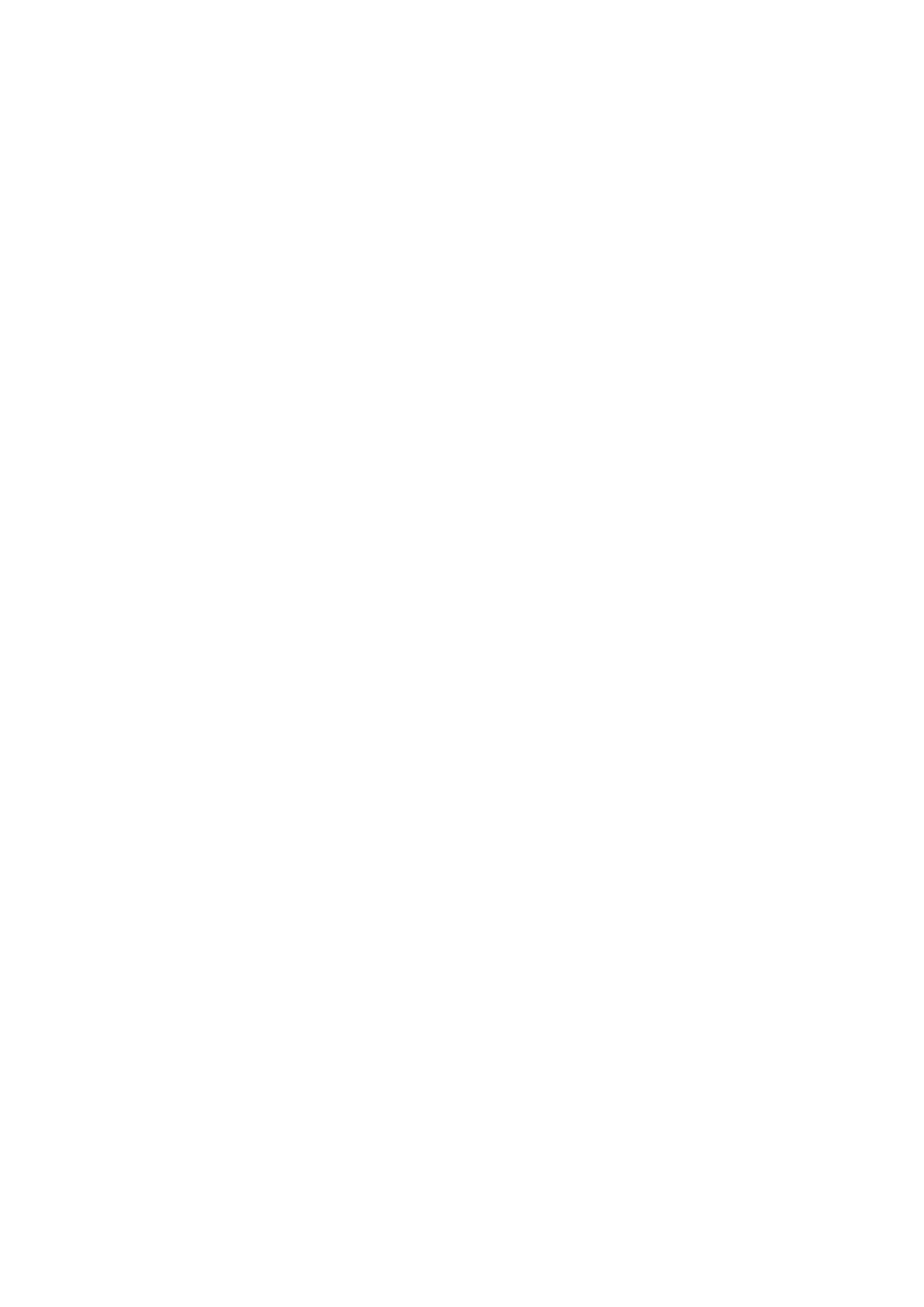## <span id="page-26-0"></span>Chapter 2 **The maize supply chain – situation analysis**

## **DESCRIPTION OF THE SELECTED MAIZE FOOD SUPPLY CHAIN**

FSC 3, the wholesale market supply chain, was found to score the highest value or grade for its importance, based on the different criteria evaluated (cf. previous section) and was selected for further analysis in this case study.

This case study was conducted in December 2015 in Burka Golu *Kebele* of the Deder district in Oromia regional state of Ethiopia. A *kebele* is the smallest administrative structure in the country. The *kebele* has 1 240 smallholder maize producers, 1 078 men and 162 women. The total area under cultivation in the *kebele* is 300 ha and 1 680 tonnes were produced during 2015/2016. The results of the household survey show that 0.2 ha is the average area of land allocated for maize production and the average amount of maize produced in 2015/2016 was 0.47 tonnes per household (Table 1.7). Tables 1.8 and 1.9 present information on (Intermediary) products and conversion factors as well as a detailed description of the FSC (Basics).

The key actors in the maize food supply chain (FSC) in Deder *Woreda* are farmers, cooperatives, transporters, traders, millers, warehouse managers of cooperatives, and daily labourers.

Based on the results of the evaluations under *Overview of the most important food supply chains*  *in the maize sector* above, the selected supply chain comprises Harvesting  $\rightarrow$  Stacking/Drying  $\rightarrow$  Threshing (Shelling)  $\rightarrow$  Storage  $\rightarrow$  Rural Assemblers  $\rightarrow$  Transport  $\rightarrow$  Woreda/Zone Traders  $\rightarrow$ Transport  $\rightarrow$  Wholesalers  $\rightarrow$  Transport  $\rightarrow$  Retail $ers \rightarrow$  Consumers (see Figure 2.1).

The FSC begins with maize grain being produced by smallholder farmers and ends with marketing of the grain to the consumers.

As seen in the flow diagram (Figure 1.1), the food supply chain is long. The longer the transaction of a given commodity the lower the efficiency of the supply chain, as the possibility of losses occurring at the different stages before the commodity reaches the consumer increases. Shortening the supply chain would increase its efficiency and contribute to the reduction of post-harvest losses.

**Harvesting** – Farmers harvest maize manually by cutting the stalks with sickles and detaching the ears later, while sometimes detaching the ears off the stalk standing in the field. Harvesting in the study area is in September (Table 1.9).

**Stacking/Drying** – Farmers further dry the maize by tying the maize stalks with the cobs into stacks in the field in an upright position and leave them to dry for some time.

| <b>Item</b>                                                     | Average     | <b>SD</b>    |  |
|-----------------------------------------------------------------|-------------|--------------|--|
| Total farm holding (ha)                                         | 0.3         | 0.1          |  |
| Total cultivated area per household, ha                         | 0.2         | 0.1          |  |
| Total harvested crop per household, (tonne)                     | 0.47<br>2.1 |              |  |
| Major farming technology applied for maize (multiple responses) |             | (Percentage) |  |
| Traditional                                                     | 28          |              |  |
| Improved variety                                                |             | 88           |  |
|                                                                 |             |              |  |

TABLE 1.7 **Description of the maize study site**

*Source:* Primary farmers survey data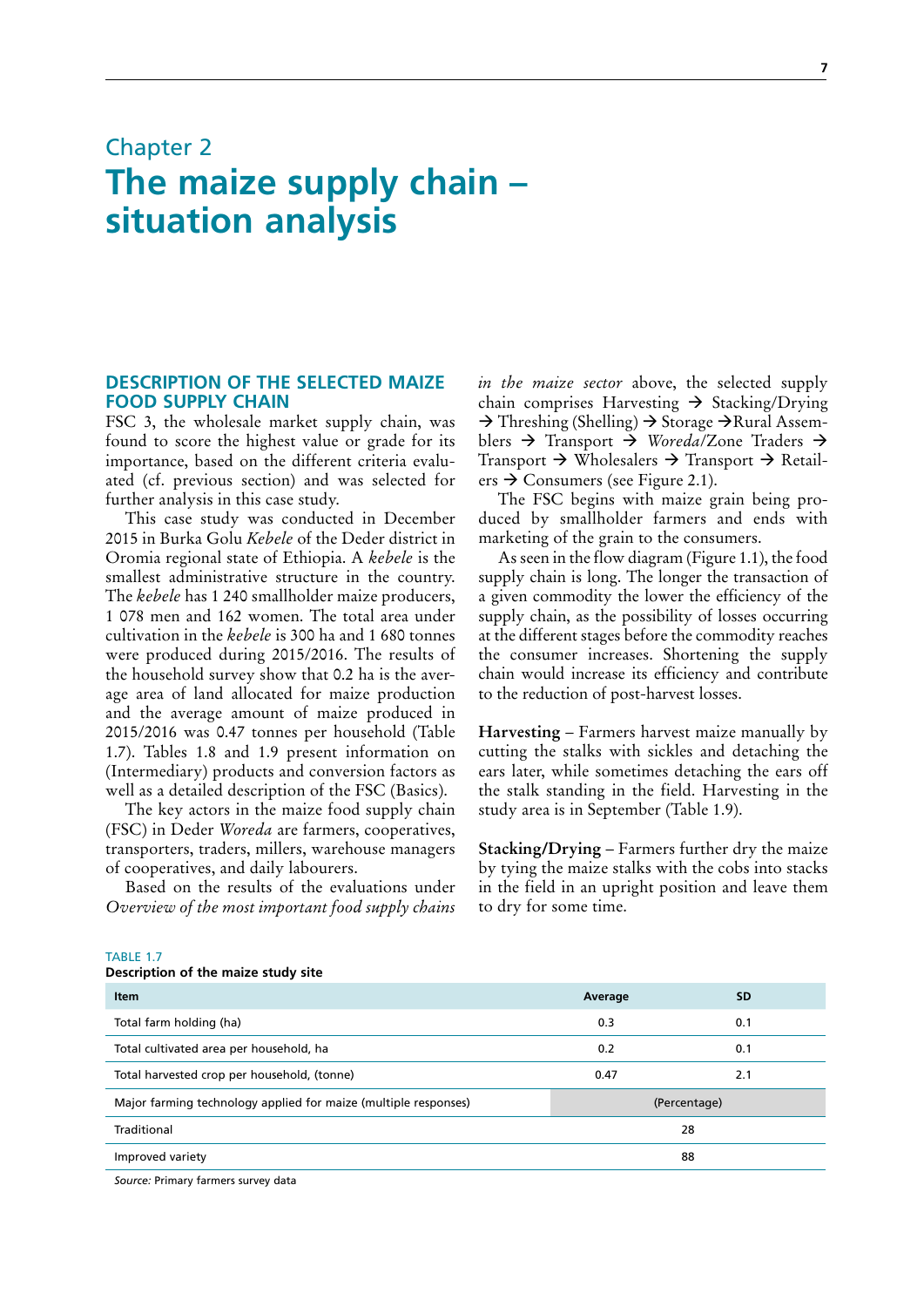| Activity in the<br>process | <b>Duration</b> | <b>Product out</b> | <b>Weight in tonnes</b><br>from 100 | <b>Cumulative</b><br>Error $(\pm \%)$ | <b>Conversion factor</b> |
|----------------------------|-----------------|--------------------|-------------------------------------|---------------------------------------|--------------------------|
| Harvesting                 | September       | Maize ears         | 0.59                                |                                       | 100                      |
| Shelling                   | October         | Grain              | 0.47                                |                                       | 87                       |
| Storage                    | Oct.-Feb.       | Grain              | 0.47                                |                                       | 100                      |
|                            |                 |                    |                                     |                                       |                          |

#### <span id="page-27-0"></span>TARI F 1.8

**Products and conversion factors in the maize FSC – Intermediary**

*Source:* Farmers survey primary data, secondary data

Figures refer to an average household in the study area.

#### TARIF<sub>19</sub>

#### **Detailed description of the maize food supply chain – Basics**

| Stage in food<br>supply chain | Geographical<br><b>location</b>                                                                                 | <b>Months</b><br>of the year |       | <b>Main</b><br>products  | Quantity<br>(tonne) | <b>By-products</b> | Quantity<br>(tonne) | <b>Services</b>                                                |
|-------------------------------|-----------------------------------------------------------------------------------------------------------------|------------------------------|-------|--------------------------|---------------------|--------------------|---------------------|----------------------------------------------------------------|
|                               |                                                                                                                 | from                         | to    |                          |                     |                    |                     |                                                                |
| Primary<br>production         |                                                                                                                 | April                        | Aug.  | Maize farm               |                     |                    |                     |                                                                |
| Harvest                       | Farmers'<br>village                                                                                             | Sept.                        | Sept. | Maize ear<br>(not dried) | 3.76                | <b>Stalk</b>       | 3.17                |                                                                |
| Post-harvest<br>handling      | Farmers'<br>village                                                                                             | Oct.                         | Oct.  | Maize ear                | 0.59                | Cob                | 0.12                | Promotion of<br>shellers by MoA<br>and NGOs                    |
| Storage                       | Farm store                                                                                                      | Oct.                         | Feb.  | Maize grain              | 0.47                |                    |                     | Promotion of<br>PHLR technologies<br>by MoA and<br><b>NGOs</b> |
| Transportation                |                                                                                                                 |                              |       | Maize grain              |                     |                    |                     |                                                                |
| Market sales                  |                                                                                                                 |                              |       |                          |                     |                    |                     |                                                                |
|                               | Source: Farmers survey primary data, secondary data<br>Figures refer to an average household in the study area. |                              |       |                          |                     |                    |                     |                                                                |

**Threshing/Shelling** – Much of the maize shelling in the study area is with bare hands to strip the grain from the cob.

**Transport from field to homestead** – Farmers use sacks to transport maize from the threshing fields to the house using pack animals or human labour.

**Storage** – Farmers in the study area store their maize mostly by hanging the ears in a house using various structures. Shelled maize grain is kept in polypropylene sacks, though not for long periods.

Assembly – Rural assemblers collect the maize surpluses from smallholder producers. Not much grain is assembled near farmers, however, because little surplus maize is produced in the study area.

**Transport to the market** – Farmers in the study area use polypropylene sacks to transport the maize grain to the market using pack animals or human labour.

Sales - Maize producers have different market outlets, the main being rural assembly (RATES, 2003). Rural assemblers collect the maize surpluses from smallholders in the farmers' areas. These assemblers are mostly independent operators in primary markets who assemble and transport the grain using pack animals and small trucks and sell to *woreda* or zone traders. These traders sell the grain to wholesalers in their area or urban centres. The wholesalers then sell to retailers. Finally, retailers solicit grain from the traders and sell to the users or consumers*.* Retailers play an important role in delivering the grain to the final consumer and handle about 38 percent of the total marketed volume of maize (RATES, 2003). Retail traders also collect maize directly from farmers.

There are no traders at the farmgate to collect or assemble the produce because little surplus maize produced in the study area. Those farmers producing maize in excess of their consumption sell their surplus either to retailers in the district (*woreda*) or directly to the rural or urban consum-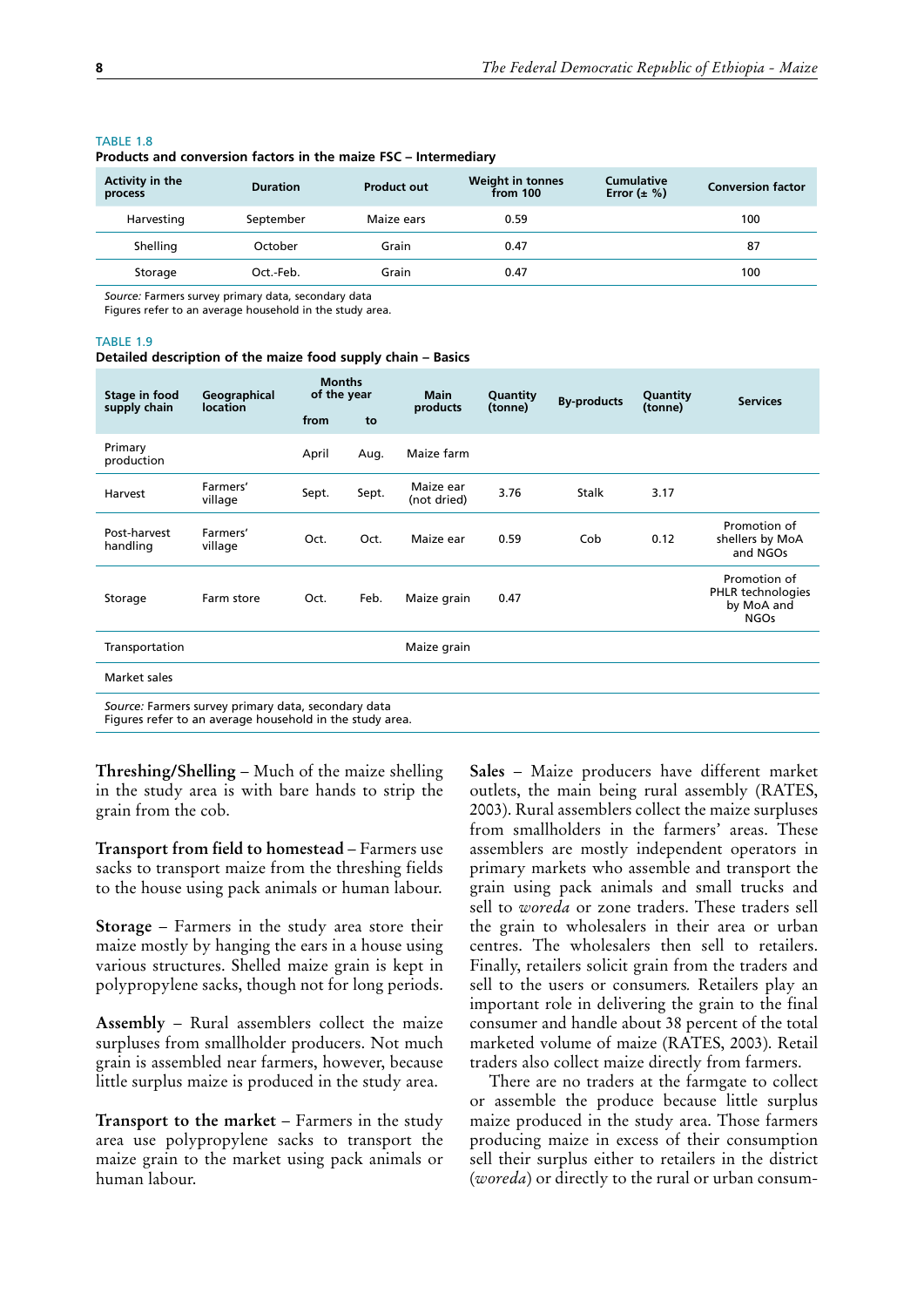#### <span id="page-28-0"></span>FIGURE 1.1

**Flow diagram of the selected maize supply chain**



*Source:* field data.

ers. Retailers in the study area source a minimum amount of maize grain from nearby farmers.

**Milling** – Millers are an important group of actors in the maize supply chain as they provide milling services to the community. An average miller in Deder town might handle as much as 240 tonnes of grain in a year, mostly maize*, teff* and sorghum .

## **THE MAIZE MARKETING SYSTEM**

The staple food sector in Ethiopia has the weakest market institutions and infrastructure (Eleni, 2001). The marketed volume of maize passes

through a number of channels before it reaches the final consumer, all performing various activities at different scales of operation, which is a model that can indicate inefficiencies in the value chain (IFPRI, 2010). Because of the involvement of a number of actors in the marketing system, the market is highly unreliable and the price differential between rural markets and the final terminal urban markets is enormous (ECX, 2009). Figure 2.1 shows the flow diagram for the selected maize supply chain.

As reported by FAO (2015), most traders have to sell the produce they buy as quickly as pos-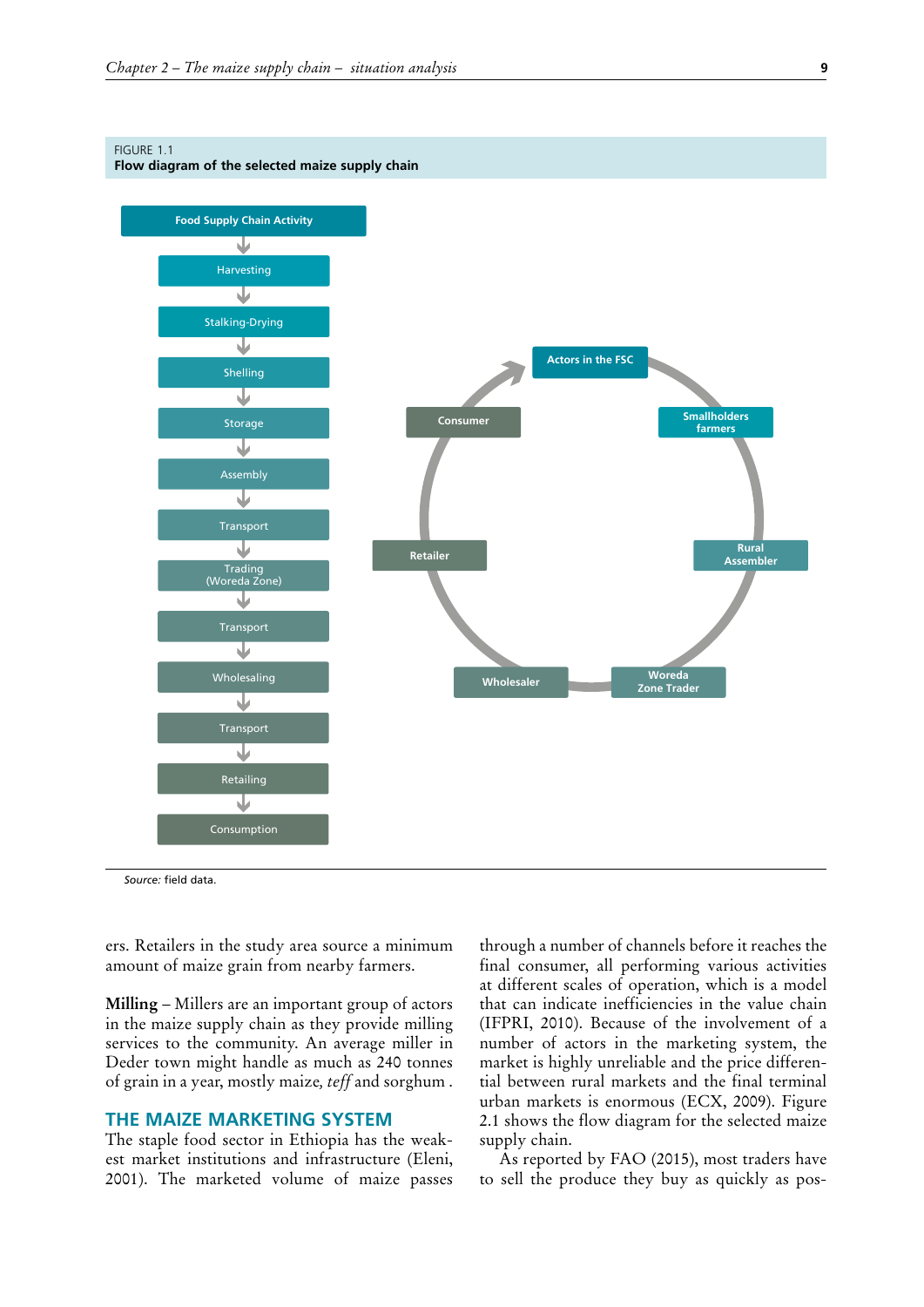#### <span id="page-29-0"></span>TABLE 1.10:

**Views on the role of women in post-harvest handling of maize, Deder Woreda**

| Frequency (N=25) | %   |
|------------------|-----|
| 25               | 100 |
|                  |     |
| 5                | 20  |
|                  | 0.4 |
| 19               | 76  |
|                  |     |
| 8                | 32  |
| 17               | 68  |
|                  |     |
| 10               | 40  |
| 15               | 60  |
|                  |     |

*Source*: Farmers survey primary data

sible, rather than store it for sale later during the lean season, because of limited access to capital. The small volumes handled by traders, and the limited number of large-scale buyers, fragment the product or supply market. Large buyers also face the challenge of procuring a uniform and consistent supply of quality maize because there are no formal quality control institutions. Moreover, the market for maize does not provide price incentives for better quality and good handling practices. The domestic demand for maize is limited to urban areas where the purchasing power is relatively higher. Hence, as prices are often low with only about 20 percent of production destined for the market, maize is mainly for home consumption. Farmers in the study area sold their grain at the average price of USD 0.25 per kg.

Though retailers responded that they check grains upon buying, what they do if they receive lower quality is negotiate on the price, since the suppliers will have travelled long distances and they would not want to disappoint the farmers by rejecting the grain. Moreover, the prices are set through bargaining between buyers and sellers. Even though there are quality standards, none are used by traders and farmers.

## **SUPPLY CHAIN ACTORS' INVOLVEMENT, BENEFITS, JOB CREATION AND INCOME**

Women play a key role in the production, harvesting, and post-harvest handling of maize, including storage, food preparation and consumption stages. Women should be more involved in efforts to reduce maize losses at all stages of the value

chain, but specifically during storage and processing where they play a large role. Surveys in a wide-range of countries show that w*omen are responsible for 85 to 90 percent of the time spent on household food preparation* (WFP, 2013) and this illustrates that focusing food preparation training on women may reduce most food losses at the preparation stage.

Survey responses in Deder Woreda in Tables 1.10 and 1.11 indicate women's critical role in post-harvest activities. The results show that women farmers are active participants, either on their own or in collaboration with men, in many of the maize supply chain activities, in particular stacking and piling. This shows that targeting women in grain loss-reduction strategies is crucial to making a meaningful impact on efforts to reduce grain loss in all stages of the grain chain. As indicated in Table 1.11, women have an intermediate role in the primary production, harvest, sales and retail stages of the supply chain. However, their participation at the later stages of the supply chain in agroprocessing, storage, transportation and wholesale is low.

Traditional methods of primary production, harvesting and post-harvest handling (Tables 1.12 and 1.13), all contribute to losses that occur in the supply chain and negatively impact the environment. The traditional methods of primary production of maize result in low quality produce. Threshing by beating with sticks or trampling by animals causes mechanical damage of the grain. Moreover, storage of maize in traditional stores means the grain is vulnerable to storage pests and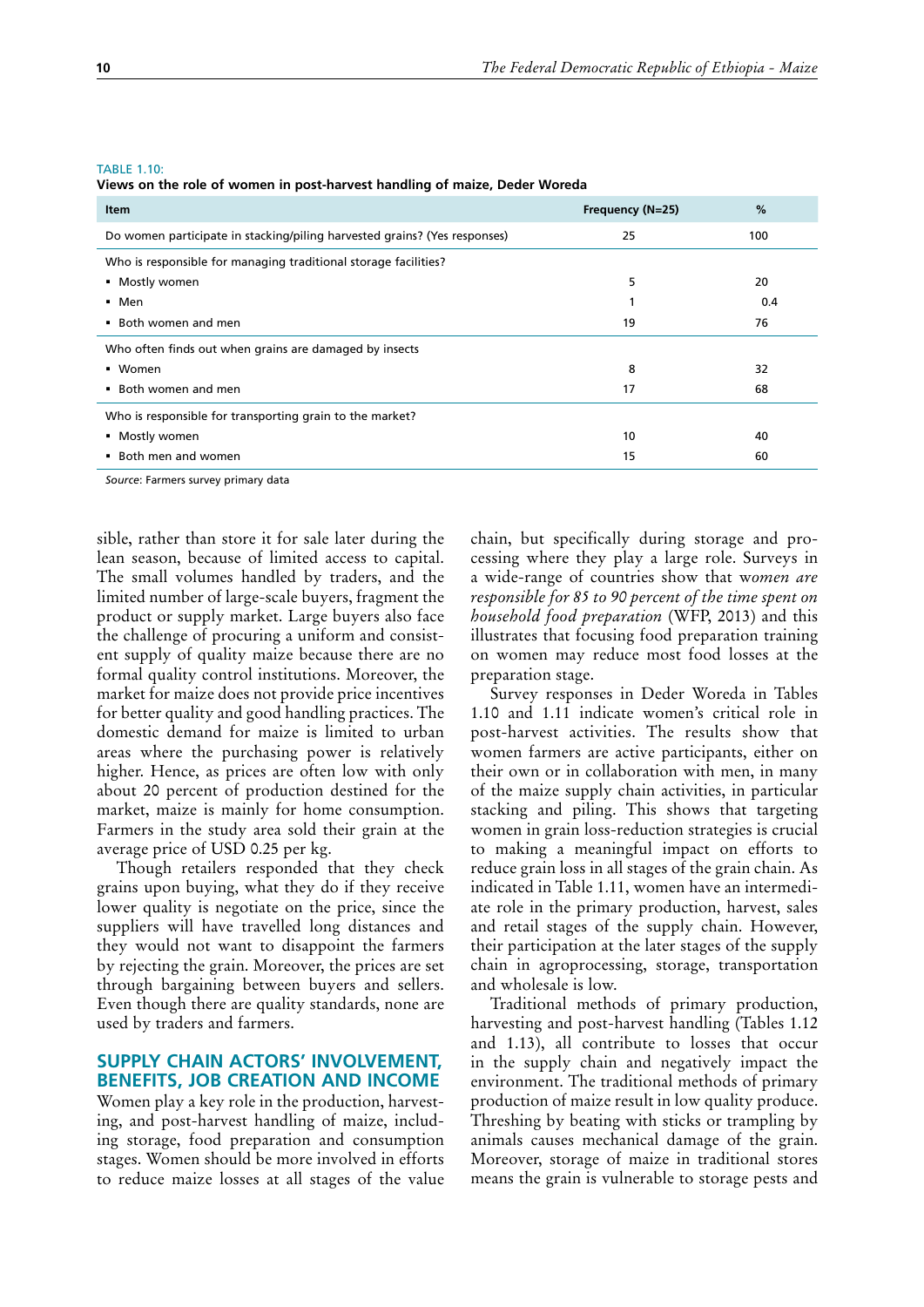#### <span id="page-30-0"></span>TABLE 1.11

### **Detailed description of the maize food supply chain – Social structures**

|                           | Involvement of<br>women |                  | Involvement of men |              | Who is<br>mainly                        | Organization           | Gender / social patterns                                                                                           |
|---------------------------|-------------------------|------------------|--------------------|--------------|-----------------------------------------|------------------------|--------------------------------------------------------------------------------------------------------------------|
| <b>FSC STEPS</b>          | Girls                   | Adult<br>women   | <b>Boys</b>        | Adult<br>men | involved:<br>women.<br>men,<br>children | level of FSC<br>actors | <b>Observations and remarks</b><br>that explain the chosen<br>qualifiers and/or give<br>additional information     |
|                           | Oualifier*              | <b>Oualifier</b> | <b>Oualifier</b>   | Qualifier    |                                         |                        |                                                                                                                    |
| Primary<br>production     |                         | $\overline{2}$   | 3                  | 4            | Men                                     | Individual<br>level    | Boys mostly help men do<br>fieldwork                                                                               |
| Harvest                   | 1                       | $\overline{2}$   | 1                  | 4            | Men                                     | $\mathbf{u}$           | Boys and girls participate if<br>there is a labour shortage                                                        |
| Post-harvest.<br>handling |                         | 4                | 1                  | 4            | Women                                   | $\mathbf{u}$           | Women are equally active in<br>stacking and drying                                                                 |
| Storage                   |                         | 4                |                    | 3            | Women                                   | $\mathbf{u}$           | Women are more active in<br>storage management                                                                     |
| Transportation            |                         | 3                |                    | 4            | Men                                     | $\boldsymbol{u}$       | Men are more active in<br>transportation to market<br>while women are more active<br>in transportation for milling |
| Market sales              |                         | $\overline{2}$   |                    | 4            | Men                                     | $\boldsymbol{u}$       | Sales dominated by men                                                                                             |
| Agroprocessing            |                         | 1                |                    | 3            | Men                                     | $\boldsymbol{u}$       |                                                                                                                    |
| Storage                   |                         | 1                |                    | 4            | Men                                     | $\mathbf{u}$           |                                                                                                                    |
| Transportation            |                         | 1                |                    | 4            |                                         | $\boldsymbol{\mu}$     |                                                                                                                    |
| Wholesale                 |                         | 1                |                    | 4            |                                         | $\boldsymbol{u}$       |                                                                                                                    |
| Retail                    |                         | $\overline{2}$   |                    | 4            | Men                                     | $\boldsymbol{u}$       |                                                                                                                    |

\* Qualify the gender participation level, 4: high, 3: good, 2: moderately good, 1: low.

*Source*: Farmers survey primary data and secondary data

#### TABLE 1.12

## **Detailed description of the maize food supply chain – Environment**

| Production                   |                                  | Quantity* | <b>Unit</b> |
|------------------------------|----------------------------------|-----------|-------------|
|                              | Ox-drawn plough set              | 1         | Set         |
| Tools, Equipment, Facilities | Hoes, knapsack sprayers, sickles | 1 each    | Piece       |
| Materials,                   | <b>Fertilizers</b>               | 40        | kg          |
| Chemicals                    | <b>Herbicides</b>                | 0.2       | litres      |
| Energy                       | Oxen power                       | 1         | Pair        |
| Land                         |                                  | 0.2       | ha          |
| Storage                      |                                  | Quantity  | Unit        |
| Tools, Equipment, Facilities | Traditional storage structures   | 1         |             |
| Materials,<br>Chemicals      | Polypropylene bags               | 5         | Piece       |
| Transportation               |                                  | Quantity  | Unit        |
| Tools, Equipment, Facilities | Polypropylene bags               | 5         | Piece       |
| Energy                       | Pack animal (Donkey)             | 1         | Individual  |

\* Quantities refer to an average household in the study area.

*Source:* Farmers survey primary data and secondary data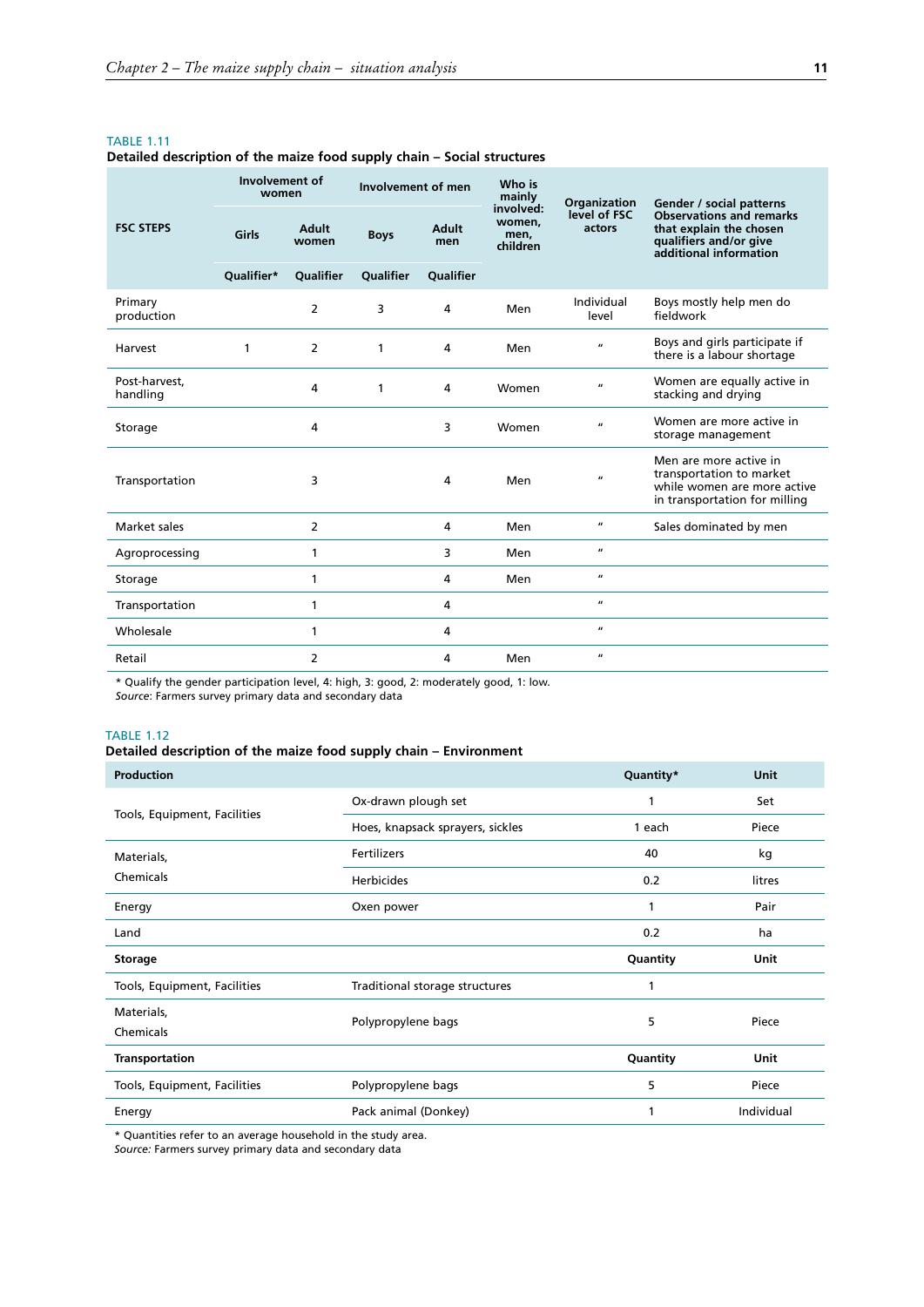| <b>Factors</b>                                 | <b>Description</b>                                                                         | <b>Details</b>                                                                    |
|------------------------------------------------|--------------------------------------------------------------------------------------------|-----------------------------------------------------------------------------------|
| Type of production system                      | Traditional                                                                                | Ox-drawn plough, manual hoeing, manual<br>harvesting, shelling                    |
| Land preparation practices                     | Ox-drawn plough                                                                            |                                                                                   |
| Soil quality and land<br>degradation           | Low land and water conservation                                                            | Mono cropping of maize less soil conservation<br>practice causes soil degradation |
| Sources of GHG emissions                       | Low                                                                                        | Losses and by-products are used                                                   |
| Utilisation of residues in the<br>supply chain | Maize stalk is used as feed, for<br>construction and firewood and cobs<br>used as firewood |                                                                                   |
| Re-use of food losses                          | Used as animal feed                                                                        |                                                                                   |
|                                                |                                                                                            |                                                                                   |

#### <span id="page-31-0"></span>TABLE 1.13

**Factors for the environmental assessment**

*Source:* Farmers survey primary data and secondary data

rodents, thus potentially resulting in significant losses. Even though the use of losses and byproducts for different purposes minimize their direct effect on the environment (e.g. GHG emissions), indirect effects such as deforestation may be caused by farmers' lack of a safe power source.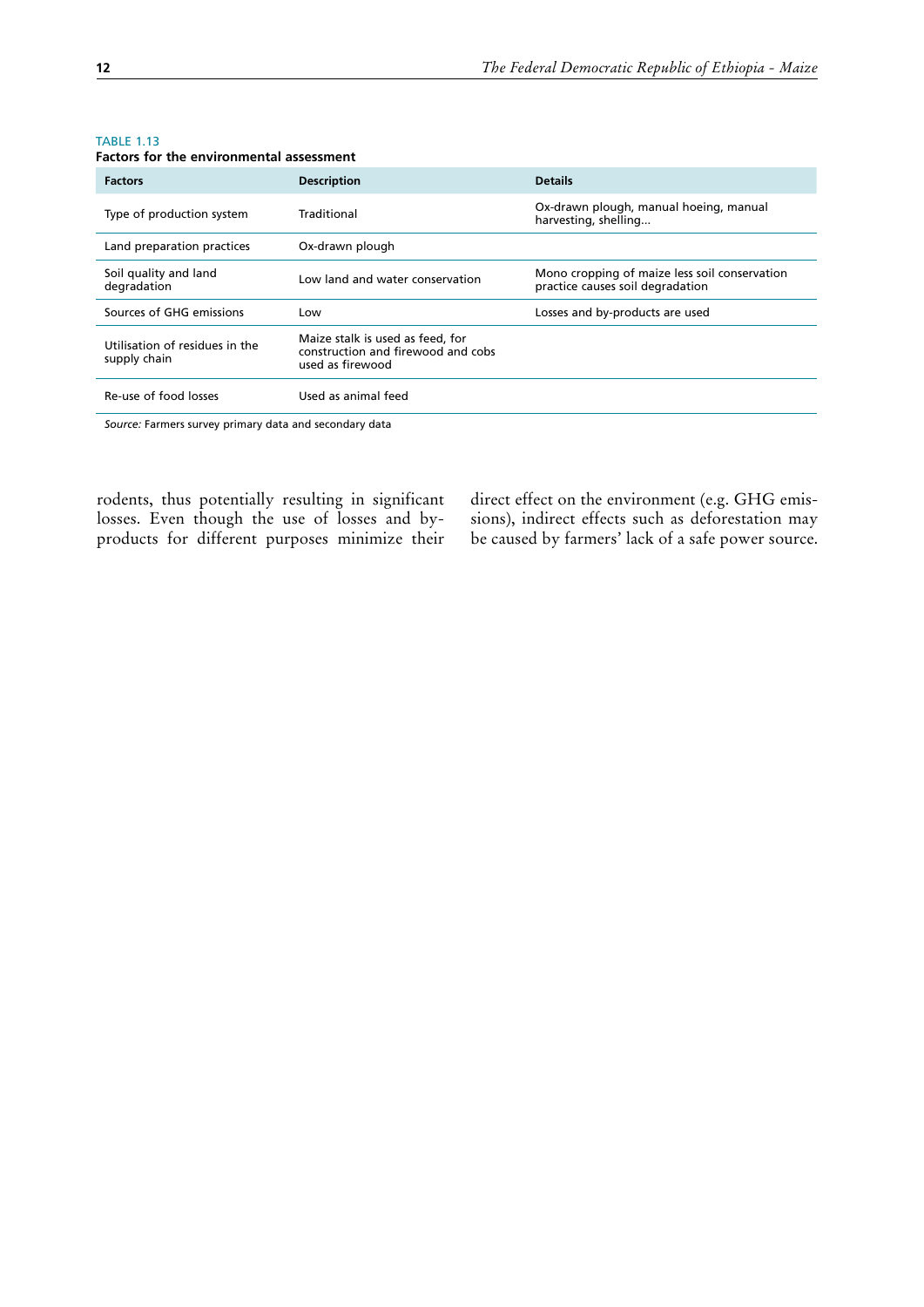## <span id="page-32-0"></span>Chapter 3 **Food losses – study findings and results**

## **DESCRIPTION OF THE MAIZE FOOD SUPPLY CHAIN – RISK FACTORS**

In Deder *woreda*, maize production faces a number of risks. These include climatic variability such as shortage of rain (where irrigation is very limited), pest infestation during growing and maturity and attacks by domestic and wild animals. Harvesting, stacking, threshing, transportation and storage activities pose the risk of quantitative and qualitative losses. For example, farmers are likely to lose their production if they harvest maize late. Maize losses may also occur during harvesting because the cobs may be lost at the stalking and drying stages.

Maize is also likely to be lost during transportation if farmers do not use good quality bags. Loading and unloading has its own risks, since bags may be punctured because of rough handling. According to a retailer from Deder town, the average loss of grain per loaded truck, with a carrying capacity of 4.5 tonnes, is 20 kg. Another retailer estimated that the activities of loading, transporting and unloading may contribute to 5 percent of the total grain loss. Union warehouse managers indicated they provide orientation for labourers working in warehouses to ensure proper handling of maize loads during unloading and loading to reduce maize loss in the event bags are torn. One union official estimated that 5 to 8 percent of grain loss occurs during handling in warehouses. A respondent engaged in buying maize from farmers stated that local traders in Deder town encourage farmers to use new bags to store their maize, but farmers resist because of the additional cost involved.

Local traders argue that the quality and quantity of maize decreases with aging, as maize stores are vulnerable to pest and insect infestations. Maize damaged by insects becomes cattle feed sold at much lower prices. However, local traders sometimes use poor maize quality as a pretext for lowering the price of maize bought from farmers. In this regard, cooperatives offer alternative market channels for maize farmers.

Table 1.14 indicates estimates of the relation between some risk factors and food loss. Here, the purpose is to have an idea of the most important factors influencing food loss, though it is difficult to quantify properly using statistical methods for one season and one FSC. Accordingly, pest resistance, training, knowledge and awareness of farmers, rainfall amount, good farming practices, such as the right time to plant and harvest and

| Variable                                                                                             | Unit        | <b>Expected Status</b> | <b>Reducing Loss -</b><br>Estimated percentage value contribution<br>(observed in the case study) |
|------------------------------------------------------------------------------------------------------|-------------|------------------------|---------------------------------------------------------------------------------------------------|
| Crop variety                                                                                         | <b>Type</b> | Pest resistant variety | 10                                                                                                |
| Good Agricultural Practices (GAP)                                                                    | Y/N         | Yes                    | 20                                                                                                |
| Rainfall during production                                                                           | mm          | Optimum range          | 15                                                                                                |
| Training and knowledge about the causes<br>of losses                                                 | Y/N         | Yes                    | 20                                                                                                |
| Others, such as the use of pesticides,<br>botanicals and mixing with ash for<br>storage pest control |             |                        | 35                                                                                                |

#### TABLE 1.14 **Food loss risk factors**

*Source*: Farmers survey primary data and secondary data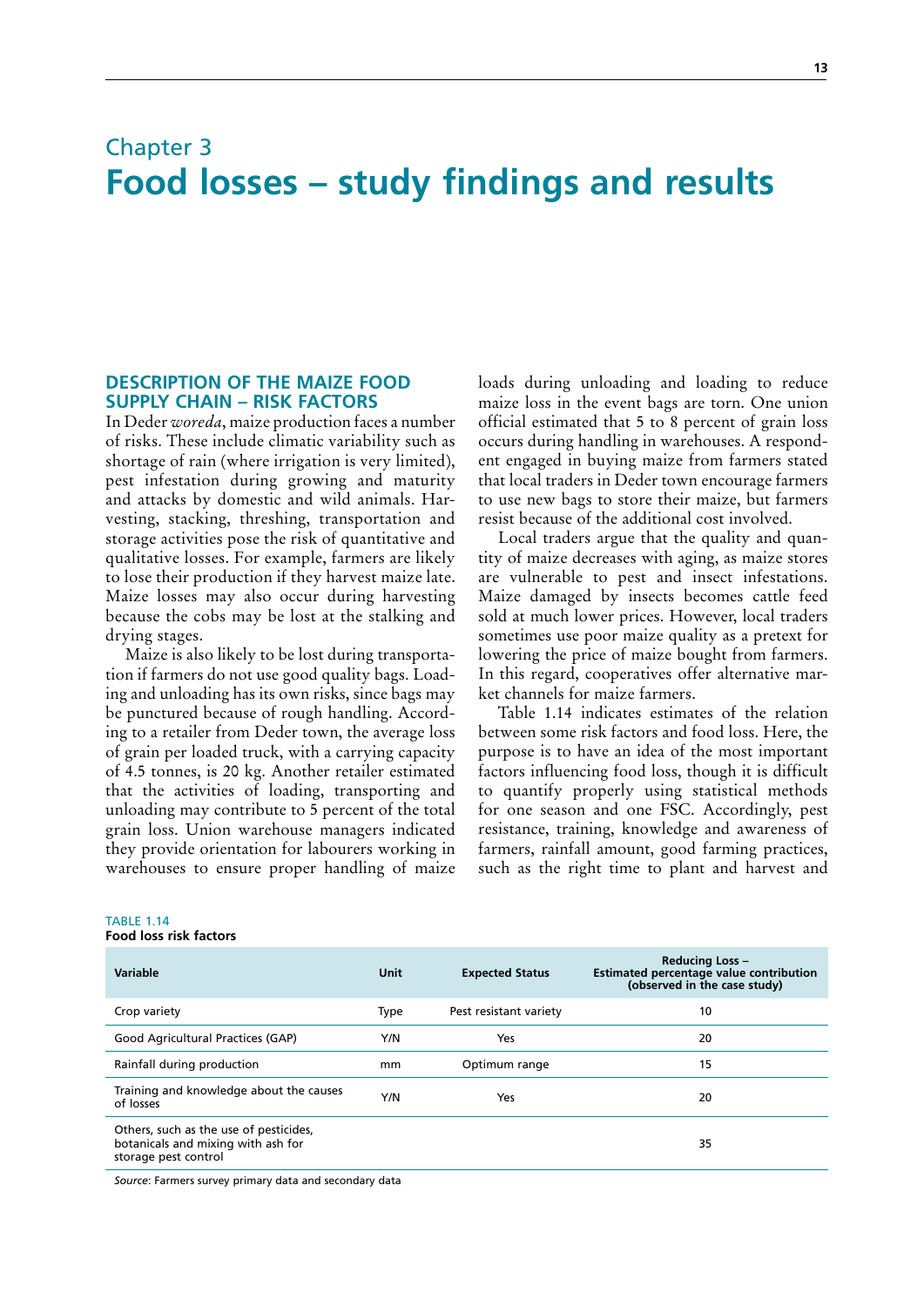<span id="page-33-0"></span>

| TABLE 1.15              | Summary result matrix of maize food losses                                                                                                                   |                                                              |                                                                                                                                                                                                                           |                                                              |                                                               |                                                    |                                                                                                                                                                 |                                                           |
|-------------------------|--------------------------------------------------------------------------------------------------------------------------------------------------------------|--------------------------------------------------------------|---------------------------------------------------------------------------------------------------------------------------------------------------------------------------------------------------------------------------|--------------------------------------------------------------|---------------------------------------------------------------|----------------------------------------------------|-----------------------------------------------------------------------------------------------------------------------------------------------------------------|-----------------------------------------------------------|
| FSC Stage/Process       |                                                                                                                                                              | Percent-age<br>quantity<br>lost in the<br>activity/<br>step* | Cause of loss/Reason for<br>low loss                                                                                                                                                                                      | Economic<br><b>ETB/100</b><br>kg of<br>grain)<br><b>loss</b> | CLP /LLP                                                      | affected (men<br>stakeholders<br>(women)<br>mpact/ | stakeholders (men /<br>Perception of<br>women)                                                                                                                  | Suggested solutions                                       |
|                         | Harvesting                                                                                                                                                   | $\frac{0}{1}$                                                | Ear detachment                                                                                                                                                                                                            | 5.5                                                          |                                                               | Farmers                                            |                                                                                                                                                                 |                                                           |
|                         | Stacking                                                                                                                                                     | $\overline{2.1}$                                             | and<br>Damage by rats a<br>domestic animals                                                                                                                                                                               | 11.0                                                         |                                                               | Farmers                                            |                                                                                                                                                                 |                                                           |
| Production              | Threshing/<br>Shelling                                                                                                                                       | 0.5                                                          | grains when shelled<br>by beating with stick<br>Impurity and broken<br>threshing floor<br>Spillage from<br>$\blacksquare$<br>$\blacksquare$                                                                               | 2.4                                                          | shelling is<br>Low loss<br>done by<br>because<br>hand<br>most | Farmers                                            | grains when shelled by<br>Hand shelling is more<br>efficient but is time<br>impurity and broken<br>beating with stick<br>consuming, much                        | - Clean grain after shelling<br>- Use shellers            |
| Farmers' transportation |                                                                                                                                                              | 0.4                                                          | Spillage                                                                                                                                                                                                                  | 2.1                                                          |                                                               | Farmers                                            | Use of old bags result in<br>spillage loss                                                                                                                      | Use new (undamaged) bags                                  |
| Farm storage            |                                                                                                                                                              | 6.9                                                          | Insect pests and<br>discoloration                                                                                                                                                                                         | 36.6                                                         |                                                               | Farmers                                            | Bags, Poor sanitation of<br>Poor storage in used<br>stores                                                                                                      | Use hermetic storage such as metal silo<br>or triple bags |
| Wholesale               |                                                                                                                                                              | 1.75                                                         | old bags and labour-<br>ers' negligence<br>from further drying<br>Spillage because of<br>Weight loss results<br>Insect infestation<br>Impurity<br>$\blacksquare$<br>$\blacksquare$<br>ċ                                   | 9.3                                                          |                                                               |                                                    |                                                                                                                                                                 |                                                           |
| Retail                  |                                                                                                                                                              | 4                                                            | j floor<br>when<br>insect<br>Impurity related to<br>Broken grains whe<br>shelled by hitting<br>Improper drying<br>resulting in grain<br>poor threshing<br>discoloration,<br>with a stick<br>damage<br>ä<br>$\blacksquare$ | 21.2                                                         |                                                               | Traders                                            | grains when shelled on<br>Impurity and broken<br>poor threshing floor<br>or shelled by hitting<br>of immature grains,<br>with stick, mixture<br>Improper drying |                                                           |
|                         | $USD 1 = ETB 21$ ; Price of 1 kg maize grain = USD 0.2524<br>* Loss figures are estimates from the actors of the FSC.<br>Source: Primary farmers survey data |                                                              |                                                                                                                                                                                                                           |                                                              |                                                               |                                                    |                                                                                                                                                                 |                                                           |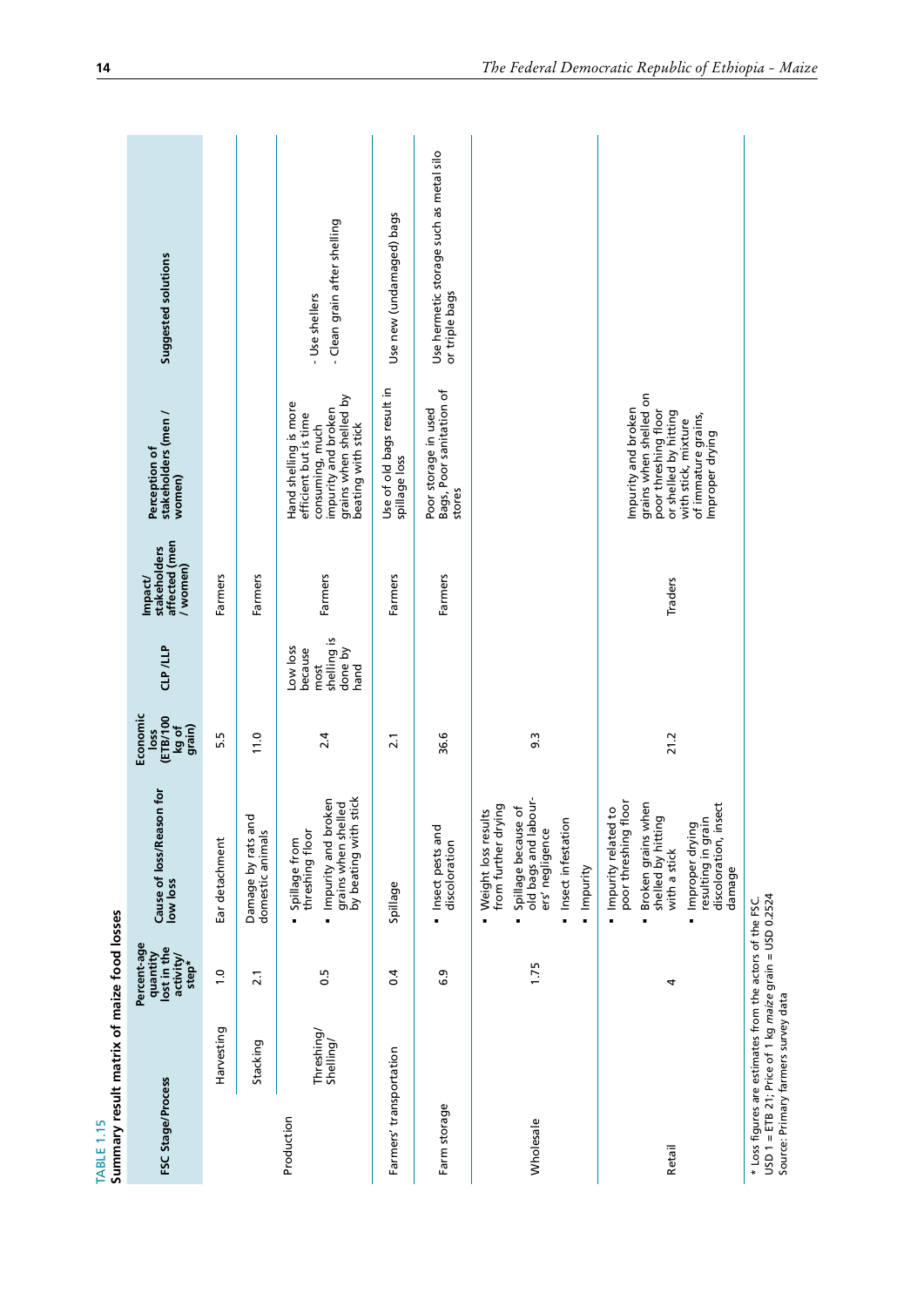<span id="page-34-0"></span>storage practices, are important in reducing the risk factors related to food loss.

## **CRITICAL LOSS POINTS IN THE MAIZE SUPPLY CHAIN**

Generally**,** at the smallholder farmer level, maize post-harvest losses are at harvesting, stacking/drying, shelling and storage. Quantitative loss estimated at each respective step in the food supply chain and the related reductions in market value and the causes of losses are shown in Table 1.15.

**Harvesting** – Farmers in the study area estimated a loss of 1 percent of their maize at harvesting.

**Stacking** – Farmers estimated 2.1 percent loss during stacking of harvested ears on the stalks.

**Shelling** – According to the farmers in the study area quantitative loss at the shelling stage is 0.5 percent.

**Transpor**t – Respondent farmers estimated 0.4 percent loss from spillage of grain from damaged bags while transporting from the threshing floor to home/store or to the market.

**Storage** – The greatest loss farmers reported is 6.9 percent because of insect damage and discolouration because damaged bags are used and poor hygiene. The load tracking assessment showed 33 percent quantitative loss because of reduced quality.

**Retailing** – Respondent retailers in Deder town reported an average loss of 4 percent.

**Wholesaling** – There were no wholesalers in the study area. However, those interviewed were from the study area's zone town (Harar), three from East Shewa Zone (Adama Town) and two from the capital Addis Ababa. The wholesalers obtain maize from West/East Wellega, Shashemene, Bir Sheleko farm and Wolayita. Traders from these areas bring grain that has been ordered to their stores after prior contact with the retailers. Wholesalers estimated quantitative losses of 1.75 percent. The causes of these losses include:

- weight loss resulting from further drying of grain supplied to them;
- spillage because old bags are used and negligence of the labourers; and
- **i** insect infestation and presence of impurities.

## **LOAD TRACKING AND SAMPLING METHODS**

Storage at the farmer level is a critical loss point. The largest portion of stored grain at the farmer level was of poor quality and sold at a low price. The researchers determined loss of quality and quantity in storage from results obtained on maize samples collected from a selection of nine farmers in Burka Golu *Kebele,* before and after storage. The researchers used 1 kg samples collected from farmers' stores to estimate losses based on parameters for maize given in Table 1.16. Detailed results are shown in Table 1.17.

#### **QUALITY ANALYSIS**

The quality analysis data showed that a significant proportion of the maize grain (67 percent) was categorized as unfit (score 0) before entering storage (Table 1.18). Highly and moderately damaged and broken kernels and diseased and immature

TABLE 1.16 **Quality scoring of maize grain**

| Product              | Maize grain                                                                                                                                                                          |                                                                                                                        |
|----------------------|--------------------------------------------------------------------------------------------------------------------------------------------------------------------------------------|------------------------------------------------------------------------------------------------------------------------|
| <b>Quality score</b> | Description of the quality                                                                                                                                                           | Percentage reduction of market value                                                                                   |
| 0                    | Greater than 10 percent damaged, shrunken, weevil kernels and<br>broken grain. Overall impurity greater than 15 percent. Beside<br>(despite) the impurity, existence of live insects | Loss of 17 percent market value                                                                                        |
|                      | Free from live insects with tolerance up to 10 percent of damaged,<br>shrunken, weevil kernels and broken grain and overall impurity<br>between 8 and 15 percent                     | 10 percent loss of the market value                                                                                    |
|                      | Free from live insects with 5.5 percent damaged, shrunken, weevil<br>kernels and broken grain and overall impurity not exceeding<br>8 percent                                        | Market offers ETB 530 per quintal (100<br>kg) for better quality grain (the price<br>referred is a local market price) |

*Source:* Load tracking and sampling data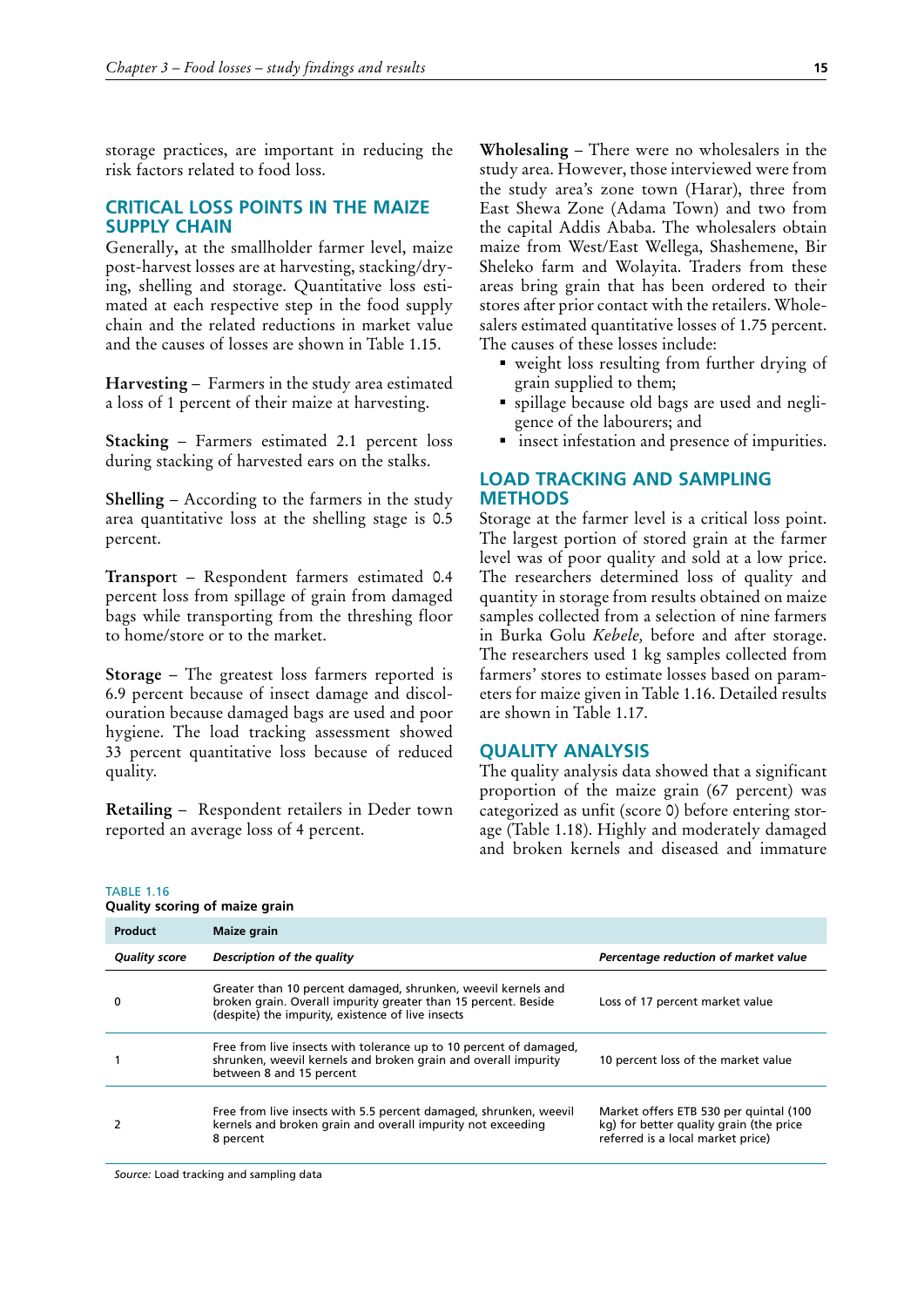| Unit<br>Evaluated | <b>Overall</b><br>Quality<br><b>Score</b> | Type of damage (deterioration) if any                         | Potential cause and symptoms                                                                                                                            |
|-------------------|-------------------------------------------|---------------------------------------------------------------|---------------------------------------------------------------------------------------------------------------------------------------------------------|
| 1                 | 0                                         | Physiological, pathological non-<br>compliance with standards | Symptoms: highly damaged, broken kernels, diseased<br>grain, immature grain and presence of live insects<br>Cause: poor farm and store management       |
| 2                 | 0                                         | Physiological, pathological non-<br>compliance with standards | Symptoms: highly damaged, broken kernels, diseased<br>grain, immature grain and presence of live insects<br>Cause: poor farm and store management       |
| 3                 | 0                                         | Pathological non-compliance with<br>standards                 | Symptoms: moderately damaged, broken kernels, diseased<br>grain, immature grain and presence of live insects<br>Cause: poor farm management and storage |
| 4                 | 0                                         | Pathological non-compliance with<br>standards                 | Symptoms: moderately damaged, broken kernels, diseased<br>grain, immature grain and presence of live insects<br>Cause: poor storage management          |
| 5                 | 0                                         | Pathological non-compliance with<br>standards                 | Symptoms: moderately damaged, broken kernels, diseased<br>grain, immature grain and presence of live insects<br>Cause: poor farm and store management   |
| 6                 | 0                                         | Physiological, pathological non-<br>compliance with standards | Symptoms: highly damaged, broken kernels, diseased<br>grain, immature grain and presence of live insects<br>Cause: poor farm and store management       |
| 7                 | 0                                         | Physiological, pathological non-<br>compliance with standards | Symptoms: highly damaged, broken kernels, diseased<br>grain, immature grain and presence of live insects<br>Cause: poor farm and store management       |
| 8                 | 0                                         | Physiological, pathological non-<br>compliance with standards | Symptoms: highly damaged, broken kernels, diseased<br>grain, immature grain and presence of live insects<br>Cause: poor farm and store management       |
| 9                 | $\Omega$                                  | Pathological non-compliance with<br>standards                 | Symptoms: moderately damaged, broken kernels, diseased<br>grain, immature grain and presence of live insects<br>Cause: poor farm management and storage |

<span id="page-35-0"></span>**TABLE 1.17** 

**Quality analysis of maize in sampled units**

*Source*: Load tracking and sampling data

grain are the major symptoms, which are caused by poor field management and post-harvest handling. After storing the grains for five weeks, 100 percent of the sample was categorized as unfit (score 0). The main symptoms are the presence of live insects and an overall impurity ranging from 3 to 33 percent The main cause is the use of inadequate storage structures, which are not insect-proof, and poor management.

Traditional storage structures and poor storage conditions expose the grain to insect attack and provide favourable conditions for the proliferation of insects, micro-organisms and rodents. The situation is aggravated by poor farm management practices.

Table 1.18 also shows that before storage, 22 percent of sampled grain was of low quality. The quality of these grains after storage deteriorated to the unfit category because of continued

insect damage. Therefore, there was a 22 percent reduction in quality and the percentage lost (quantitative loss) as a result of reduced quality was 33 percent. This result is much higher than the level of loss reported by farmers of 6.9 percent. In this study, the value of 6.9 percent is the basis on which proposals have been developed to reduce losses.

Causes of the losses at each step of the FSC are described in the following section:

## **CAUSES OF MAIZE LOSSES AND IDENTIFIED LOSS REDUCTION MEASURES**

The study discusses the causes of post-harvest losses at the different stages of the selected FSC following.

**Harvesting** – The causes of losses at harvesting are: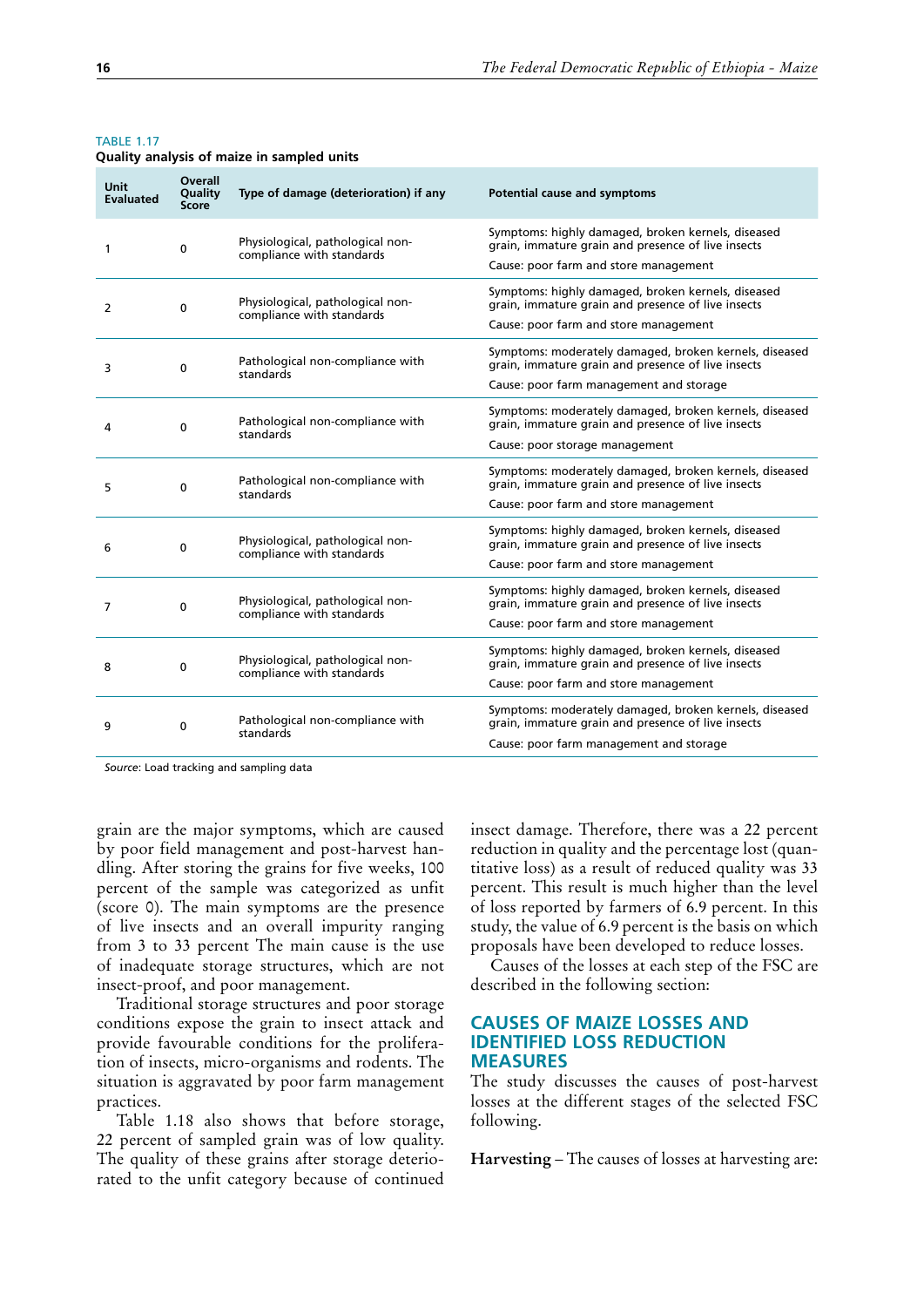#### <span id="page-36-0"></span>TABLE 1.18

| A            | Product                     | Maize                                  |                                                                                                                                                                      |             |                     |  |  |
|--------------|-----------------------------|----------------------------------------|----------------------------------------------------------------------------------------------------------------------------------------------------------------------|-------------|---------------------|--|--|
| В            | Event                       | Storage                                |                                                                                                                                                                      |             |                     |  |  |
| C            | Duration of the event       | 5 weeks                                |                                                                                                                                                                      |             |                     |  |  |
| D            | Location                    | Kebele/Village                         |                                                                                                                                                                      |             |                     |  |  |
|              | <b>Before the event</b>     | <b>Experimental Unit</b>               | Weight of Unit in kg                                                                                                                                                 | No. of unit | <b>Total weight</b> |  |  |
| E            | Load                        | Farmer (traditional store)             | 416                                                                                                                                                                  | 27          | 11 232              |  |  |
| F            | First stage sample          | Farmers 'stored grain                  | 416                                                                                                                                                                  | 9           | 3744                |  |  |
| G            | Second stage sample         | Grain sample/scoop                     | 1                                                                                                                                                                    | 9           | 9                   |  |  |
|              |                             | Value (score/percentage)               |                                                                                                                                                                      | Causes      |                     |  |  |
| н            | Sample size second stage    | 9 kg                                   |                                                                                                                                                                      |             |                     |  |  |
| $\mathbf{I}$ | Average quality score (0-2) | 0.4                                    | Poor harvest and post-harvest handling resulted in grains<br>that are immature, broken and discoloured and the presence<br>live insects                              |             |                     |  |  |
| J            | Percentage unfit (0)        | 67                                     | Poor harvest and post-harvest handling resulted in grains<br>that are immature, broken and discoloured and the presence<br>live insects                              |             |                     |  |  |
| К            | Percentage low quality (1)  | 22                                     | Poor harvest and post-harvest handling resulted in grains<br>that are immature, broken and discoloured                                                               |             |                     |  |  |
|              | After the event             | <b>Experimental Unit</b>               | Weight of Unit in kg                                                                                                                                                 | # of unit   | <b>Total Weight</b> |  |  |
| L            | Load                        | Group of Farmer<br>(traditional store) | 416                                                                                                                                                                  | 27          | 11 2 3 2            |  |  |
| М            | First stage sample          | Farmers' stored grain                  | 416                                                                                                                                                                  | 9           | 3 7 4 4             |  |  |
| N            | Second stage sample         | Grain sample/scoop                     | 1                                                                                                                                                                    | 9           | 9                   |  |  |
|              |                             | Value (score/percentage)               |                                                                                                                                                                      | Causes      |                     |  |  |
| O            | Sample size second stage    | 9 kg                                   |                                                                                                                                                                      |             |                     |  |  |
| P            | Average quality score (0-2) | $\mathbf{0}$                           |                                                                                                                                                                      |             |                     |  |  |
| Q            | Percentage unfit (0)        | 100                                    | The main factor for quality deterioration is poor storage<br>management that resulted in presences of live insects in<br>almost all samples.                         |             |                     |  |  |
| R            | Percentage low quality (1)  | 0                                      |                                                                                                                                                                      |             |                     |  |  |
|              | <b>Quantity loss</b>        | Value (Percentage)                     | <b>Causes/Observation</b>                                                                                                                                            |             |                     |  |  |
| s            | Percentage lost (E-L)/E)    | 0                                      | Here it is hard to see the change in quantity as all the maize<br>was not threshed yet                                                                               |             |                     |  |  |
|              | Quality loss                | Value (Percentage)                     | Causes/Observation                                                                                                                                                   |             |                     |  |  |
| т            | Percentage lost (Q-J)       | 33                                     |                                                                                                                                                                      |             |                     |  |  |
|              |                             |                                        | The traditional storage techniques and limited treatment at<br>farmer level seem to create a conducive environment for the<br>development of insect pest infestation |             |                     |  |  |

#### **Presentation of load tracking and sampling results**

*Source:* Load tracking and sampling data

- The detachment of some cobs off the stalks while cutting. When farmers concentrate on cutting the stalks and carrying them to stacking corners, detached cobs accidentally fall onto the weedy ground and are lost; or
- The loss of harvested cobs during collection and transportation to the drying area. When

farmers harvest by detaching the cobs from the stalks, they put batches of cobs on the ground and continue harvesting. Farmers inadvertently miss some batches during collection for drying. Moreover, it may rain when the maize field is ready for harvest, causing grain spoilage.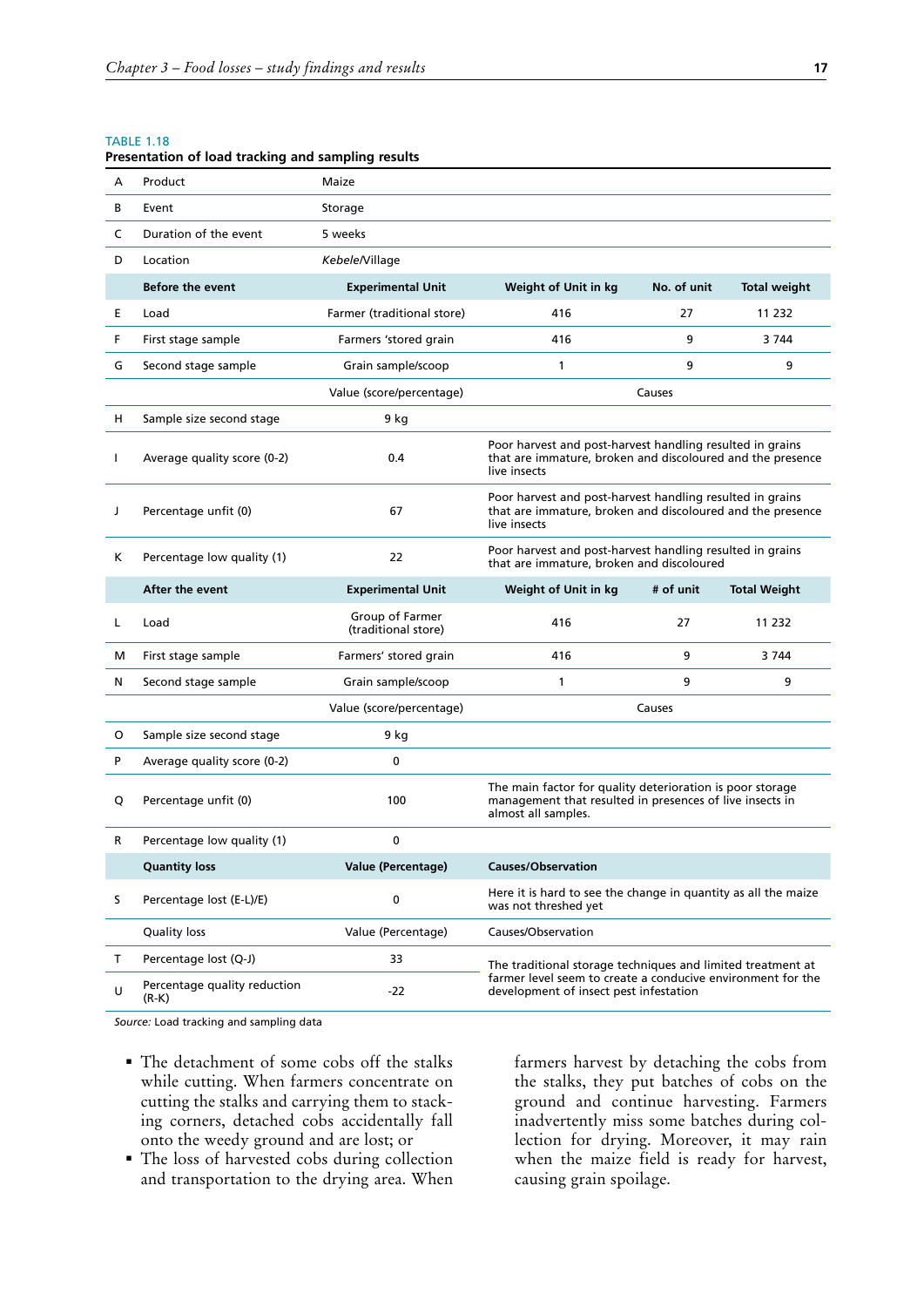<span id="page-37-0"></span>**Stacking – Rats and domestic animals damage** maize in stacks. Farmers usually fence stacked maize to keep animals out and put rodenticide down to control rodents.

**Shelling – Losses during maize shelling occur** because of the breakage of kernels and spillage of grain from the threshing floor during shelling. In the study area, however, the loss at this stage is low because shelling is by hand, which is tiresome and time consuming.

The use of shelling machines could help reduce losses at this stage in major production areas.

**Transport from field to homestead** – Losses during transportation are minimal and not worth considering. The small losses can be avoided by using sound bags.

**On-farm storage** – There are many reasons as to why a significant portion of sampled maize is unfit after storage at the farmer level. Traditional storage structures expose the grain to infestation by insect pests, micro-organisms and rodents. Losses during storage are because of insect infestation as a result of poor storage management and poor sanitation. Also if wet grain is stored and not dried properly the grain will spoil. Farmers reported that this problem occurs when it rains during harvesting, coupled with lack of sunshine to dry the grain.

**Retailing** – in Deder town it was reported that losses are because of impurities, broken and discoloured grains, immature grains and insect damage. The impurities are because farmers shell on unprotected ground. It was also reported that shelling by beating with sticks causes grains to break, while grain becomes discoloured when it is not dried properly. Retailers also believe that discoloration occurs when there are immature grains because of early harvesting before maturity. The presence of storage insects might be because of negligent pesticide applications or mixing the previous seasons' production with the new crop.

Wholesaling - losses were attributed to weight reduction as a result of further drying because the grains they buy are not well dried. Causes considered included losses from spilled grain during unloading, as old bags may be used by the supplier, labourer's negligence, insect infestation and impurities.

As a good practice in post-harvest loss reduction, the wholesalers inspect the grain they buy for signs of pest infestation, moisture content, grain colour and level of impurities. Whenever grains show symptoms of insect infestation, the bags are separated and immediately fumigated.

## **THE MAIN ACTORS AND THEIR ROLES IN MAIZE FSCS AND FOOD LOSSES**

Farmers face grain losses during harvesting, stacking, shelling, transportation and storage activities because of the traditional methods of grain handling (Table 1.19).

Maize losses occur from spoilage because of excessive moisture, as identified by farmers who responded to the survey. Maize losses also occur because farmers harvest before maize adequately matures, according to a cooperative official in Deder *woreda*. Farmers estimated that on average 1 percent of maize is lost during harvesting.

Broken maize seed is also common because of improper shelling practices, when maize is stored for too long it is exposed to pest infestation, a major cause of poor quality maize.

Cooperatives, as post-harvest food handlers, play a role in the occurrence of losses. Maize loss occurs during storage when maize is stored for too long, because it has not been treated with pesticide, poor quality bags are used and storage quality is low, as they store is made of mud-plastered walls and bare ground floors, which leaves the grain exposed to excessive moisture and pest infestation. Losses also occur during loading and unloading as a result of spillage from punctured bags.

Loss of maize during handling by maize traders occurs during the collection of maize in small quantities. In particular, retail traders experience maize losses during weighing, packing, loading and unloading. Labourers who might not have experience in handling bags with care are mostly engaged in these activities. Interviewed retail traders estimated an average loss of 4 percent. Grain loss occurs at the point of milling when the grain is weighed and poured into the funnel of the milling machine. Grain loss also occurs when customers put the grain in old bags, and when grain handlers do not carry the bags properly.

 Millers indicated that the losses are often borne by customers who bring their grain to the millers. Estimates are that customers lose 4 kg per quintal (100 kg) during milling.

Interactions among the different actors have an impact on the maize FSC. For example, if cooperatives train their members in maize stor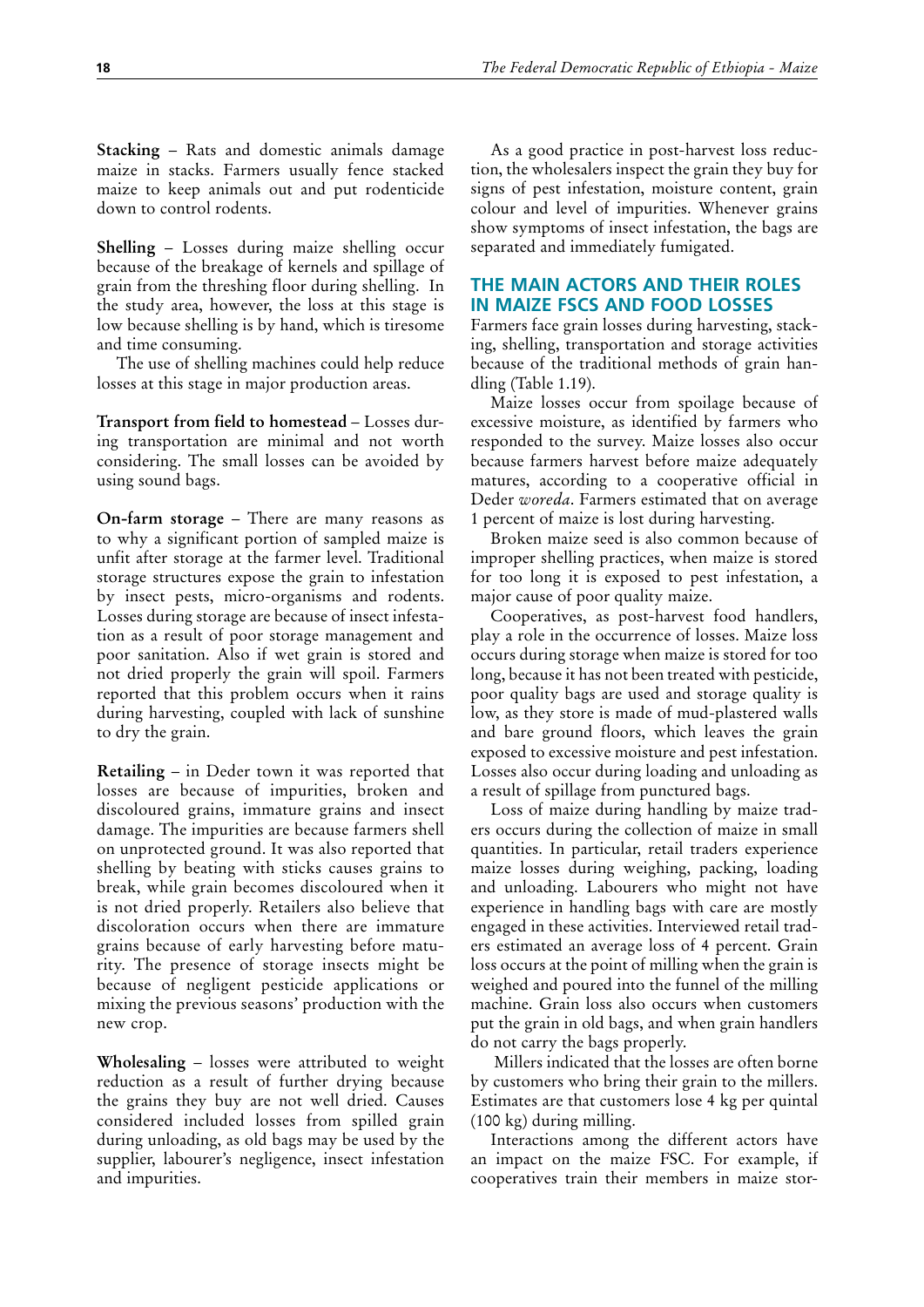<span id="page-38-0"></span>TABLE 1.19

**Description of key actors in the maize supply chain and their roles, Deder** *woreda*

| <b>Actors</b>       | Role                                                                                                                                                               | Impacts on maize loss                                                                                                                                         |
|---------------------|--------------------------------------------------------------------------------------------------------------------------------------------------------------------|---------------------------------------------------------------------------------------------------------------------------------------------------------------|
| <b>Farmers</b>      | Produce, harvest, pile, thresh and transport<br>maize from cropping fields to house                                                                                | Maize loss can occur during harvesting, stacking,<br>threshing, transporting and storing as traditional<br>methods are employed                               |
| Cooperatives        | Supply farm inputs for farmers, market<br>consumable items (e.g. sugar) to members,<br>buy maize from farmers, sell maize to<br>farmers in times of food shortages | Maize loss can occur during transportation, handling<br>and storing as a result of poor quality packing material<br>or poor handling                          |
| <b>Traders</b>      | Act as intermediaries between farmers and<br>consumers                                                                                                             | Loading and unloading grains expose grains to loss<br>resulting from punctured bags, spillage, etc. Poorly<br>managed stores by traders also cause maize loss |
| <b>Transporters</b> | Provide transport services for local traders                                                                                                                       | Maize may be lost if it is not properly packed in sacks                                                                                                       |
| Warehouse managers  | Manage grain storages                                                                                                                                              | Stores characterized by excessive moisture, lack of<br>ventilation and irregularly cleaned maize expose the<br>grains to pests, insects and moisture          |
| <b>Millers</b>      | Grind maize for consumers, sell maize to<br>local consumers                                                                                                        | Care should be taken when transferring maize from<br>bags into the tunnel-like-grinding machine                                                               |

*Source:* Farmers survey primary data

age, maize farmers can reduce the amount of food losses resulting from poor storage. In this regard, however, not a single survey respondent had received training in grain handling in the last three years.

Farmers also store their maize in small bags (50 kg) and the use of good quality bags would contribute to a significant reduction in maize losses. Cooperatives can play an important role in ensuring bags are made available to farmers at affordable prices.

## **LOW LOSS POINTS**

The study identified low loss points as shelling and transportation, with only 0.4 percent losses recorded at both stages of the supply chain. Low losses at shelling are largely explained by the fact that shelling is done by hand in the study area. However, shelling by hand is not recommended, as it is labour and time intensive and tiresome. Losses are low during transportation because farmers use sound bags which reduce spillage.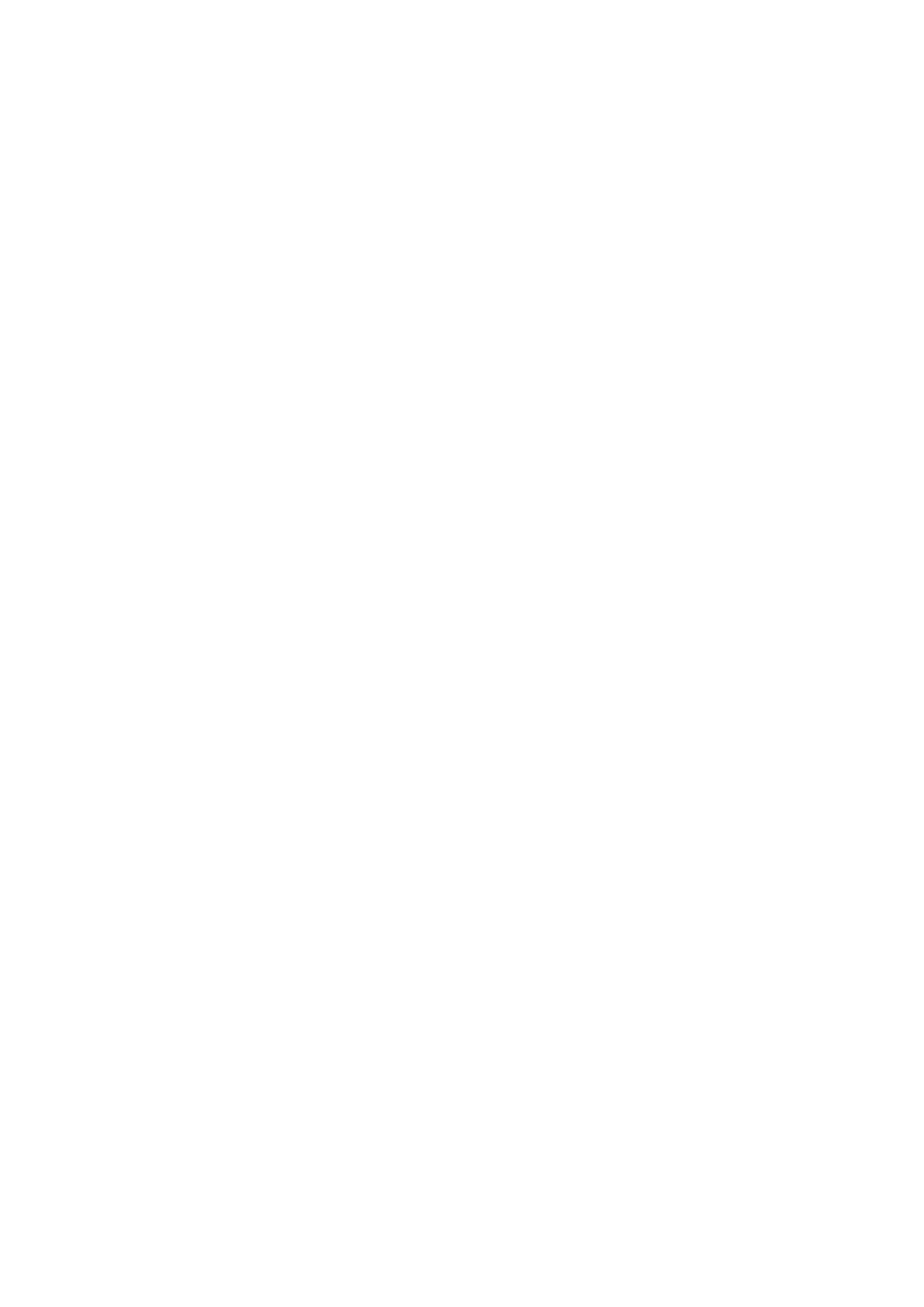## <span id="page-40-0"></span>Chapter 4 **Food loss reduction strategy for maize – conclusions and recommendations**

## **IMPACT OF FOOD LOSSES IN THE SELECTED MAIZE FOOD SUPPLY CHAIN**

Farmers expect to lose over 10 percent of their maize during post-harvest activities, an amount that considerably impacts household food security and income. On the other hand, load tracking sample analysis at the point of storage showed that 33 percent of the stored grain is lost after five weeks of storage.

Farmers are the main victims of maize losses because of bad handling of the crop during harvesting, threshing, transportation and storage. In surplus maize-production areas, significant losses occur at shelling. For smallholder farmers, the critical loss, in terms of quantity and quality, occurs during storage where the use of traditional storage facilities exposes the maize crop to wastage resulting from pest infestation.

Food loss reduces food availability at the household level and increases smallholder farmers' vulnerability to climate change as reflected by frequent droughts. The production of unusable food also wastes farm household labour. Deder farmers allocate up to a quarter of a hectare of land for the production of maize, a portion of which would be lost at various stages of the maize FSC. Farmers also invest their limited financial resources to buy chemical fertilizers, improved seed, to increase maize production but some would be lost without reaching the producers' storage. Overall, grain loss leaves smallholder farmers at risk of food insecurity because the losses negatively impact the amount of food available for the household.

The impact of post-harvest maize grain loss on retailers is considerable. They estimated a loss of 4 percent because of impurities and broken kernels in the grain they buy, improper drying, grain discolouration and damage by storage insect pests. These losses pose economic impact worth USD 360 per retailer per year.

## **ENVIRONMENTAL IMPACT**

The literature is relatively new on the impact of food loss on the environment in terms of depletion of land and water resources and increased GHG emissions. To compensate, production shortfalls resulting in part to grain loss during production, harvesting and storage, farmers are compelled to use more land, water and chemical fertilizers, all of which impact the environment as their use leads to the depletion of the natural resource base for food and agriculture. This would also have a negative impact on climate change and smallholder farmers' capacity to adapt to the climate and would affect their resilience.

However, maize producers in Deder do not seem to be concerned about the environmental impact of grain loss (Table 1.20). Most agreed that food loss has no negative impact on the environment. Although farmers are aware of the variability of the weather and the changing climate, they generally do not claim that their farming practices cause or aggravate these changes. Farmers cope with a lack of rainfall and variable climate by growing short maturing varieties, engaging in non-farm activities and changing the crops they grow and animals they keep. For example, a cattleherder may switch to raising goats after selling cattle.

The fact that farmers pay little attention to the impact of food loss arises from their failure to appreciate the magnitude of grain loss during production, harvesting, shelling and storage. This view is consistent with the results of interviews with the main respondents. The direct environmental impact of food loss was not perceived, especially in terms of causing environmental pollution from accumulation of unused, leftover and wasted food. There is a need for education at all levels to raise awareness of the extent of grain loss and its impact on the environment, climate change and rural household food security.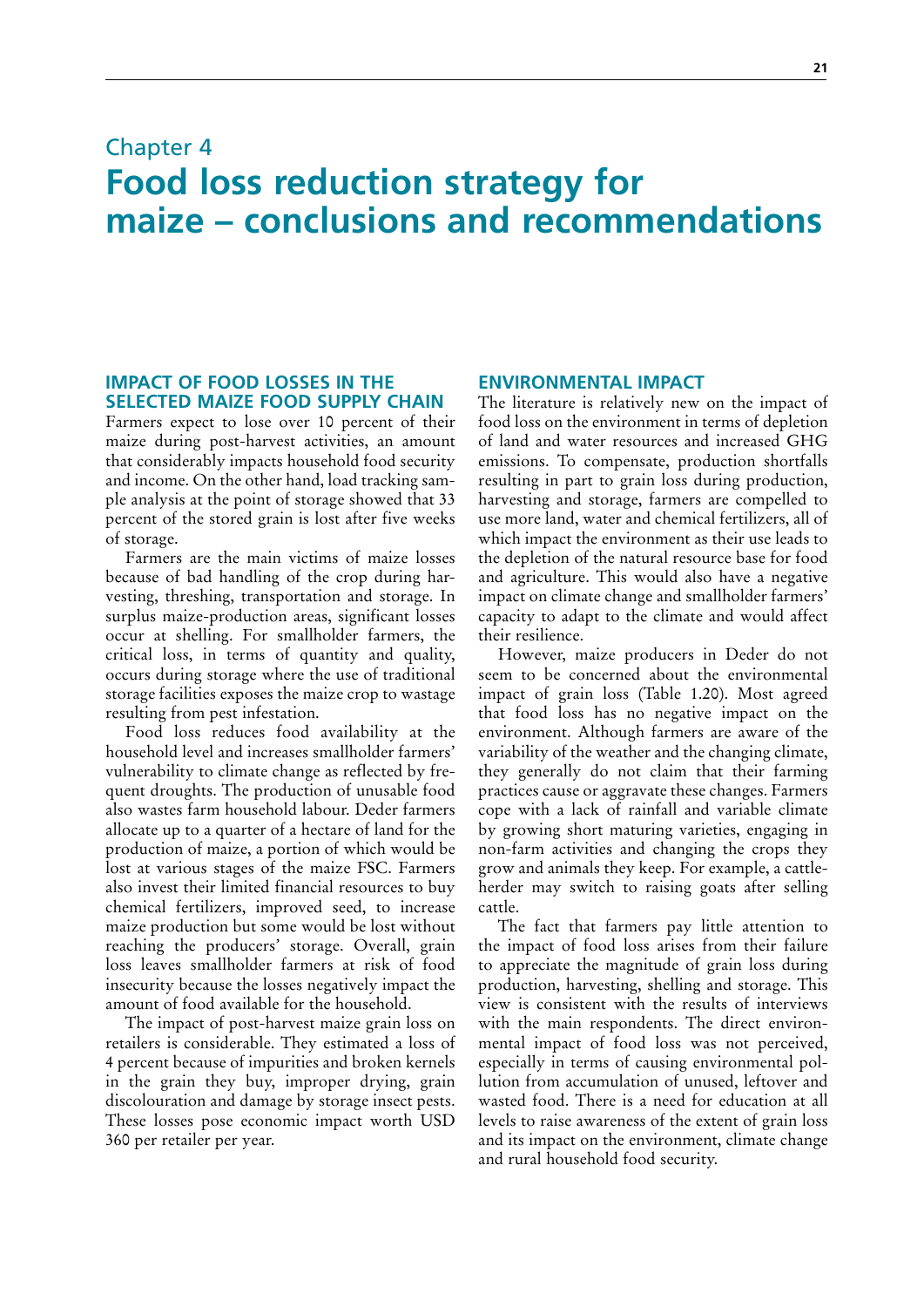#### <span id="page-41-0"></span>**TABLE 1.20**

**Views regarding environmental impacts of maize grain loss**

| <b>Item</b>                                                               | <b>Maize</b>     |                 |
|---------------------------------------------------------------------------|------------------|-----------------|
|                                                                           | Yes (Percentage) | No (Percentage) |
| Do you think food loss impacts the environment negatively?                | 4                | 96              |
| Do you think food loss aggravates depletion of the natural resource base  | Yes (Percentage) | No (Percentage) |
| (e.g. land, water, etc.)                                                  | 4                | 96              |
| What kind of impact has agriculture on environment in general:            |                  |                 |
| • Positive                                                                | 72               |                 |
| • Negative                                                                | 24               |                 |
| • Neutral                                                                 | 0                |                 |
| • Not sure                                                                | 4                |                 |
| Do you think the application of chemical fertilizers in the production of | Yes (Percentage) | No (Percentage) |
| grains impacts the environment negatively?                                | 52               | 48              |

*Source*: Farmers survey primary data

## **COST-BENEFIT ANALYSIS OF THE FOOD LOSS REDUCTION MEASURES IDENTIFIED**

#### **Harvesting and post-harvest handling**

Losses during maize shelling in the study area were very low because shelling is by hand. However, based on the information obtained from the main respondent experts and the authors' experiences, shelling is the first step that is presumed to be a critical loss point in the selected maize supply chain, with respect to both quantitative and qualitative losses.

Various organizations are currently demonstrating and popularizing *diesel powered maize shellers* that are locally available. Observations showed that farmers liked the technology, though its affordability is questionable as it costs between ETB 50 000 and 60 000. A few farmers who managed to buy the shellers are benefitting from the shelling services they provide to other farmers on a rental basis. Therefore, efforts should be made to encourage farmers in surplus maize production regions to buy shellers (at least in groups), through the facilitation of financial support that allows for credit.

The development strategy of the Agricultural Transformation Agency, working document 2013– 2017 (ATA, Undated) stresses the unavailability of shelling and cleaning equipment and the need to promote appropriate technology. Machine calibration and maintenance centres that are accessible to farmers are also necessary. In the case of the study area, where maize production is limited, *hand*  *operated maize shellers* could be introduced to replace farmers' practice of shelling by hand and serve a group of farmers.

### **Storage**

Farmers should store fully dried grain and keep storage areas clean. Farmers need training in determining grain moisture content using salt and a glass bottle. Storing the crop in hermetic storage, such as metal silos and triple bags, protects stored grain from storage losses resulting from insect pests. Such storage structures can provide effective protection of the grain so long as they are air tight without the use of pesticides. Metal silos also safeguard grain from rodents.

Metal silos of different storage capacities are made by local artisans and available at USD 140, 165 and 190 for capacities of 300 kg, 500 and 1 000 respectively. If properly handled, metal silos can serve up to 15 years or more. This would address losses from individual farmers resulting from poor storage conditions that cause spoilage, spillage and insect pest and rodent damage.

Table 1.21 shows that the solution is not profitable, if applied to one farm household, despite the savings realized from reduced losses. The cost of buying and operating a 500 kg silo is too high for a farm household. It is therefore advisable that unions and private suppliers provide these storage services to farmers or groups of farmers on a rental basis.

Government and NGOs should promote the use of silos through the dissemination of knowl-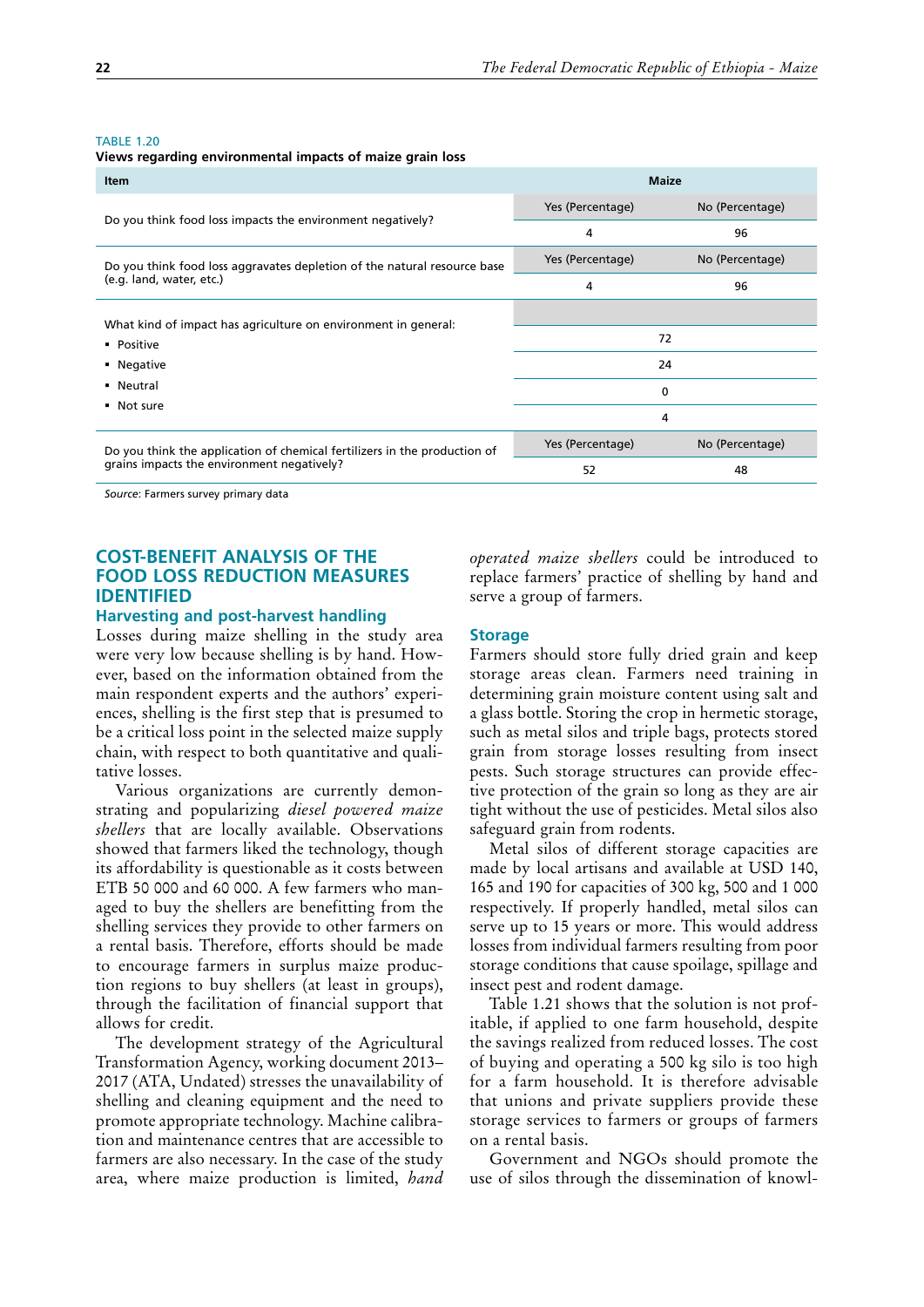<span id="page-42-0"></span>

|      | P. |  |  |
|------|----|--|--|
| -AD. |    |  |  |
|      |    |  |  |

**Budget calculation for food loss reduction (Metal silo for grain storage of maize of 500 kg capacity)**

|         | Item: metal silo for grain storage (500 kg capacity) | Value      | Unit          |
|---------|------------------------------------------------------|------------|---------------|
| a       | Product quantity                                     | 0.47       | tonne/year    |
| b       | Product value                                        | 252.4      | USD/tonne     |
| c       | Loss rate                                            | 6.9        | $\frac{0}{0}$ |
| d       | Anticipated loss reduction                           | 75         | $\frac{0}{0}$ |
| e       | Cost of intervention                                 | 165        | <b>USD</b>    |
| f       | Depreciation                                         | 10         | years         |
| g       | Yearly costs of investment                           | 16.5       | USD/year      |
| h       | Yearly costs of operation                            | Negligible | USD/year      |
| L       | Total yearly costs of solution                       | 16.5       | USD/year      |
| J       | Client costs per tonne product                       | 35         | USD/tonne     |
| k       | <b>Food loss</b>                                     | 0.0324     | tonne/year    |
|         | Economic loss                                        | 8.2        | USD/year      |
| m       | Loss reduction                                       | 0.0243     | tonne/year    |
| n       | Loss reduction savings                               | 6.15       | USD/year      |
| $\circ$ | <b>Total client costs</b>                            | 16.5       | USD/year      |
| p       | Profitability of solution                            | $-10.4$    | USD/year      |

*Source:* Farmers survey primary data and the load tracking data

edge and improving access to financial services for farmers and small enterprises. As some farmers may fail to afford buying or renting metal silos, facilitation of credit services would enhance their dissemination and use.

Triple bags such as PICS bags are effective in protecting grain from damage by storage insect pests, as they create hermetic conditions that curtail insect infestation. These bags are locally available at affordable prices of USD 1.6 at factory gate, USD 1.8 at distribution centres and USD 2.1 at farmgate. Farmers can reuse PICS for 2 to 3 seasons, if properly managed. Hence, a PICS bag bought for about USD 2.1 at the farmgate and serving for 3 years is profitable and worth promoting. Tables 1.21 to 1.23 depict a cost benefit analysis of the metal silo and PICS bag technologies and related implications.

## **FOOD LOSS REDUCTION STRATEGY, PLAN AND INVESTMENT REQUIREMENTS FOR MAIZE**

#### **Awareness creation**

Asked to indicate the main problems that constrain their use of modern post-harvest reduction technologies, farmers responded they either receive inadequate advice from the institutions concerned (68 percent) or lack the knowledge (80 percent) of the technologies. Therefore, the first and foremost intervention should be to build the capacity of maize farmers, and other supply chain actors including policy-makers, on the importance of post-harvest losses, the effect on food security and climate resilience and economy thereby acquainting them with the various measures required to reduce losses. This would be accomplished by training workshops and media broadcasting.

Given that many smallholder farmers in developing countries live on the margins of food insecurity, a reduction in food losses could have an immediate and significant impact on their livelihoods (FAO, 2011). Reducing post-harvest losses indirectly translates to reduced use of production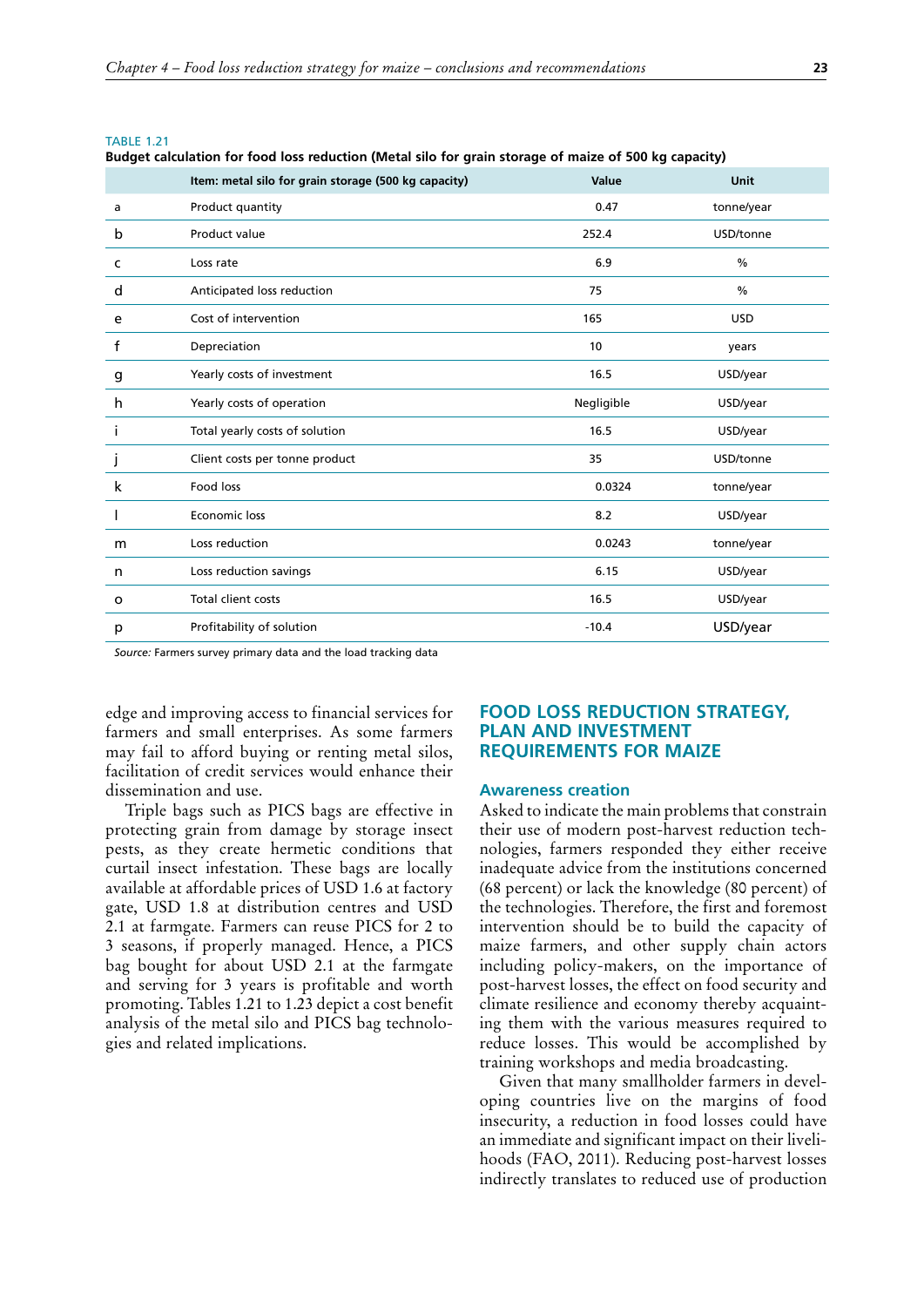|   | Item: triple bags for grain storage | Value      | Unit       |
|---|-------------------------------------|------------|------------|
| А | Product quantity                    | 0.47       | tonne/year |
| В | Product value                       | 252.4      | USD/tonne  |
| C | Loss rate                           | 6.9        | $\%$       |
| D | Anticipated loss reduction          | 75         | $\%$       |
| Е | Cost of intervention                | 10.5       | <b>USD</b> |
| F | Depreciation                        | 3          | years      |
| G | Yearly costs of investment          | 3.5        | USD/year   |
| н | Yearly costs of operation           | Negligible | USD/year   |
|   | Total yearly costs of solution      | 3.5        | USD/year   |
| J | Client costs per tonne product      | 7.4        | USD/tonne  |
| К | Food loss                           | 0.0324     | tonne/year |
| L | Economic loss                       | 8.2        | USD/year   |
| м | Loss reduction                      | 0.0243     | tonne/year |
| N | Loss reduction savings              | 6.15       | USD/year   |
| O | Total client costs                  | 3.5        | USD/year   |
| P | Profitability of solution           | 2.65       | USD/year   |

#### <span id="page-43-0"></span>**TABLE 1.22**

**Budget calculation for food loss reduction – Triple bag for maize grain storage**

*Source:* Farmers survey primary data and the load tracking data

resources (land and water) and inputs that directly impact the environment. Raising awareness would therefore reduce the negative impact of postharvest losses on the environment.

## **Popularization and scaling up of available post-harvest loss reduction technologies**

Technologies proven to reduce PHL, such as maize shellers, metal silos and triple-bags, should be persuasively and systematically promoted to the smallholder farmers. This should commence with practical demonstration of the technologies for model farmers, accompanied by field day visits by as large a number of farmers as possible and other actors to show the effect of these technologies on PHL reduction.

#### **Stakeholders' Synergetic Action**

Various stakeholders are working to reduce postharvest losses. However, it has not been possible to achieve the required goal of reducing losses. Combining efforts and acting in synergy would help optimize resources and maximize efficiency of actions. It is therefore important to bring stakeholders from the production stage all the way up

to the consumption point into a common innovation platform where they identify problems, seek solutions, share responsibilities and act accordingly with the utmost collaboration.

### **Strengthen institutional support**

Respondent farmers also reported that the high costs of post-harvest loss reduction technologies hampered their uptake. Institutional support such as facilitating credit to buy technologies and linking actors to markets that pay premium prices for quality would hasten the uptake of available technologies and enhance PHL reduction efforts.

#### **Strengthen post-harvest research**

Actors are so far doing little to reduce food losses, research the status of PHL of food grains and generate appropriate technologies. Recently, PHL received special attention as the Ethiopian Institute of Agricultural Research developed a policy to implement a 15-year strategic plan for post-harvest research. The National Agricultural Research System should be strengthened to enable the generation of timely solutions to prevent postharvest bottlenecks.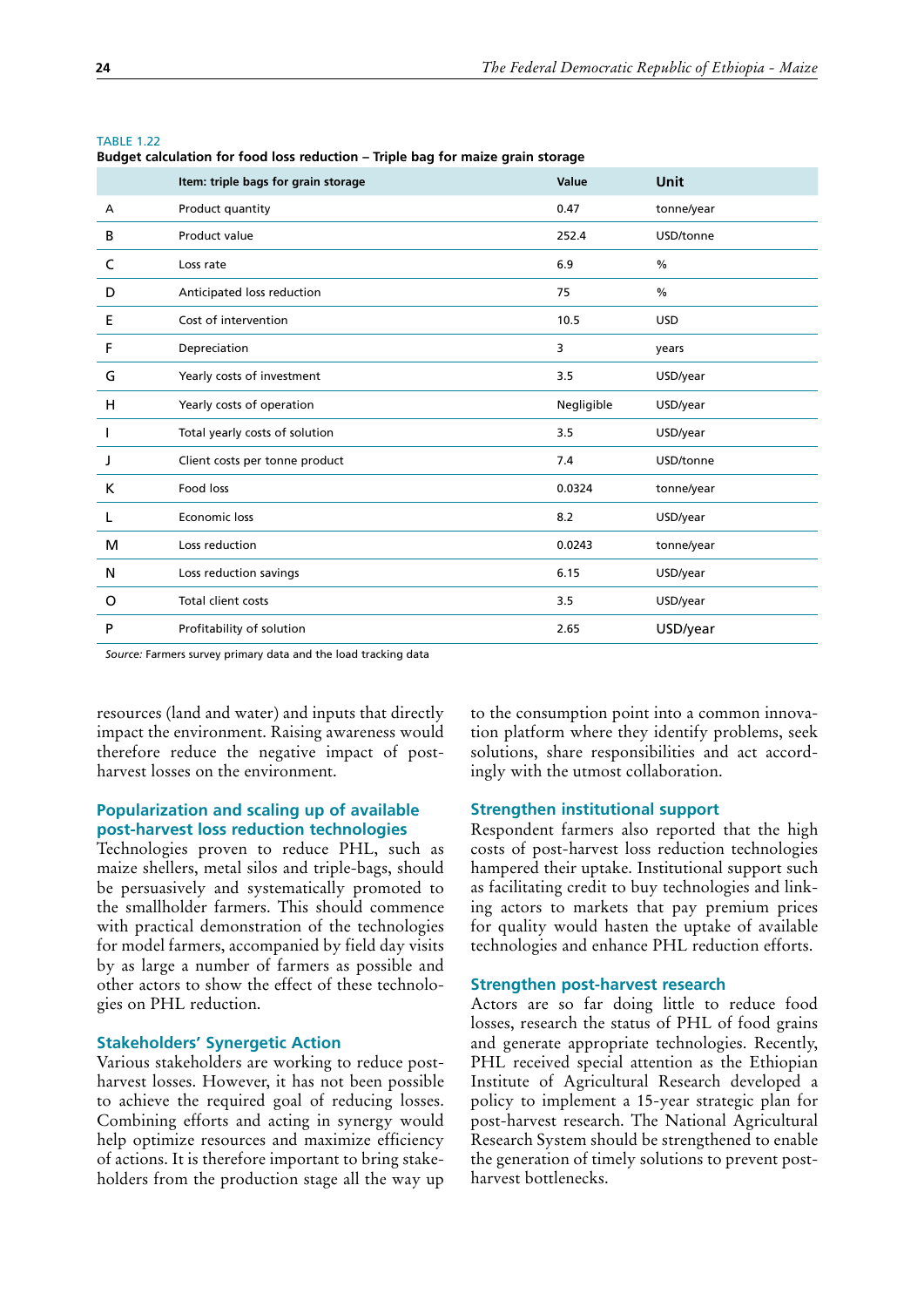| Summary of maize food losses, causes and solutions<br>TABLE 1.23 |                                                                      |                                                                                                              |               |                                           |                                 |                   |                |                                    |                                                                                                                                     |                                                        |                                           |                                       |                                                                                       |
|------------------------------------------------------------------|----------------------------------------------------------------------|--------------------------------------------------------------------------------------------------------------|---------------|-------------------------------------------|---------------------------------|-------------------|----------------|------------------------------------|-------------------------------------------------------------------------------------------------------------------------------------|--------------------------------------------------------|-------------------------------------------|---------------------------------------|---------------------------------------------------------------------------------------|
|                                                                  |                                                                      | Magnitude of losses in the FSC                                                                               |               |                                           |                                 | reduction<br>Loss |                |                                    |                                                                                                                                     |                                                        |                                           | Environmental                         |                                                                                       |
| Loss Point<br>Critical                                           | әбе<br>Percent-                                                      | veəv<br>tonne/<br>tonne/                                                                                     | νγισευ        | Cause of<br>loss                          | requce  osses<br>ot noitnevatnl | әбе<br>Percent-   | asn<br>zpnivs2 | Cost of<br>intervention<br>(USD/yr | Economic<br>implications                                                                                                            | Social<br>implications                                 | security<br>implications<br>Food          | change<br>implications<br>and climate | Policy<br>implications                                                                |
| in metal<br>Storage<br>silo                                      | င်္ခ<br>မိတ်                                                         | 0.0324                                                                                                       | 8.2           | Damage<br>rodents<br>by<br>insects<br>and | Metal silo                      | 75                | 6.15           | 16.5                               | - Increased<br>income,                                                                                                              | Improved<br>livelihood<br>(better                      | Contributes<br>to food<br>security        | Free from<br>chemicals,               | Ensured food<br>security,                                                             |
| in triple<br>Storage<br>bag                                      | $\widehat{\mathbf{g}}$<br>$6.9*$                                     | 0.0324                                                                                                       | $\frac{2}{8}$ | damage<br>Insect                          | PICS bag                        | 75                | 6.15           | 3.5                                | - Fetch better<br>price/market                                                                                                      | employment<br>opportunity<br>education<br>and health), | - availability<br>- nutrition<br>- safety | wasted<br>minimized                   | better society<br>for better<br>development,<br>better source<br>for agro-<br>ndustry |
| Storage                                                          | $22*(Q)$                                                             |                                                                                                              | 11.9          |                                           |                                 |                   |                |                                    |                                                                                                                                     |                                                        |                                           |                                       |                                                                                       |
|                                                                  | * Result of the survey assessment<br>10 percent of its market value. | Source: Farmers survey primary data and the load tracking data<br>NB: Qn = quantitative and QI = qualitative |               |                                           |                                 |                   |                |                                    | The qualitative losses after 5 weeks of storage are estimated at 22 percent (results of the analyses on samples). The product loses |                                                        |                                           |                                       |                                                                                       |

<span id="page-44-0"></span>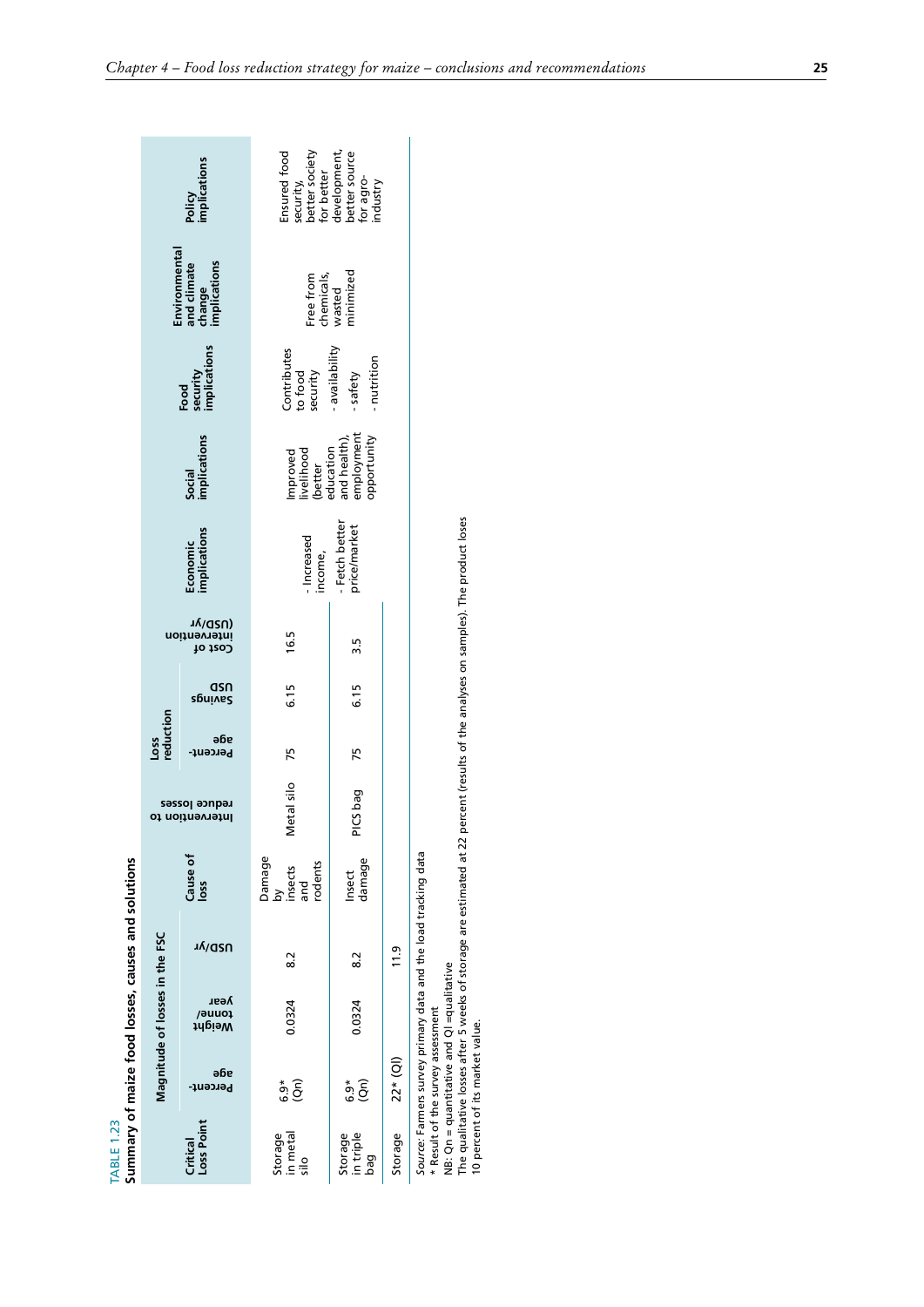## <span id="page-45-0"></span>**Encourage private sector involvement**

The private sector should contribute much to the reduction of post-harvest losses particularly through participating in the production and distribution of improved harvesting, transportation, shelling, cleaning, storage and preservation technologies (e.g. Shayashone Agribusiness Consultant Manufacturing PICS bags). The private sector can also supply the necessary consumable inputs to the post-harvest value chains.

## **FOLLOW-UP ACTION PLAN – CONCEPT NOTE**

According to the respondent farmers, a loss of 1 percent occurs during harvesting because of breaking of maize cobs when they are cut from the stalks. About 2.1 percent loss occurs during stacking. It was also estimated that farmers lose 0.5 percent because of grain spillage during shelling and 0.4 percent during transportation. Hence, the above-mentioned steps are *low loss points* in the study area, although they add up to 4 percent of losses of the harvestable grain before reaching the farmers' store. The presence of impurities and broken kernels in the produce as shelling is carried out by beating with sticks on unprotected threshing floors, may reduce the selling price and impact farmers' income.

The highest loss farmers suffer (6.9 percent) is during storage, mainly because of insect damage. These losses are because of poor storage structures and post-harvest handling that attract insect infestation. This stage of the selected food supply chain is the *critical loss point*. Intervention at this stage would make a significant difference.

As indicated above, wholesalers in the study area believe they lose 1.75 percent of the maize grain they transact because of loss of weight (the grain they purchase is improperly dried), spillage (their suppliers use old bags), insect infestation and the presence of impurities in the grains. Traders suffer relatively low losses because they do not store for long and use comparably better storage. However, the estimated losses from traders' annual transactions pose a considerable economic impact of USD 1 637.8 per trader.

## **Maize shellers**

In the study area, where maize production is limited, it could be worth introducing *hand operated maize shellers* to replace farmers' manual shelling practices. Manual shelling is mostly done by women. Hand operated shellers can serve a group of farmers and relieve women of the tiresome and

time-consuming process of shelling with their hands.

The authors of the case study recommend the use of motor-operated maize-shelling machinery in major or surplus maize-production areas, to avoid the laborious shelling activity that results in considerable losses. Governmental and nongovernmental organizations have demonstrated this machinery. Observations showed that farmers liked the technology, though whether farmers could afford the technology is questionable. On the other hand, the few farmers who managed to buy a sheller are benefiting from the provision of shelling services to other farmers on a rental basis.

Therefore, farmers in major, surplus maize production regions could buy shellers in groups or through cooperatives. Facilitation of financial support on a credit basis, where needed, is worth considering. Youth might join the maizeshelling service business after technical training and financial support as a long-term loan, coupled with arrangements for machine calibration and maintenance centres that would be accessible to the farmers.

#### **Metal silos for grain storage**

Metal silos of different capacities (300, 500 and 1 000 kg) are made by trained artisans and can easily be made available. Farmers need to be encouraged to use this technology to protect their produce. It is advisable that unions and private suppliers provide these services to farmers or groups of farmers on a rental basis. To promote the use of silos, knowledge-dissemination and improved access to financial services for farmers and small enterprises should be employed. As some farmers may fail to afford to buy or rent metal silos, facilitation of credit would enhance the dissemination of the silos and their use.

On the other hand, the capacity of the artisans' production is not sufficient to satisfy large-scale promotion of the technology. It is therefore necessary to encourage more artisans near the farmers to fabricate metal silos after training and other types of support.

## **Triple bags for grain storage**

Triple bags such as PICS bags are effective in protecting grain from damage by insect pests, as they create hermetic conditions that kill insect infestation. Farmers can reuse PICS bags for 2 to 3 seasons, if properly managed. Hence a PICS bag that is bought for about USD 2.1 and serving for an average of 3 years is profitable and worth promoting.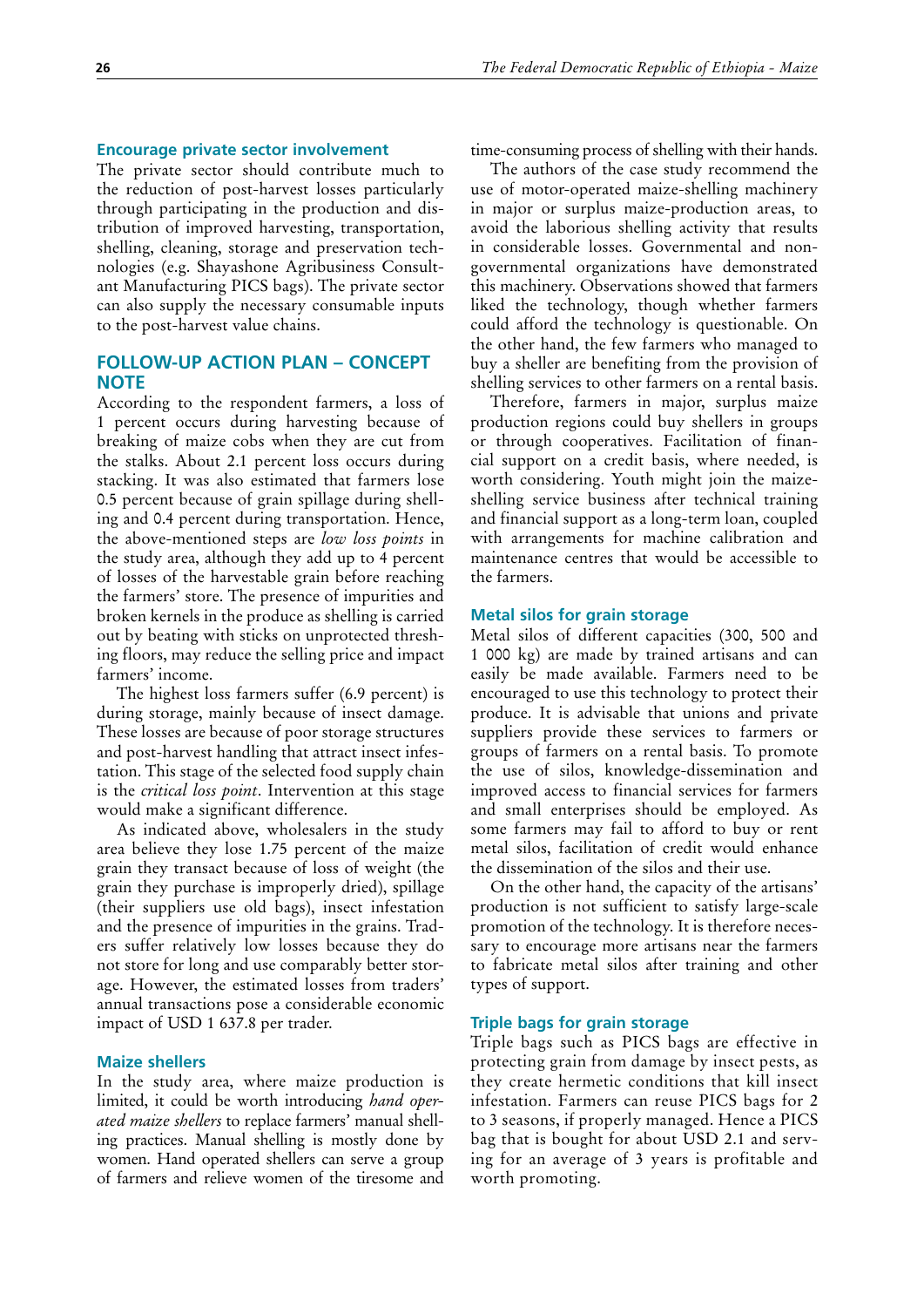## <span id="page-46-0"></span>**Bibliography**

- **ATA (Agricultural Transformation Agency).** No date. *Maize sector development strategy*. Working Document 2013–2017.
- **Berhane, Gebrekidan., & Bantayehu, Gelaw.** 1989. *The maize mega-environment of Eastern and Southern Africa and germplasm development*. Nairobi, International Maize and Wheat Improvement Center.
- **CSA.** 2013. Agricultural Sample Survey, 2012 / 2013 (2005 EC), Report on area and production of major crops (private peasant holdings, *meher* season), Addis Ababa, Ethiopia, Central Statistics Agency.
- **CSA.** 2014. Agricultural Sample Survey, 2013 / 2014 (2006 EC), Report on area and production of major crops (private peasant holdings, *meher* season), Addis Ababa, Ethiopia, Central Statistics Agency.
- **CSA.** 2015. Agricultural Sample Survey, 2014 / 2015 (2007 EC), Volume I, Report on area and production of major crops (private peasant holdings, *meher* season), Addis Ababa, Central Statistics Agency.
- **ECX.** 2009. Commodities. Ethiopian Commodity Exchange.
- **Eleni Zaude Gabre-Madhin.** 2001. *Market institutions, transaction costs, and social capital in the Ethiopian grain market. Research Report 124*, Washington D.C., International Food Policy Research Institute.
- **FAO.** 2011. *Global food losses and food loss: Extent, causes and prevention*. Rome, Rural Infrastructure and Agro-Industries Division (AGS), FAO.
- **FAO.** 2015. *Analysis of price incentives for maize in Ethiopia for the period 2005-2012*. Technical Note Series, 7 pp. Rome.
- **IFPRI.** 2010. *Maize value chain potential in Ethiopia, constraints and opportunities for enhancing the system.*  International Food Policy Research Institute
- **Kebede, Mulatu., Gezahegne, Bogale., Menti, Tolesa., Mosisa, Worku., Yigzaw, Desalegne., & Assefa, Afeta.** 1993. *Maize production trends and research in Ethiopia*. IAR/CIMMYT.
- **RATES.** 2003. *Maize market assessment and baseline study for Ethiopia*, Kenya, Center for Regional Agricultural Trade Expansion Support
- **USDA.** 2013. Production Estimates and Crop Assessment Division, Foreign Agricultural Service.
- **WFP.** 2013. *Women and hunger: 10 Facts*. (Available at: http://www.wfp.org/our-work/preventing-hunger/ focus- women/women-hunger-facts. Rome, World Food Programme.